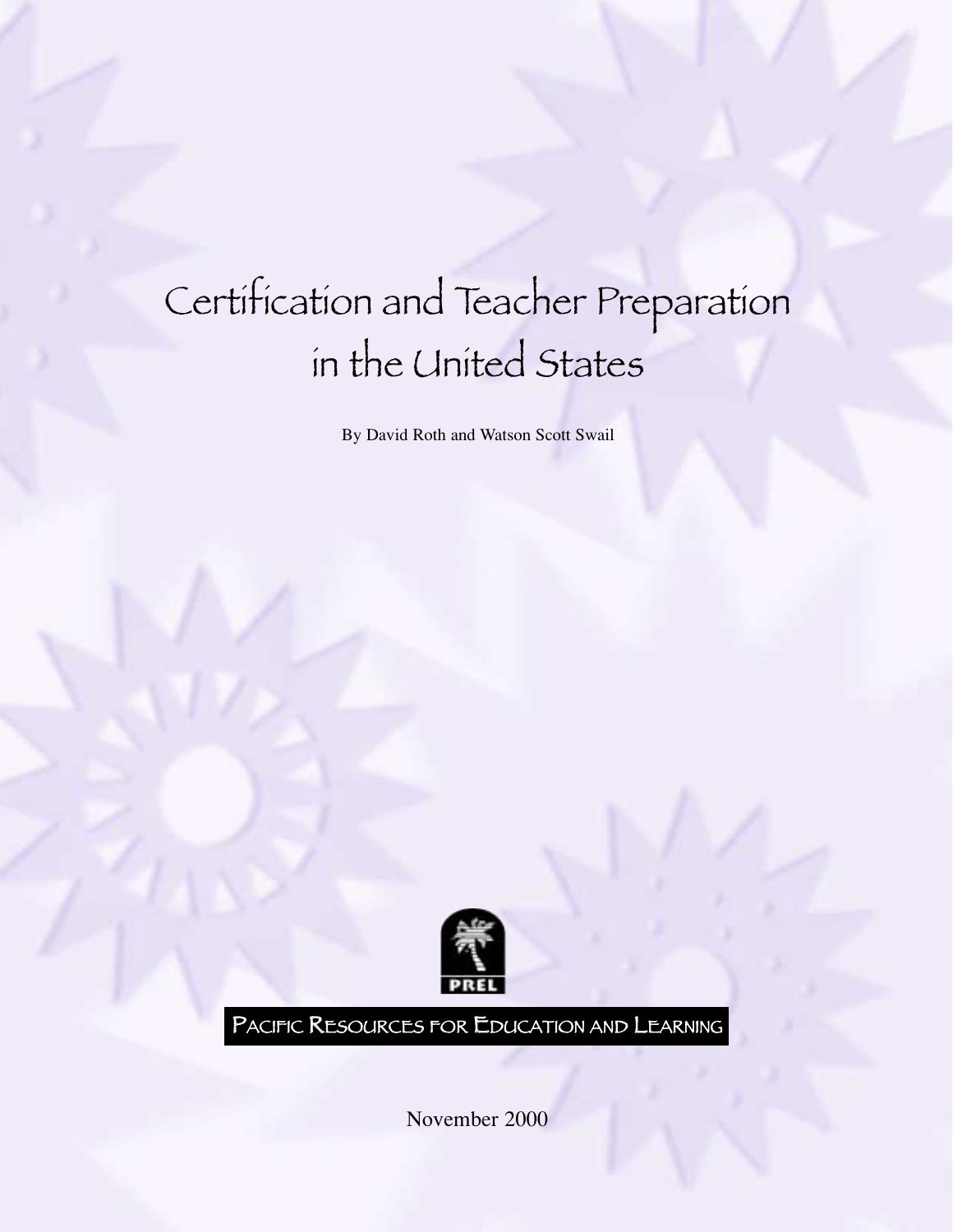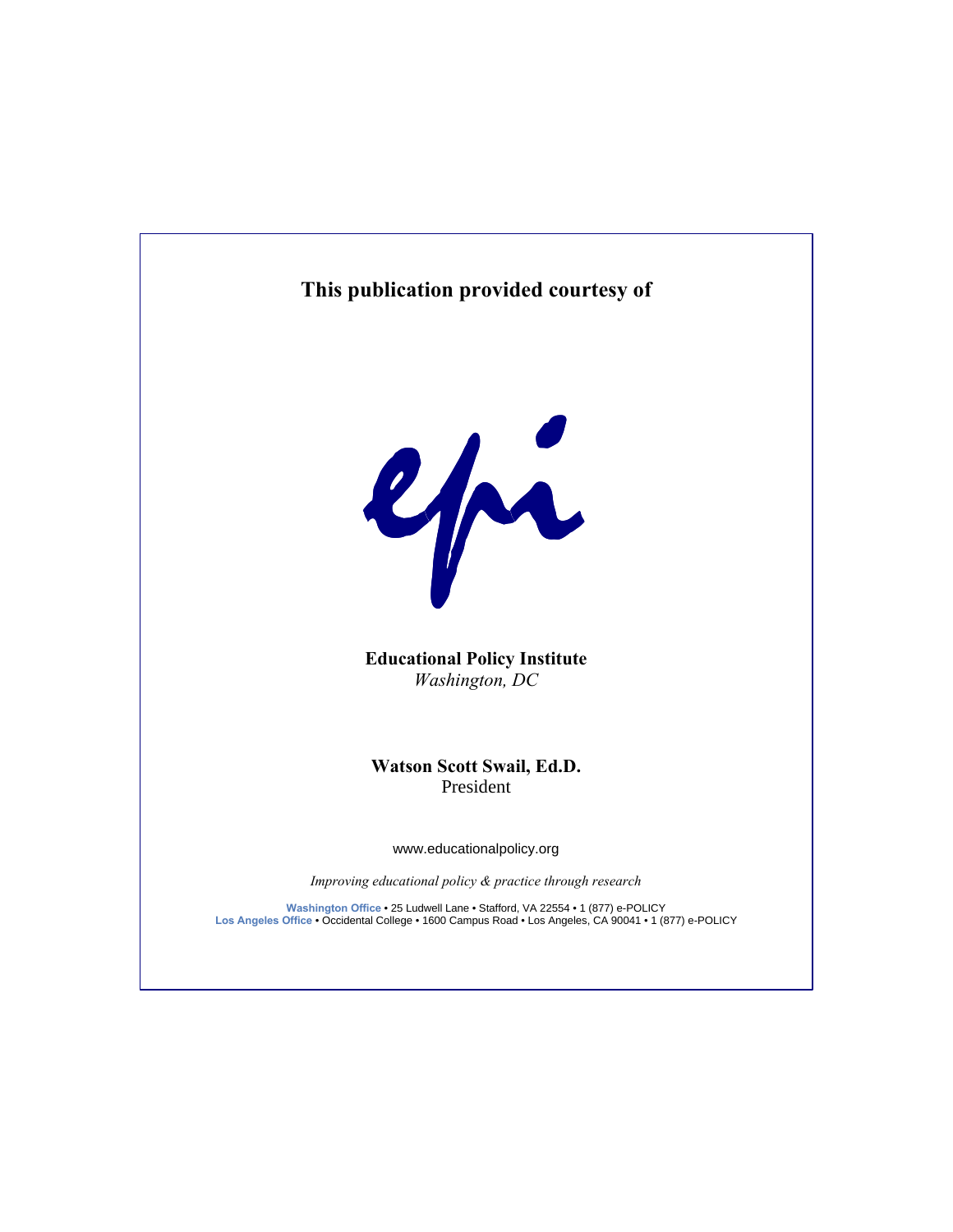### CERTIFICATION AND TEACHER PREPARATION IN THE UNITED STATES

#### **By David Roth and Watson Scott Swail**

### **INTRODUCTION**

Teaching is more than picking up a bag of instructional tricks at the schoolroom door or learning to mimic the actions of another educator—even a very good one. Good teachers are thinkers and problem solvers. They know when children aren't learning and can adjust instruction appropriately; they know how to design and use a variety of assessment techniques—not just paper-and-pencil tests; they know how to work with parents to bring out the best in a child; they know that teams of professional educators can transform schools and expect to go about doing it. (Imig, 1996, p. 14A)

ood teaching is perhaps the most critical part of a solid education. In fact, the deleterious effects of just one ineffective teacher may jeopardize the entire educational success of a young person, regardless of how many effective teachers she might subsequently have (Wright, Horn, & Sanders, 1997). The critical importance of teaching is not just acknowledged by educators and practitioners, but by the public at large. A 1998 survey conducted by Louis Harris and Associates found that 55 percent of Americans chose the quality of teachers as "the greatest influence on student learning" (NEA, 1999). And good teaching isn't an accident. Surely some teachers have a gift to help students learn, but knowledge of the learning process, child development, and academic content are all important components of good teaching. G

Teacher quality has long been an important issue for parents, educators, and policymakers, to the extent that new legislation was recently enacted by Congress to watchdog teacher preparation across the nation. Section 207, as it is known in policy circles, was enacted as part of the reauthorization of the Higher Education Act in 1998. This legislation requires colleges and state governments to report information on teacher quality, including pass rates on licensure examinations as well as the number of teachers holding emergency or alternative certificates (see Appendix C for the legislation). The first such institutional report must be filed with the U.S. Department of Education by April 7, 2001, and states must comply by October 7, 2001. Section 207 has the immediate impact of burdening colleges and state agencies with the responsibility of collecting appropriate data, and if the data-collection systems aren't available, those must be developed as well. Complicating the law is that each state has its own set of licensure and certification guidelines (see Appendices C & D).<sup>1</sup> While the intent is in good faith, no one is really sure what the congressionally mandated data will mean in the end due to the breadth of field practice across the 50 states, the District of Columbia, Puerto Rico, and the Pacific Islands. What the law accomplishes is to set a tone for what is expected in teacher certification over the next several years. Quality counts, teacher test scores, and other indicators will be considered.

The need to recruit qualified teachers to serve the neediest communities and schools of the United States and the entities of the Pacific has never been more pronounced. Regardless of geographic location—whether it be Koror, Palau or Newark, New Jersey—the most needy children and their schools are historically those who have suffered most from the tyranny of low expectations and paltry resources. While schools in our most affluent communities have historically had little trouble attracting and retaining quality teachers, economically challenged rural and urban schools have not kept pace with their

 $\frac{1}{1}$ <sup>1</sup>In order to smooth out the process, the Teacher Preparation Accountability and Evaluation Commission (TPAEC) was created to provide technical assistance to the U.S. Department of Education. In its recent report on the requirements, TPAEC acknowledges the variance in institutions, and recommends that the states "respect the individuality of higher education institutions and don't use the reports to try to homogenize teacher-preparation programs" in each state (AASCU, 2000, p. 7).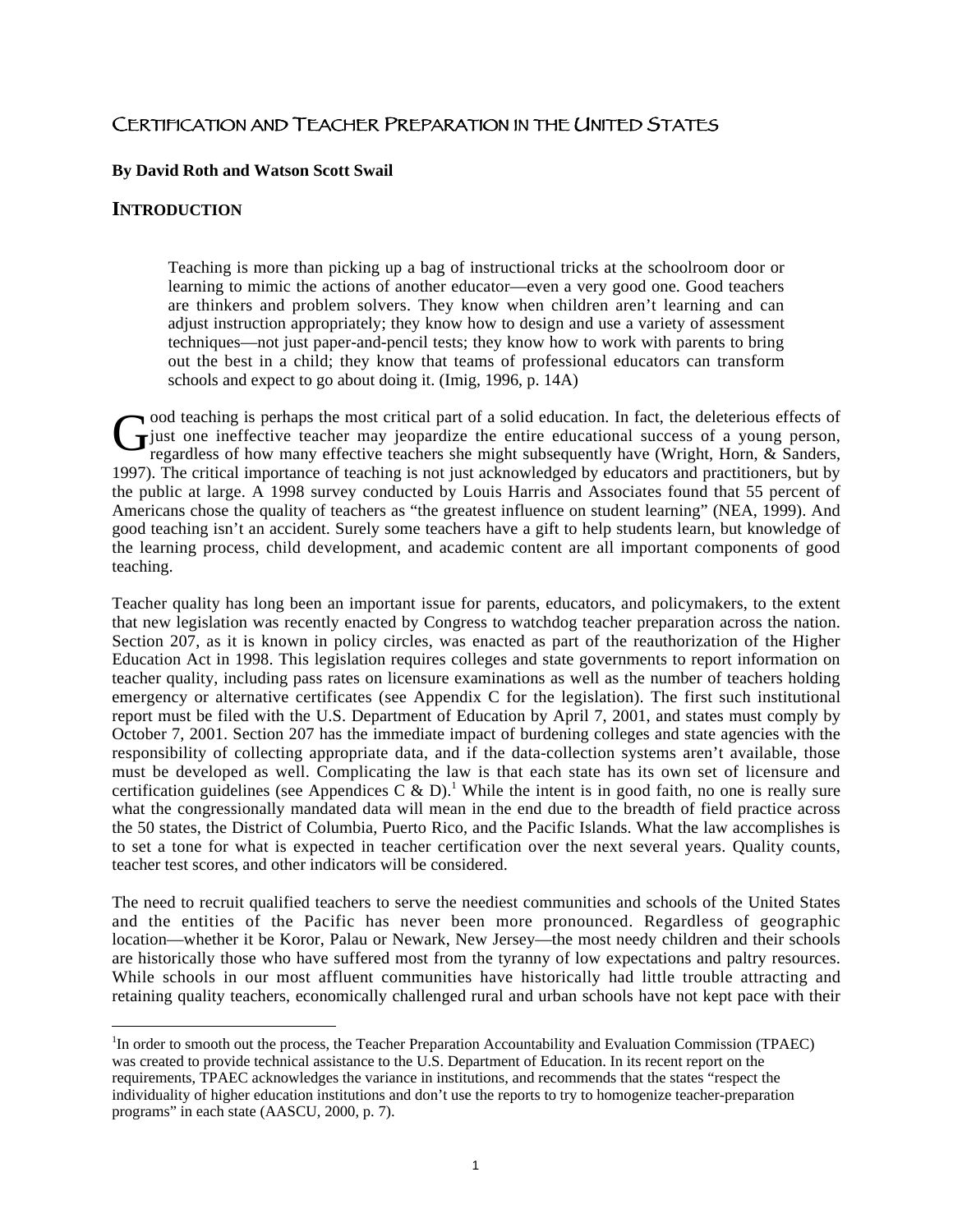moneyed counterparts when it comes to staffing classrooms with well-prepared, licensed instructors. Many Pacific schools are staffed with faculty members barely out of high school themselves, individuals who have been granted licenses to teach having proven only minimum competence. Decades of debate on education reform have done little to address the teacher crisis that exists for our neediest students, as is evidenced by the sheer numbers of new teachers required to meet the basic needs of our rural and innercity schools.

Over the past twenty years, alternative methods of teacher certification have developed in response to the dire need for teachers in communities and schools across the United States and the Pacific. School districts and colleges have, in unprecedented numbers, begun to offer programs of certification that circumvent many of the traditional requirements that were the hallmark of pedagogical training. These alternative teacher-training programs, first conceived as short-run responses to crisis, have become integral parts of the educational landscape (Stoddart & Floden, 1995).

To be sure, alternative models of teacher certification are not novel, but in fact mark a return to the roots of teacher education in the United States. Interestingly, until the advent of teachers' colleges in the late nineteenth and early twentieth centuries, local school districts were most often the entities empowered with the authority to certify teachers. Alternative certification programs represent a return to that paradigm and further proof that there is in fact "nothing new under the sun."

This paper is being written primarily to help provide a wider lens through which one might view the significant teacher-shortage dilemmas that affect schools and communities in the Pacific. We have divided this paper into three sections. Part I provides a perspective of the challenges facing teacher education, recruitment, and quality in the United States. Part II focuses on issues of certification and licensure, with a specific look at the alternative and emergency certification issues across the nation. Finally, Part III will provide discussion based on our findings, with recommendations and considerations with respect to the conditions and critical teacher-quality issues of the Pacific Island entities.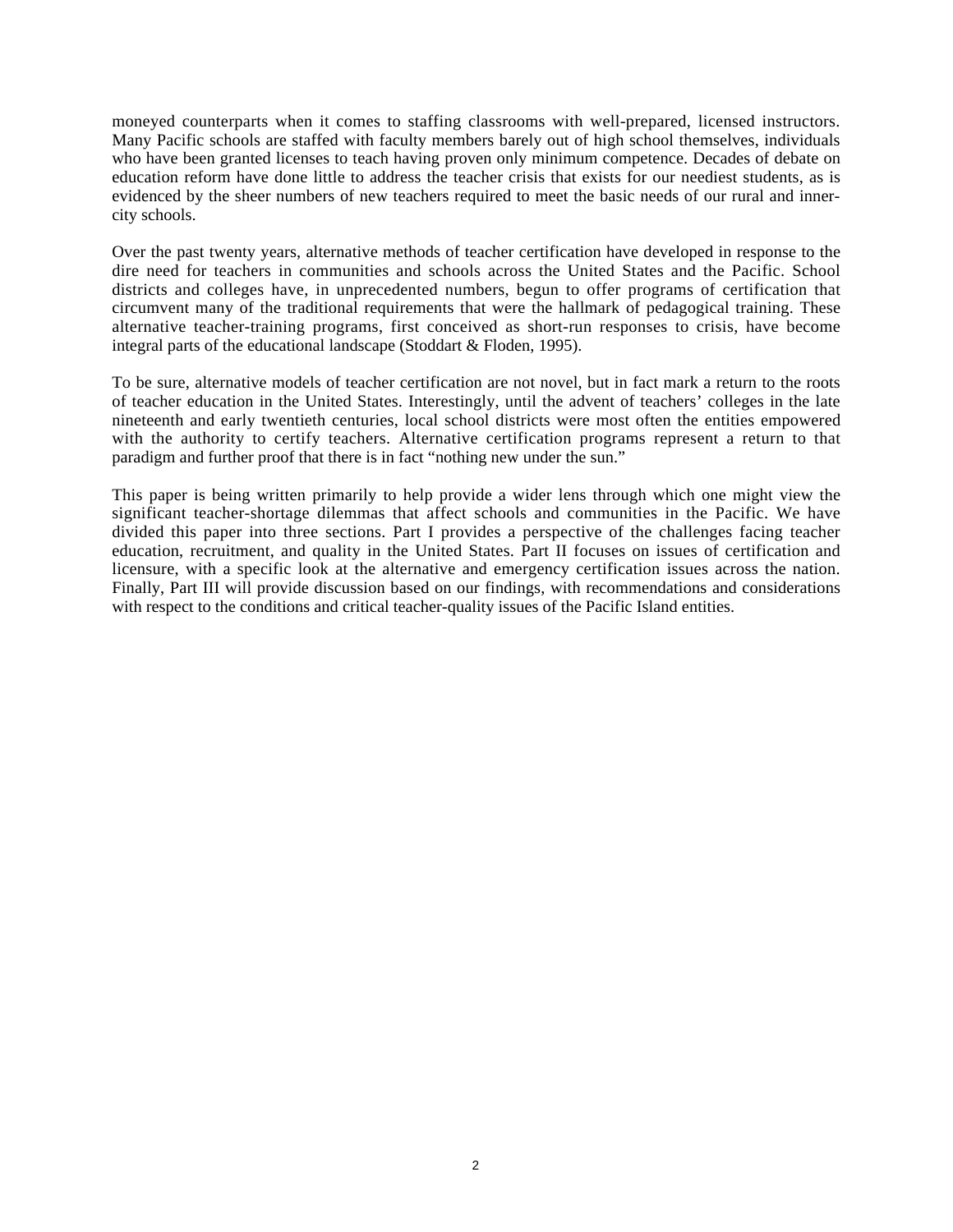### **PART I: A CRITICAL PERSPECTIVE**

The Pacific Island schools and school systems to which this study will be relevant differ greatly in population, culture, economy, and resources from the communities and schools on the mainland United States. However, the effect of teacher shortages upon students, whether in Los Angeles, Pohnpei, Guam, or Milwaukee, is disturbingly similar. When there are not enough well-trained, well-supported teachers, students suffer regardless of geography. But the geography of the islands makes the task of maintaining quality of instruction even more difficult. The 1.6 million people living in the Pacific region are spread out over an area of 4.9 million square miles, an area roughly equivalent to 1.6 times that of the continental United States.  $\prod_{\ldots}$ 

Teacher shortages affect underserved communities and schools across the Mainland and the Pacific, all with strikingly similar results. Those communities that are the wealthiest and the most homogeneous have historically had very little trouble recruiting well-qualified teachers. By contrast, high-poverty urban and rural schools are the ones most likely to suffer from debilitating teacher shortages. Surprisingly, however, discourse about the shortage of well-qualified teachers on the Mainland most often revolves around the dilemmas facing urban, inner-city schools, while the opposite discussion is taking place in Pacific communities. The plight of the Mainland's rural schools is not as well documented as the plight of the rural schools in the Pacific, a condition that has forestalled significant national efforts to meet the unique needs of the rural student. According to Collins (1999), "Few states have developed specific programs to address the problems of rural teacher recruitment and retention. Recent research on rural teacher recruitment and retention appears thin, and much of it has been conducted outside the United States."

To be sure, severe teacher shortages affect almost every high-poverty urban and rural community throughout the mainland U.S. and the Pacific. We hope that as the light thrown upon the schools of the Pacific illuminates the needs of the rural Mainland student, further study will be made of the needs of the young people and their families living outside of our suburbs and inner-cities.

#### **The Teacher Pool**

According to the National Center for Education Statistics (NCES), an estimated 2.4 million new teachers will be needed by 2008-09 due to teacher attrition and retirement. This number jumps to 2.7 million when student/teacher ratios fall due to class-size reduction efforts. In high-poverty urban and rural districts alone, more than 700,000 new teachers will be needed in the next 10 years (NCES, 1999). This means that on average, approximately 240,000 new teachers will be needed each year for the next decade.

The aging teaching force creates much of this need. Of the 3.22 million teachers in 1998 (NCES, 1999), approximately 750,000 will retire by 2008-09 (NCES, 2000). In total, approximately six percent of the teaching force leaves the profession each year, while an additional seven percent of teachers change schools each year (National Education Association, 1999). The attrition problem is more dramatic for new teachers. One out of every five new teachers leaves teaching within three years. More disturbing is the fact that a full 50 percent of new teachers in urban areas leave within the first five years (NEA, 1999).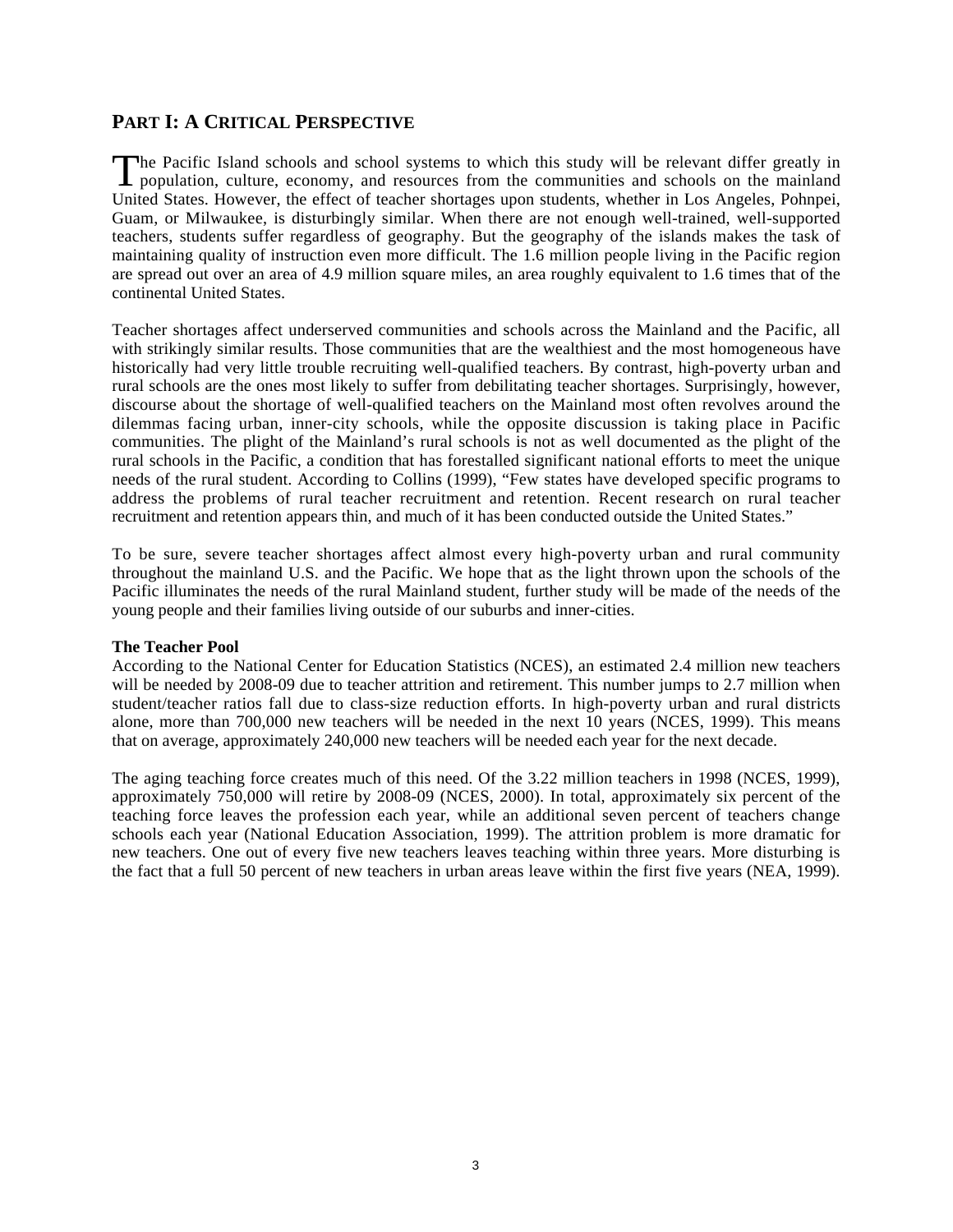To be fair, not all of the 2.4 million teachers needed by 2008-09 must be "newly minted," or first-time, traditionally developed teachers. According to NCES, only 42 percent of the newly hired teachers in 1993-94 were newly minted (Feistritzer & Chester, 2000, p. 9). Still, we will need more than 45,000 of the newly minted type each year for the next 10 years. These figures are based on projections that publicand private-school enrollments will exceed 53 million, an increase of one percent since 1998 (NCES, 2000, Table 2, p. 13).<sup>2</sup>

But this is not just about getting warm bodies in our nation's classrooms. We want and expect to have well-qualified teachers in every school across the Mainland and in the Pacific. However, this is simply not our current reality. Teachers in high-poverty urban districts are most likely to be under-qualified when compared to their peers in more affluent school districts. Between one-third and one-half of all secondary math teachers in these districts have neither a college major nor minor in math (NCES, 1998). The situation is even more pronounced for Pacific Island schools and communities, where it is not anomalous for schools to be staffed by a vast majority of teachers who do not even hold a bachelor's degree. For our students in high-poverty urban and rural schools, under-qualified teachers and high levels of poverty create a situation almost designed for student failure.

### **Teacher Quality**

Seemingly regardless of how many teachers are trained nationally, or what sort of incentives have been offered, there have been teacher shortages in our high-poverty inner-cities and rural communities throughout the past century (Stoddart & Floden, 1995). While suburban schools have often had a glut of well-qualified teachers applying for positions, high-poverty urban and rural schools have resorted to employing teachers who enter the classroom via the most expedient route possible and are often teaching outside their area of expertise. They are employed by virtue of the fact that an "emergency" credential program exists in their region (Haberman, 1988). Teachers in urban areas carry a particularly heavy burden given the fact that they educate 50 percent of our minority students, 40 percent of our lowest income students, and between 40 and 50 percent of the nation's students who are not proficient in English (Recruiting New Teachers, 2000). AFT President Sandra Feldman (1998a) puts it this way:

In districts where the conditions are rough and the pay is low . . . schools often end up getting the least qualified new teachers. (We call them "Labor Day Specials.") They are hired with "emergency credentials" or misassigned to classes they weren't trained to teach.

For those of us in the teacher business, we are all too familiar with Labor Day and what it means for America's schools. According to NCES, we do manage to fill 99 percent of all teaching positions. But that doesn't ensure that every position is being filled with a caring, competent professional. In fact, data corroborate the opposite. Many of our K-12 teachers are either uncertified or unprepared for effective classroom practice:

- Twenty-eight percent of teachers are certified in an area not associated with their teaching or do not have an undergraduate major or minor in their primary assignment field (NEA, 1999).
- Eighty percent of Great City School districts allow non-credentialed teachers to teach, 60 percent allow individuals to teach under emergency permits, and the same percentage allows long-term substitutes to teach (Recruiting New Teachers, 2000).

 $\frac{1}{2}$ <sup>2</sup> Alternatively, enrollment in Hawai'i's public schools will increase 11.7 percent during that time, from 188,000 students to 210,000 (NCES, 2000, Table 4, p. 15). Of the 10,111 teachers in the state of Hawai'i in 1993-94, 759 were first-time teachers. In 1995-96, 354 bachelor's degrees in education and 187 master's degrees in education were awarded (Feistritzer, 1999, Table 6, p. 12). This production of new teachers accounts for only 5.4 percent of the teaching population in Hawai'i, or a fraction of the loss of teachers in a given year due to retirement and attrition. The current base of 12,075 teachers must be increased significantly to meet future need.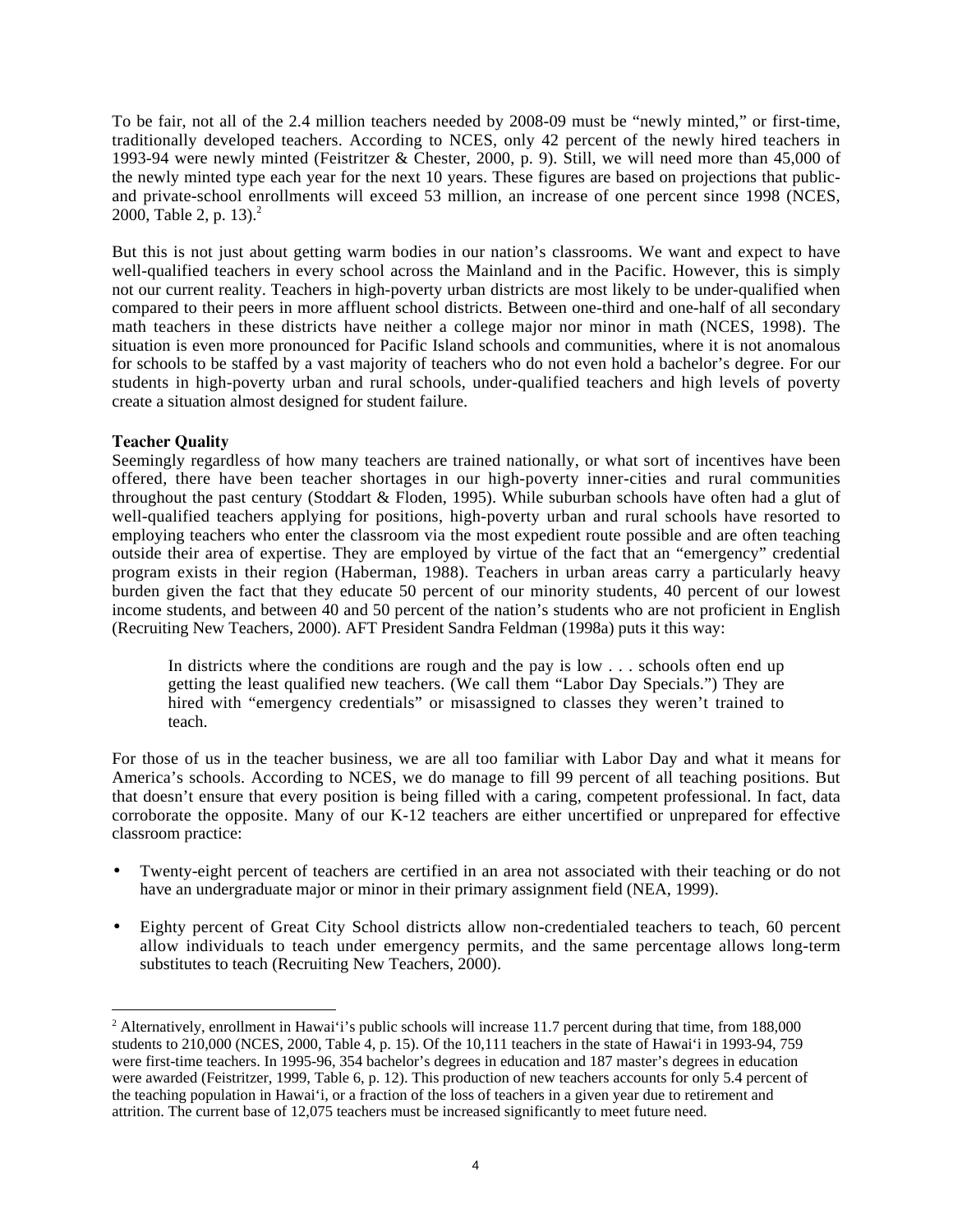• Only 64 percent of teachers with three or fewer years of experience have full state certification; the corresponding figure for teachers with 10 or more years experience is 99 percent (NEA, 1999).

Why does this matter? Research supports the thesis that professionalization and standards of teaching are directly correlated with student achievement. Greenwald, Hedges, and Laine (1996) found that the money spent increasing teacher education has the greatest impact on student achievement as compared with lowering student/teacher ratios, increasing teacher salaries, or increasing teacher experience (see Exhibit 1). Certification is known to impact student achievement as well. A 1985 study by Hawk, Coble, and Swanson found that certification in mathematics had a direct impact on student learning as measured by an achievement test (Darling-Hammond, 1999).



#### **Exhibit 1. Effects of Educational Investments on Student Achievement**

It isn't that we don't know what teachers should know. We do. For instance, the Interstate New Teacher Assessment and Support Consortium (INTASC) has developed a series of principles that define what a teacher should know and be able to do in the classroom (see Exhibit 2 & Appendix D). Through the work conducted by INTASC, the National Board for Professional Teaching Standards (NBPTS), and the National Council for Accreditation of Teacher Education (NCATE), we are quite knowledgeable about what makes good classroom practice and what makes a good teacher. Where there is great concern is in the area of alternate and emergency certification and the ability of those teachers to meet the levels <sup>th</sup><br>
defined by these national groups.<br>
Test Student Achieve<br>
Student Achieve<br>
Student Achieve<br>
Student Achieve<br>
Student Achieve<br>
Student Achieve<br>
Student Achieve<br>
It isn't that we don't know what<br>
Assessment and Support

SOURCE: Greenwald, Rob, Larry Hedges, & Richard Laine (1996). "The Effects of School Resources on<br>Student Achievement." *Review of Educational Research* , 66(3). pp. 361-396.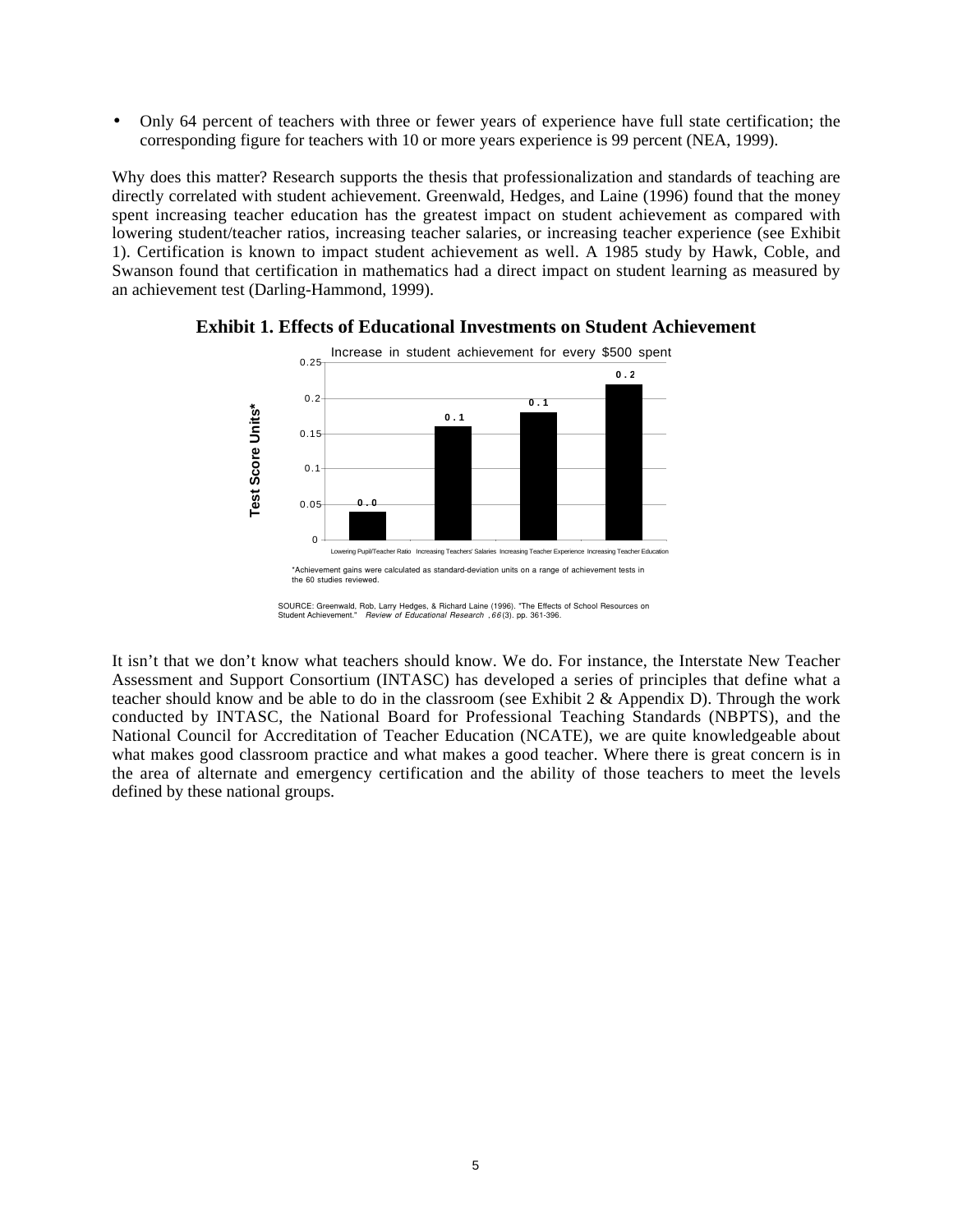### **Exhibit 2. INTASC Model Standards for Beginning Teachers**

|                    | The Interstate New Teacher Assessment and Support Consortium (INTASC)                                                                                                                                                                                              |
|--------------------|--------------------------------------------------------------------------------------------------------------------------------------------------------------------------------------------------------------------------------------------------------------------|
|                    | <b>Model Standards for Beginning Teachers</b>                                                                                                                                                                                                                      |
|                    |                                                                                                                                                                                                                                                                    |
| <b>Principle 1</b> | The teacher understands the central concepts, tools of inquiry, and structures of the discipline(s) he or she teaches and can create<br>learning experiences that make these aspects of subject matter meaningful for students.                                    |
| Principle 2        | The teacher understands how children learn and develop, and can provide learning opportunities that support their intellectual, social<br>and personal development.                                                                                                |
| Principle 3        | The teacher understands how students differ in their approaches to learning and creates instructional opportunities that are adapted to<br>diverse learners.                                                                                                       |
| Principle 4        | The teacher understands and uses a variety of instructional strategies to encourage students' development of critical thinking, problem<br>solving, and performance skills.                                                                                        |
| Principle 5        | The teacher uses an understanding of individual and group motivation and behavior to create a learning environment that encourages<br>positive social interaction, active engagement in learning, and self-motivation.                                             |
| Principle 6        | The teacher uses knowledge of effective verbal, nonverbal, and media communication techniques to foster active inquiry, collaboration,<br>and supportive interaction in the classroom.                                                                             |
| Principle 7        | The teacher plans instruction based upon knowledge of subject matter, students, the community, and curriculum goals.                                                                                                                                               |
| Principle 8        | The teacher understands and uses formal and informal assessment strategies to evaluate and ensure the continuous intellectual, social<br>and physical development of the learner.                                                                                  |
| Principle 9        | The teacher is a reflective practitioner who continually evaluates the effects of his/her choices and actions on others (students, parents,<br>and other professionals in the learning community) and who actively seeks out opportunities to grow professionally. |
| Principle 10       | The teacher fosters relationships with school colleagues, parents, and agencies in the larger community to support students' learning<br>and well-being.                                                                                                           |
|                    |                                                                                                                                                                                                                                                                    |

*SOURCE: Council of Chief State School Officers (www.ccsso.org/intasc.html)*

#### **Meeting the Need**

Why we are saddled with teacher shortages and quality issues is not in the purview of this paper. However, it appears that two major reasons people either don't enter the teaching force or leave it within a few years are teacher pay and teacher professionalism. Feldman (1998a) suggests that poor pay is an "embarrassing but accurate reflection of our society's priorities and our shameful neglect of children, especially our poor children." This relates to teacher professionalism, an issue noted by the public. The National Board of Professional Teaching Standards (NBPTS) (see Appendix B) was created in the wake of *A Nation At Risk*, which strongly suggested that "the key to success [in education] lies in creating a profession equal to the task" (NBPTS, 2000). The NBPTS was created in part to raise both the level of teacher practice and the perception of teaching as a profession on a level par to lawyers, doctors, and other certified professionals.

Regardless of the causes, school districts, states, and the U.S. Department of Education are getting quite creative about attracting teachers into the classroom. Their methods fall into three categories: recruitment, monetary incentives, and alternative pathways to teacher certification.

#### **A. Recruitment Efforts**

Clearly, the discussion of alternative or traditional methods of teacher certification is a purely academic one if there are no new teachers to certify. The great need for teachers in classrooms around the nation and across the Pacific has led to myriad approaches to teacher recruitment, two of which (*Teach for America* and *CalTeach*) are briefly profiled on the following page.

The need to recruit individuals into the teaching profession is recognized by those at all levels of government. Both states and individual school districts routinely hold recruiting fairs at colleges and universities around the country and are increasingly targeting those who might wish to leave the corporate world for the greener pastures and rewards of academia. Interestingly, over half (55 percent) of the individuals admitted into teacher-preparation programs at the post-baccalaureate level are transitioning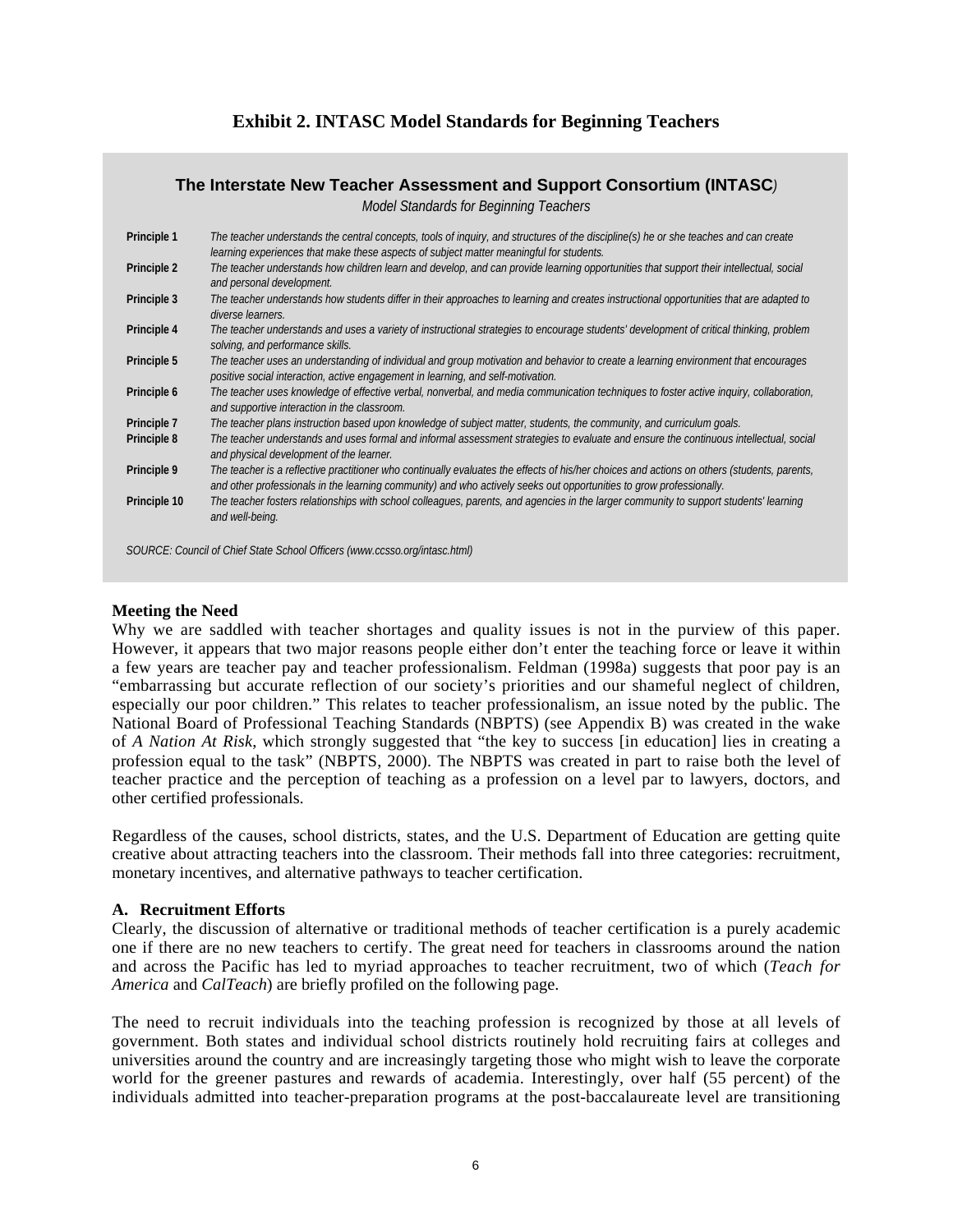into teaching from an occupation outside of education, and nearly 3 in 10 individuals studying to be teachers began doing so after they had already received at least a B.A. (Feistritzer, 1999, p. 1).

### **Exhibit 3. Teach for America Program**

#### **Teach for America**

**Teach for America** *is a national corps of recent college graduates who commit two years to teach in high-poverty urban and rural public schools. There are fifteen geographic locations participating in the Teach for America program, and over 1,500 corps members serving more than 100,000 students each year.*

*Newly recruited Teach for America corps members participate in an intensive five-week training program facilitated by master teachers. The corps member then moves to one of the fifteen participating urban or rural sites and is placed in a classroom as a regular teacher. Teach for America operates local offices in each of its geographic areas to help corps members acclimate to their new surroundings and provide ongoing support.*

*In order to submit an application, a Teach for America candidate must have a cumulative undergraduate GPA of 2.50, a condition placed upon the corps members by the school districts involved in the program.*

### **Exhibit 4. CalTeach Recruitment Program**

#### **CalTeach**

**CalTeach** *is an outgrowth of the recommendations of the California Statewide Task Force on Teacher Recruitment, a broad-based group that studied the policies and issues surrounding teacher credentialing. The Task Force's recommendations became the basis for* **CalTeach's** *priorities:*

- *Develop and distribute statewide public-service announcements;*
- *Develop and distribute effective teacher-recruitment publications;*
- *Create a referral database for qualified teachers seeking employment in the public schools;*
- *Provide information to prospective teachers regarding requirements for obtaining a teaching credential and/or admission to and enrollment in conventional and alternative teacher-preparation programs;*
- *Develop and conduct outreach activities for high school and college students.*

**CalTeach** *is administered by the CSU Institute for Education Reform as an intersegmental program. Representatives from the California Department of Education, California Commission on Teacher Credentialing, University of California, California State University, California Community Colleges, and the Association of Independent California Colleges and Universities collaborate to guide the work and mission of* **CalTeach***.*

*For the past three years,* **CalTeach** *has worked on these goals using a variety of methods, including an aggressive public-outreach program, sophisticated technology tools, and strong collaborative connections with other teacher-preparation advocates. Co-located on California State University campuses in Sacramento and Long Beach and funded primarily by the state,* **CalTeach** *produces a quarterly newsletter, hosts an interactive website, sponsors a telephone hotline, and distributes a steady stream of advertisements, brochures, and videos. All are designed to make people aware of teaching as a valued, rewarding career vitally important to California's future.*

Recent evidence points to the success of these programs in attracting individuals to a career in teaching. There has been a sharp rise in the number of individuals studying to be teachers in the United States: an increase of 49 percent (from 134,870 to 200,545) from 1983 to 1998 (Feistritzer, 1999, p. 1). This is quite important given the concomitant increase in the number of teachers needed in our schools over the next decade.

One of the major hurdles in recruiting teachers is assigning them to the sites of greatest need, which include rural and urban areas. Incentive programs designed to entice prospective teachers to these needy areas are in place, but it is a difficult task at best. According to Collins (1999), to recruit rural teachers: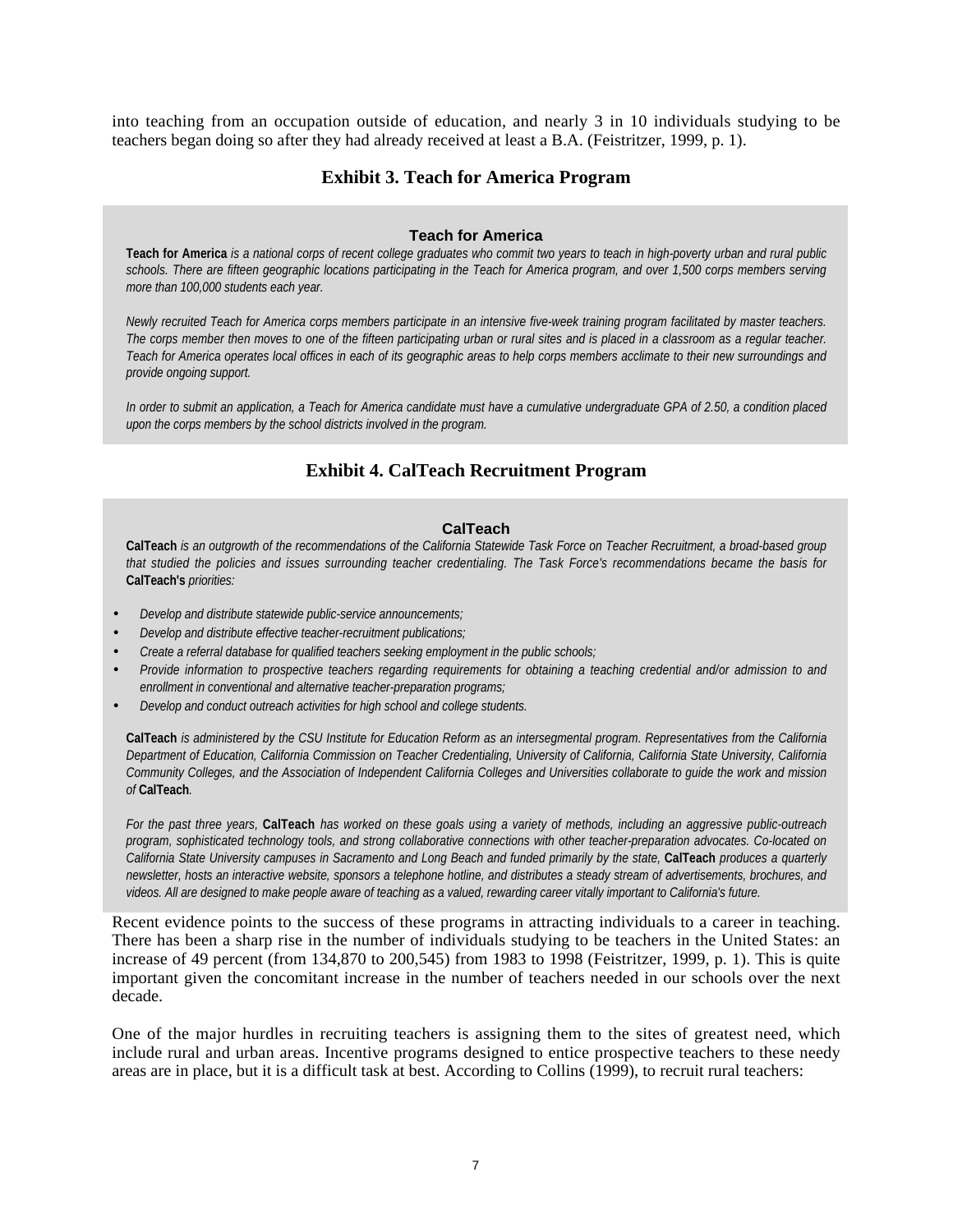Administrators must target candidates with rural backgrounds or with personal characteristics or educational experiences that predispose them to live in rural areas. The emphasis on background and experience is crucial for racially or culturally distinct communities . . . the degree to which a rural teacher becomes involved in community educational and cultural programs influences his or her decision to remain; therefore, retention requires a coordinated school-community effort.

#### **B. Monetary Incentives**

Incentive programs have received much press in the past few years, especially signing bonuses. Massachusetts made the biggest noise by offering \$20,000 over four years for the 100 top candidates. Detroit and Washington, D.C., have played the incentive game to a lesser degree. Baltimore showed a little more creativity by offering \$5,000 in real-estate closing costs for teachers willing to live in the city, plus \$1,200 moving expenses.

Critics of these programs suggest that these are only short-term fixes. All of these incentive programs require teachers to stay for a period of time before moving on or repay the incentive. However, critics argue that without permanent increases in teacher salaries, teachers will leave after the waiting period is over. Thus, the overall end effect will be negligible.

A number of state programs that provide either scholarships or forgivable loans are in operation around the country, as well as a major program housed at the U.S. Department of Education. The Delaware Higher Education Commission, which has been conducting a national study of teacher-based incentive programs, found that 23 states currently have teacher scholarship programs (see Appendix I). Most of these programs were created to deal with teacher shortages in rural or other areas, or in specific subject/content areas, such as special education, ESL, mathematics/science, and bilingual education. It is important to note that while the term "scholarship" is used widely, many of the programs are more accurately coined "forgivable" loan programs. That is, the state will convert the scholarship to a loan if the person leaves teaching within a pre-determined time period.

### **C. Alternative Pathways to Teacher Certification**

Finally, states have developed a number of alternative pathways into teaching that allow individuals, usually those who have degrees already, to enter the teaching force without having to duplicate much of their study. In essence, these programs provide a short ladder to the classroom and are the primary focus of this paper. We will discuss them in much greater detail in Part II.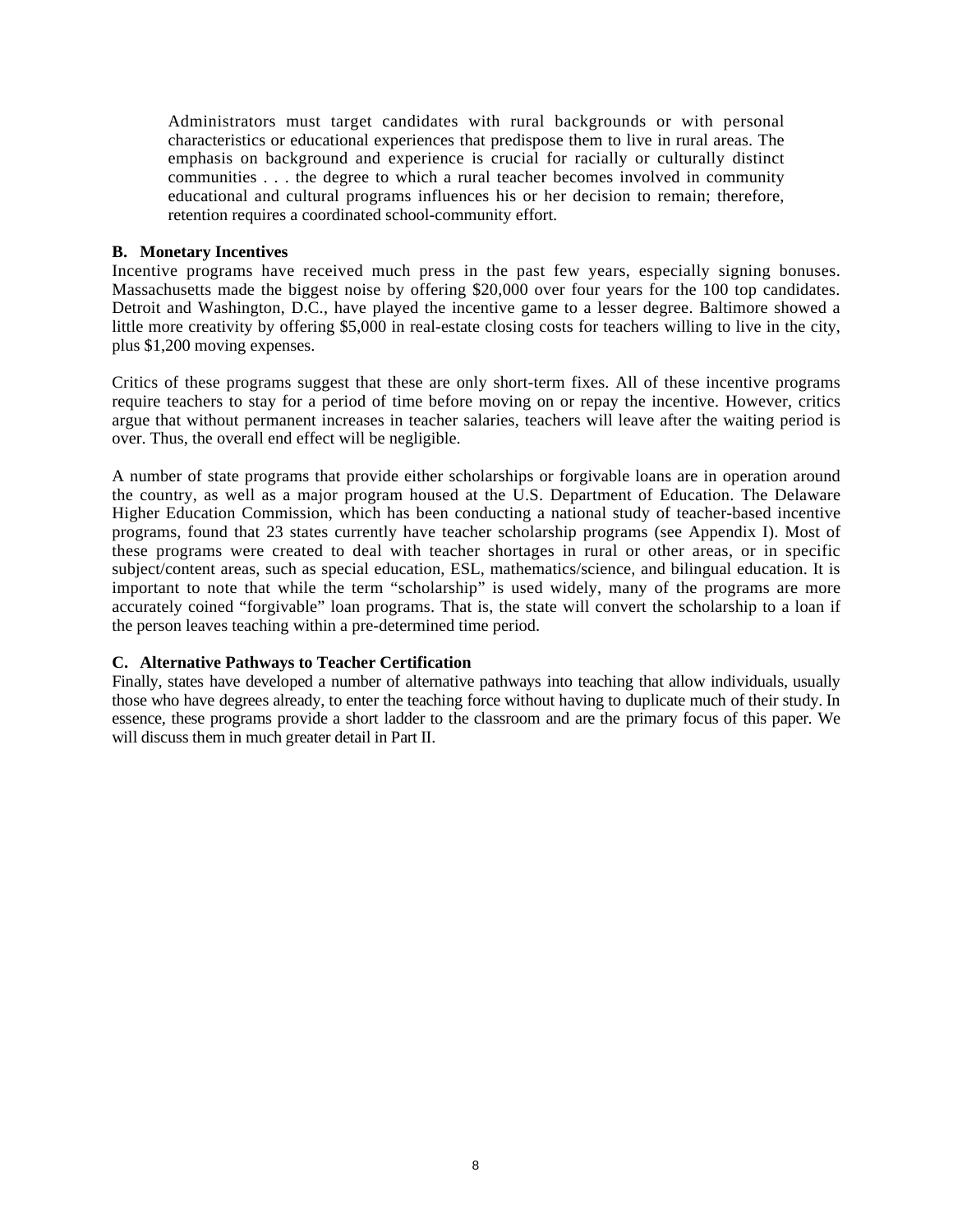### **PART II: STANDARD, ALTERNATIVE, AND EMERGENCY CERTIFICATION MODELS**

For the purposes of our discussion, the terms "teacher licensing" and "teacher certification" must be fully defined. The literature can often be confusing in relation to the terminology used to discuss fully defined. The literature can often be confusing in relation to the terminology used to discuss teacher preparedness, with one author using one set of terms and another an entirely different lexicon. We will try to reduce the complexity of our explanation in an attempt to create a document that can be of use to the professional educator and the layperson alike. Simply put, "Certification is the process of deciding that an individual meets the minimum standards of competence in a profession. Licensing is the legal process of permitting a person to practice a trade or profession once he or she has met certification standards" (Cronin, 1983, p. 175). Licensing is conducted by each state, and states license teachereducation institutions that meet their guidelines. When a student completes the course work at an institution authorized by the state (including student teaching and other expectations of the institution), the teacher becomes certified and subsequently licensed to teach in that state.

Because each state is responsible for its own licensing and certification rules, it is true that teachers certified and licensed in one state may not necessarily teach in another state. However, many states have developed reciprocity agreements to allow teachers to teach across states. The National Association of State Directors of Teacher Education and Certification (NASDTEC) administers a contract for forty-one states (in addition to the District of Columbia, Guam, and Puerto Rico). In addition, there are regional compacts that practice reciprocity among their members,<sup>3</sup> while many states accept teachers who have completed their education at member institutions of NCATE.

The professional licensing of teachers in the United States dates back to the late 1600s, and the purpose of the licensure system was to ensure a minimum level of quality on behalf of the teacher. Like physicians or attorneys, teachers are required to procure a license so that the "consumer" may somehow be assured of the quality of the "product" being provided. In the case of the teacher, licensure provides yet another criterion by which the quality of a child's education may be judged and the perceived efficacy of an educational system assured.

Licensure requirements and certification vary from state to state. Despite the differences, most authorities agree that teacher candidates should:

- Have at least a bachelor's degree; some states require a fifth year or master's degree;
- Complete an approved, accredited education program;
- Have a major or minor in education (for elementary education);
- Have a major in the subject area in which they plan to teach (for middle- or high-school teaching);
- Have a strong liberal-arts foundation;
- Pass either a state test, the widely used PRAXIS exam, or another exam.

Thus, traveling the traditional route to teacher certification requires, at a minimum, a bachelor's degree and a proficiency exam of some type.

However, the efficacy of traditional systems of teacher preparation and licensure has received considerable criticism. This is evidenced by the proliferation of programs designed to provide alternative methods of teacher certification to those traditionally employed by institutions of higher education. From emergency-credential programs to internship programs to university-partnership programs, there are

<sup>&</sup>lt;sup>2</sup><br>3 <sup>3</sup> Northeast Regional Credential (NERC) is a northeastern U.S. compact of New York, Connecticut, Maine,

Massachusetts, New Hampshire, Rhode Island, and Vermont. MOINKSA is a Midwestern compact of Missouri, Oklahoma, Iowa, Nebraska, Kansas, South Dakota, and Arkansas (hence the name).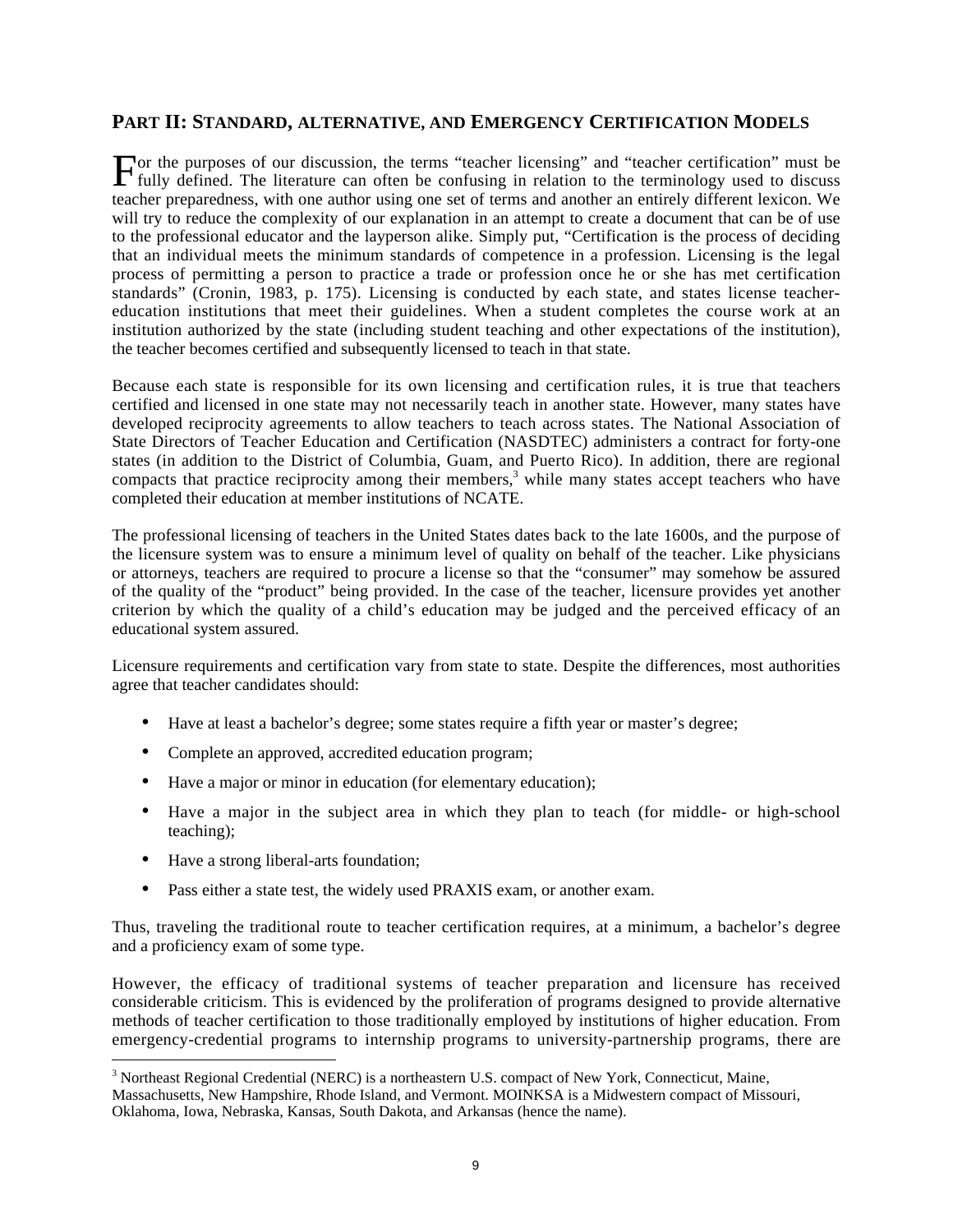myriad different pathways to a state teacher license. Each and every one of the alternative programs that exist across the United States is designed to provide an easier or more accessible route to the classroom for prospective teachers. And while the success of these programs is a matter of intense ongoing debate, there is no doubt that alternative methods of teacher preparation are integral elements of the educational universe.

The United States is one of the few industrialized countries that does not require teachers to pass a uniform test for licensure (NEA, 1999). This inconsistency is a consequence of our decentralized system of education, where states are the legislating authority across the country. For almost one hundred years, institutions of higher education were uniquely endowed with the authority to both educate prospective teachers and certify to state authorities that "newly minted" teachers were qualified to teach. However, in response to an overwhelming need, over the past twenty years there has been a significant increase in the number of states allowing alternative methods of certification. In 1983, only eight states allowed for alternative certification, whereas today, 40 states and the District of Columbia have embraced alternative certification programs (Stoddart & Floden, 1995; Feistritzer & Chester, 2000). Clearly, the "emergencies" have become routine, and the obvious need suggests that alternative methods of certification will become the means of ensuring that enough well-qualified teachers are available for all our students (Hart, 1996). "Both inner-cities and rural areas rely on alternative certification programs to provide instructors for communities where it's hard to keep a well-paid physician, let alone \$25,000-a-year teachers" (Kierstan, 1988, p. 2).

The trend toward de-standardization of teacher credentialing ironically is coupled with a steady increase in the number of states that are adopting or developing standards for teacher licensure. According to the Council of Chief State School Officers, 31 states have state standards for teacher licensure. Of these, 17 are based on the standards developed by the Interstate New Teacher Assessment and Standards Consortium, or INTASC (CCSSO, 1998).<sup>4</sup> The opposition between a movement away from standardized pathways to certification and a greater standardization of state licensure processes is intriguing, potential proof that the quality of the teaching is far more important than the method by which the individual became credentialed.

To implement alternative methods of teacher certification is to bring a new breed of teacher into the classroom. Alternatively certified teachers are by-in-large more diverse, older, and have significant professional experience that may have had nothing to do with education (Stoddart & Floden, 1995). They are individuals who most probably would not become teachers but for the availability of alternate certification—a pathway with far fewer opportunity costs than the traditional university-based approach.

### **Institutions of Higher Education and Teacher Preparation**

The number of individuals studying to become teachers in the U.S. has increased 49 percent, from 134,870 to 200,545 between 1983 and 1998. Similarly, the number of teacher preparation institutions has increased. In 1999, 1,354 institutions of higher education (IHE) were involved in the preparation of teachers. Of these, 60 percent are independent nonprofit institutions, 37 percent are public, and 3 percent are proprietary. Almost two-thirds of the institutions are accredited by a professional accrediting body. Of these, 44 percent were accredited by NCATE and 14 percent by a regional accreditation body (Feistritzer, 1999).

While most undergraduate programs require students to complete 120 credit hours, undergraduate teacher-preparation programs require about 134 credit hours. Students typically spend 14.5 weeks in their student teaching practicum. By 1998, virtually all IHEs preparing teachers required passage of a contentarea test for completion of their programs, compared to only 5 percent in 1983 (Feistritzer, 1999).

 $\frac{1}{4}$ <sup>4</sup> As of December 1998, Hawai'i was in the process of developing licensure standards based on INTASC recommendations.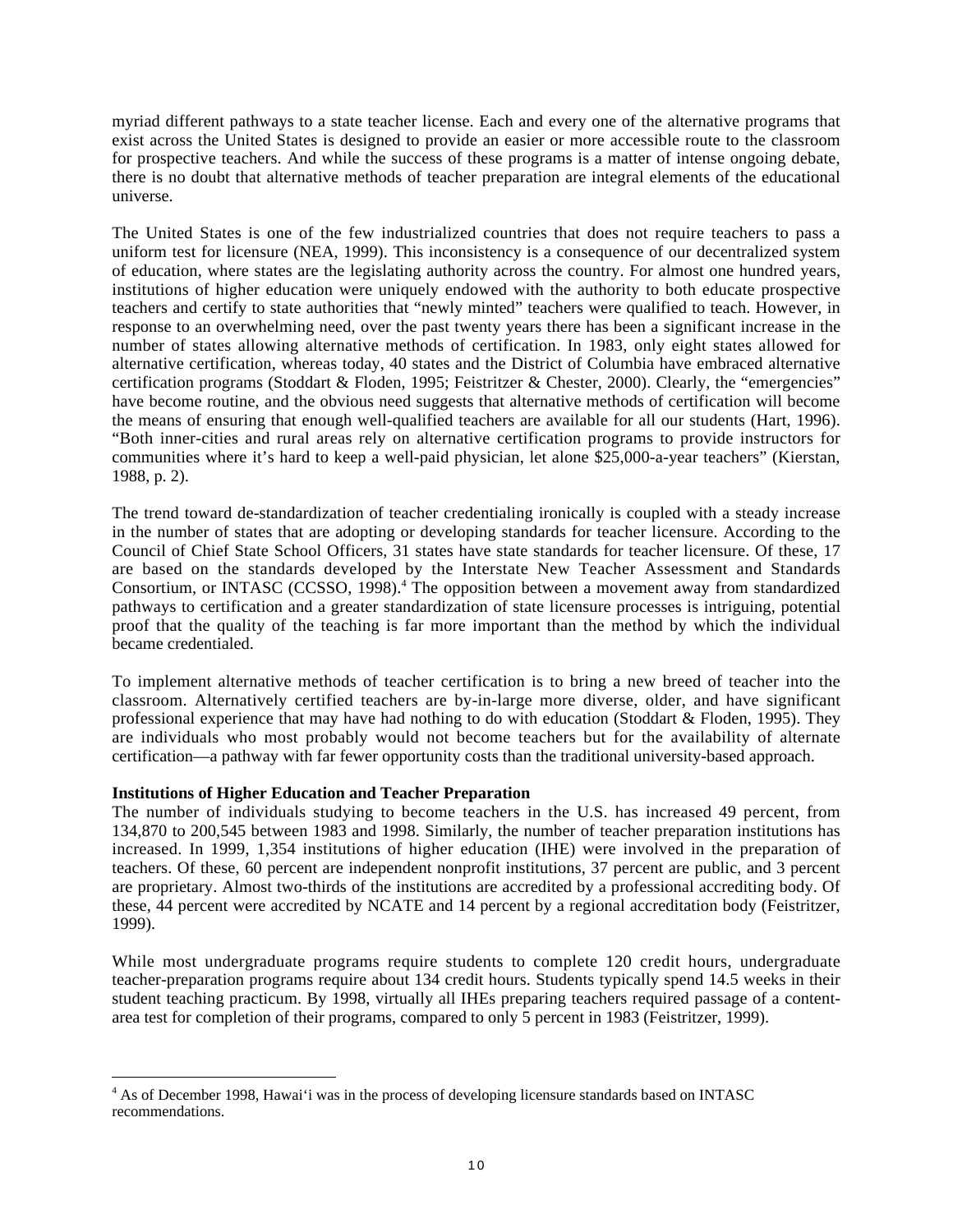While the majority of teachers are prepared as undergraduates through these programs, a growing number of teachers are beginning their teaching careers later in life. They enter the traditional teacher-preparation funnel as post-baccalaureate students. In fact, 28 percent of all individuals studying to be teachers had at least one degree. Of this group, 79 percent held degrees in non-education fields, and 55 percent were transitioning into education from another field. Thirty-six percent of the post-baccalaureate students had some teaching experience, either as a substitute, a teacher's aide, or a school paraprofessional. About two-thirds of IHEs surveyed by the National Center for Education Information (NCEI) have programs specially designed for post-baccalaureate students who want to enter the teaching force (Feistritzer, 1999).

The ability of these institutions to provide a good education for prospective teachers depends partly on how one defines "good education." However, like K-12 education, teacher-education facilities are also adhering more closely to nationally recognized standards. The 1,354 teacher-training IHEs identified by NCEI will be required to meet new and rigorous performance-based standards in order to receive accreditation by NCATE in the year 2001, and these NCATE-accredited institutions will be publicly acknowledged by the U.S. Department of Education (NCATE, 2000). Arthur Wise, president of NCATE, states that "encouraging schools of education to attain national professional accreditation will increase the supply of well-qualified teacher candidates who can improve student achievement" (NCATE, 2000).

Of course, what happens after teacher certification in terms of professional development is equally important to the quality of the education students receive in the classroom. When teachers first start teaching, school districts often provide special programs to help them acclimate to the classroom and to the burden of ramping-up their curriculum. These "induction" programs are considered an important part of helping teachers out, considering that the first year is often the most difficult year that a teacher will ever experience. Yet fewer than half the teachers hired during the last nine years participated in formal induction programs during their first year (NCES, 1999).

However, almost all states (47) have policies defining requirements for continuing professional development for licensing teachers (NASDTEC, 1998). These guidelines usually come in the form of a number of hours or credits earned over a five-year period. (Hawai'i was not one of the 47 states listed in the NASDTEC report.)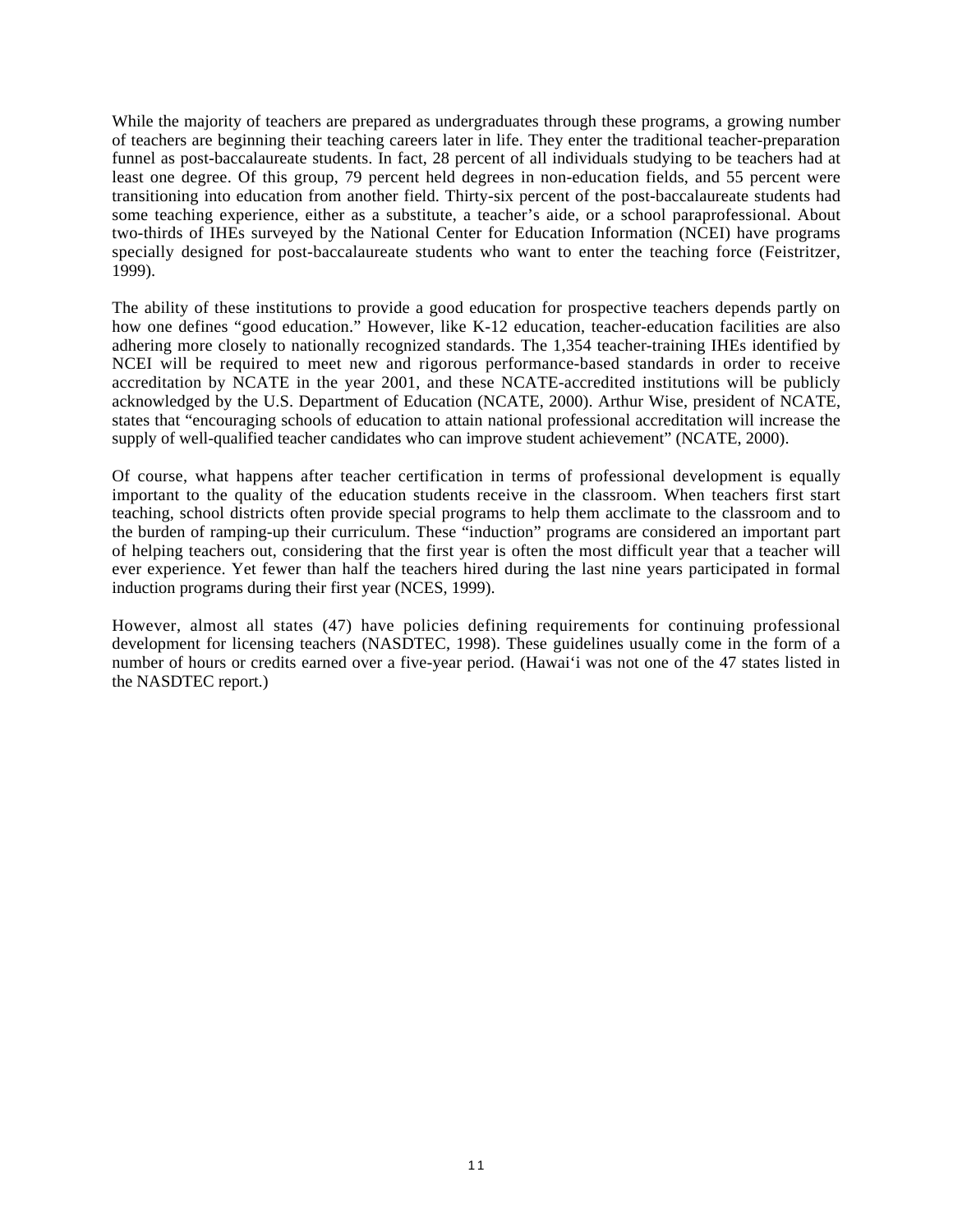### **Exhibit 5. Standard Certification Models**

#### **Standard Certification Models**

*Traditionally, teachers are licensed after completing a teacher-education program at a state-sanctioned college or university. These programs usually expect a significant degree of commitment from prospective teachers, requiring physical attendance at the college or university for classes. For example, according to the California Commission on Teacher Credentialing, an individual interested in becoming a traditionally certified teacher must satisfy the following criteria to receive a Five Year Preliminary Credential:*

- *Bachelor's or higher degree*
- *Approved professional-preparation program including student teaching*
- *CBEST (California Basic Educational Skills Test)*
- *Completion of course work in the teaching of reading*
- *Course work in the teaching of the U.S. Constitution*
- *Subject-matter competence (via program or exam)*

*A teacher must then satisfy the following additional criteria in order to be granted a Professional Clear Credential that can be renewed time and again:*

• *5th year of education course work and recommendation of California IHE with Commission-approved program. Included in the course work must be: course work on the teaching of health education, on special education (mainstreaming), and on computer education.*

#### **Alternative and Emergency Certification**

In 1998-99, approximately 24,000 teachers were certified in 28 states through alternative routes (Feistritzer & Chester, 2000). The National Center for Education Information (NCEI), the organization that conducts the annual survey of alternative certification programs, estimates that over the past two decades, more than 125,000 teachers have been certified through alternative processes. The teachercertification process is designed to ensure that individuals seeking to enter teaching meet minimum standards for competence. Schools, colleges, and departments of education "certify" that their graduates have met such minimum standards, thus recommending them for licensure by the state.

The purpose of alternative certification is to provide a pathway for people to enter teaching that does not require the traditional undergraduate, four-year path. Although these pathways differ, "alternative" or "emergency" certification still involves the issuance of teaching licenses to individuals who have not completed a traditional college or university teacher-education program (Ashburn, 1984). "Alternative teacher education programs may differ in time, format, and locale, but they must assure that those who complete them meet demanding standards for admission into the profession" (American Association of Colleges for Teacher Education, 1999). Alternative methods of certification tend to produce teachers who are able to teach in areas with context-specific needs, while traditional certification places more emphasis on expanding a prospective teacher's grasp of effective pedagogy (Stoddart & Floden, 1995).

Recurring interest in alternative certification programs seems to be rooted in three major issues: a need to address declining numbers of available teachers; a concern with the quality of individuals who do choose teaching as a career; and a desire on the part of the general public to allow entry into teaching by individuals perceived to have skills needed by the schools. (Bradshaw, 1998, p. 5)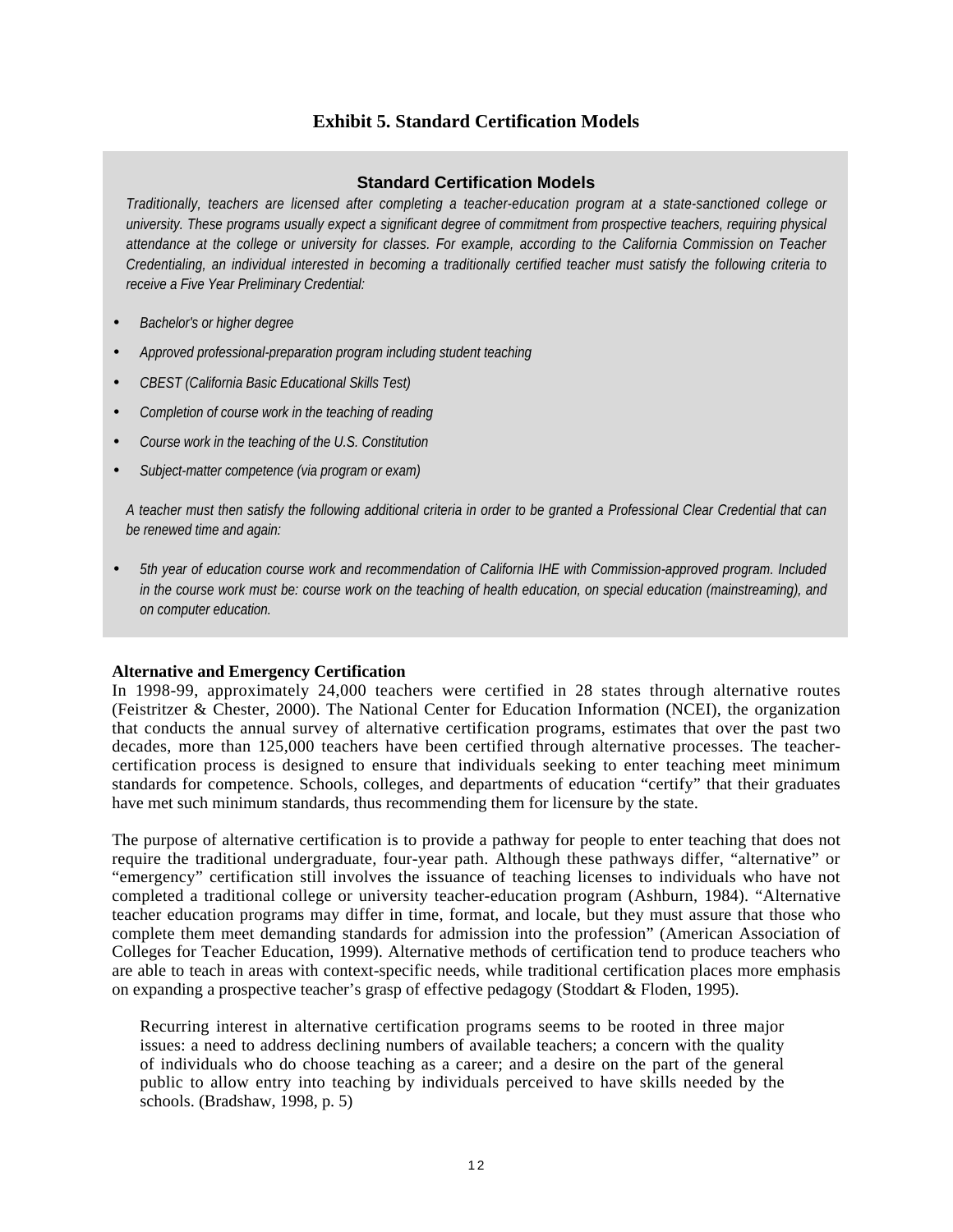Kwiatkowski (1999) identifies four distinct models of alternative certification programs in the field. These include programs designed to:

- a) increase the number of teachers available in specific subject areas,
- b) increase the numbers of teachers from underrepresented backgrounds,
- c) bring more teachers to rural or inner-city areas,
- d) decrease the need for emergency certification (Kwiatkowski, 1999).

According to the NCEI, New Jersey was the first state to enact legislation authorizing alternative routes to teacher certification (Feistritzer & Chester, 2000). Fifteen years later, the state has used the program to train and hire over 7,000 teachers. Interestingly enough, New Jersey enacted the legislation to reduce the use of emergency certification. Since 1985, New Jersey has not issued a single emergency certificate in any of the teaching areas falling under the program, nor has it moved people outside their teaching fields without the appropriate certification (Klagholz, 2000). Part of the success of the program is credited to the parallel reform agenda in the state for public education and the enhancement of teacher quality. That effort resulted in reducing the pedagogical courses in undergraduate programs, replacing them with more liberal arts and subject-area course work. According to Klagholz, "reform of the 'traditional route' paved the way for the 'alternate route' program because it fundamentally redefined the 'well-prepared teacher' as someone with a liberal-arts degree who acquires teaching skill mainly through actual classroom practice." The New Jersey program puts prospective teachers in the classroom immediately (following an emergency pathway) but has strict certification practice that teachers must complete concurrently with their teaching. Approximately one-fifth of all New Jersey teachers are certified in this manner.

In their annual survey of alternative methods of teacher certification in the U.S., NCEI found that most of the alternative programs in operation focused on middle-career transition, recent liberal-arts graduates, reentering teachers needing upgraded credentials, or transitioning military personnel (see Exhibit 6). For instance, 29 states offer programs for recent liberal-arts graduates. Many of these consist of a fifth-year program to provide a teaching certificate. Twenty-seven states offer programs for retiring military personnel. Because many military personnel retire after 20 years, they can essentially begin their second career as a teacher by the time they are 40 years old. Other programs provided by states focus on midcareer changers (26 states), returning peace-corps members (18 states), and upgrade programs for reentering teachers (15 states).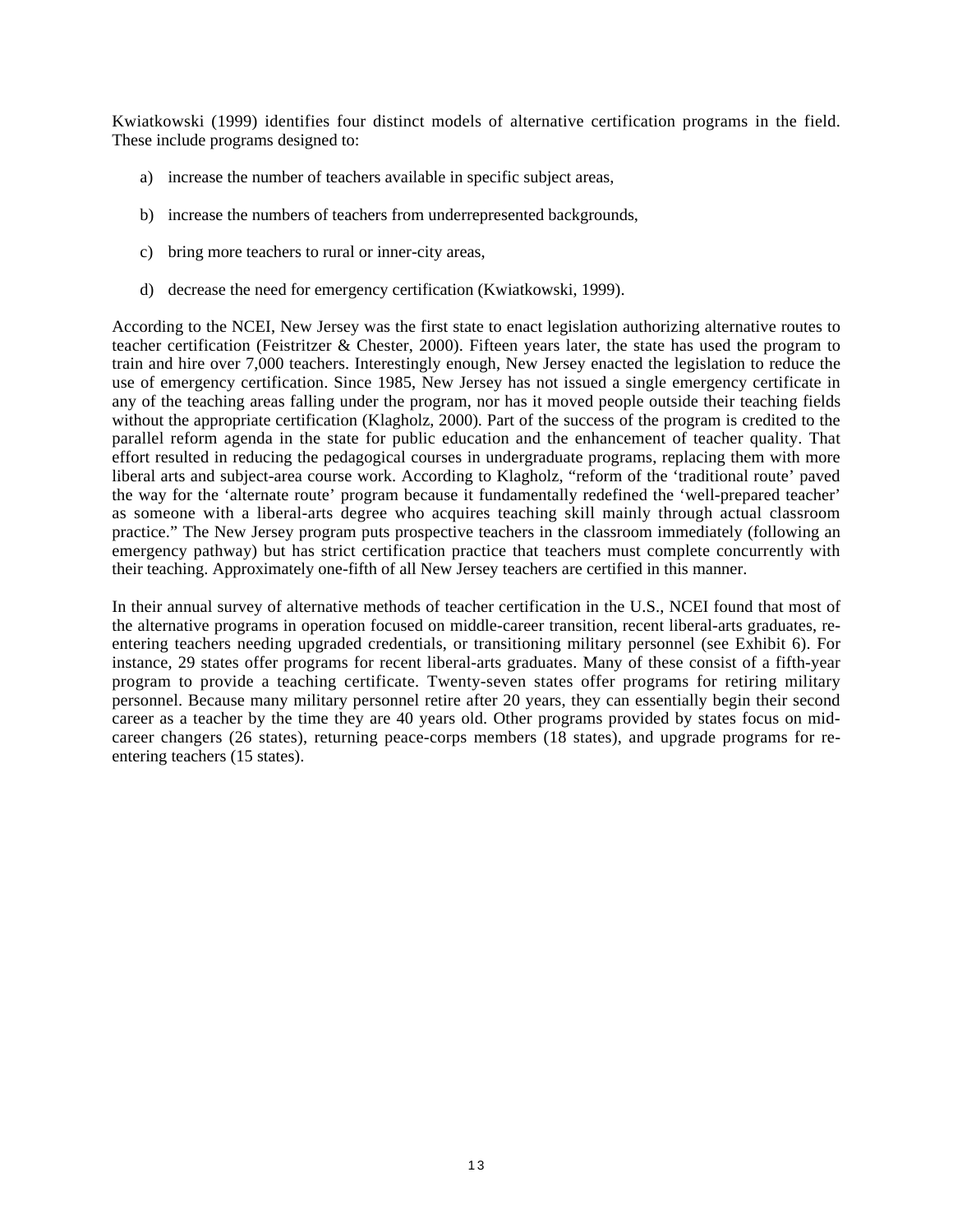

### **Exhibit 6. States with Special Teacher Certification Programs**

#### **What Makes an Effective Alternative Certification Program?**

Due to the scope of the issue and the sheer number of programs in existence, it is difficult to provide a complete model of what these programs look like. However, the National Center for Education Information has developed a hierarchy of criteria that define an "exemplary program." These include the following six conditions:

- 1. The program has been specifically designed to recruit, prepare, and license for teaching those talented individuals who already have at least a bachelor's degree.
- 2. Candidates for these programs pass a rigorous screening process, such as passing entry tests, interviews, and demonstrating mastery of content.
- 3. The programs are field-based.
- 4. The programs include coursework or equivalent experiences in professional education studies before and while teaching.
- 5. Candidates for teaching work closely with trained mentor teachers.
- 6. Candidates must meet high performance standards for completion of the programs (Feistritzer  $\&$ Chester, 2000).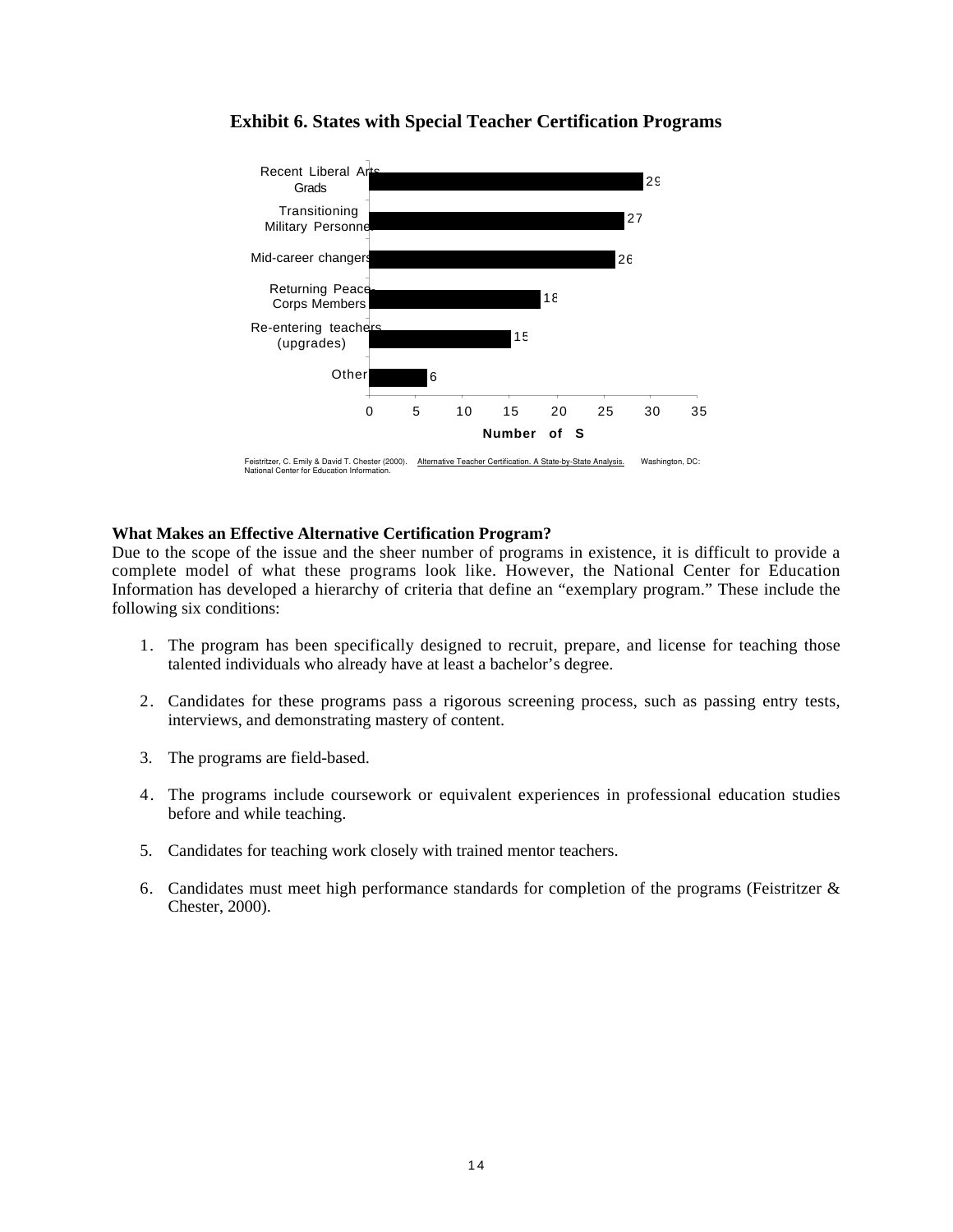| <b>State</b>      | Name of Exemplary Alternative Teacher<br>Certification Route Program(s)                         | Year first started<br>implementing<br>alternative routes for<br>certifying teachers | Number of individuals<br>certified to teach through<br>alternative route programs |                                          | State has passed<br>or introduced<br>legislation or<br>made changes in |
|-------------------|-------------------------------------------------------------------------------------------------|-------------------------------------------------------------------------------------|-----------------------------------------------------------------------------------|------------------------------------------|------------------------------------------------------------------------|
|                   |                                                                                                 | Year                                                                                | <b>Total</b><br>number<br>certified                                               | <b>Number</b><br>certified in<br>1998-99 | alternative<br>certification since<br>1997                             |
| Arkansas          | <b>Alternative Certification</b>                                                                | 1988                                                                                | 1.000                                                                             | 400                                      |                                                                        |
| California        | University Intern; District Intern                                                              | 1967, 1983                                                                          | $-35,000$                                                                         | 4,573                                    |                                                                        |
| Colorado          | Alternative Teacher Program                                                                     | 1991                                                                                | 618                                                                               | 194                                      |                                                                        |
| Connecticut       | Alternate Route to Teacher Certification                                                        | 1988                                                                                | 1.489                                                                             | 159                                      |                                                                        |
| Delaware          | Delaware Alternative Route to<br>Certification/Secondary Education                              | 1986: 1997                                                                          | 278                                                                               | 45                                       | X                                                                      |
| <b>Illinois</b>   | Teachers for Chicago; GATE: Golden Apple<br><b>Teacher Education</b>                            | New programs                                                                        |                                                                                   |                                          | X                                                                      |
| Kentucky          | Local District Certification Option; Exceptional<br><b>Work Experience Certification Option</b> | New programs                                                                        |                                                                                   |                                          | X                                                                      |
| Maryland          | <b>Resident Teacher Certificate</b>                                                             | 1991                                                                                | 365                                                                               | 55                                       |                                                                        |
| New Jersey        | Provisional Teacher Program                                                                     | 1985                                                                                | 6,925                                                                             | 1,223                                    |                                                                        |
| <b>New Mexico</b> | Alternative Certification Program                                                               | New program                                                                         |                                                                                   |                                          | X                                                                      |
| Pennsylvania      | Alternative Candidate Certification                                                             | New program                                                                         |                                                                                   |                                          | X                                                                      |
| Texas             | Alternative Teacher Certification                                                               | 1985                                                                                | 29,730                                                                            | 2,728                                    |                                                                        |
| <b>TOTALS</b>     |                                                                                                 |                                                                                     | 75,405                                                                            | 9,377                                    |                                                                        |

### **Exhibit 7. States That Have Exemplary Alternative Teacher Certification Programs: 2000**

**SOURCE:** *Feistritzer, C. Emily & David T. Chester (2000). Alternative Teacher Certification. A State-by-State Analysis. Washington, DC: National Center for Education Information.*

In essence, the six criteria developed by NCEI mirror traditional programs in many ways. In exemplary traditional and alternative programming, prospective teachers require an earned B.A., some type of screening or testing, field-based practice, association with a mentor/teacher, and standards of high performance. Thus, the exemplary programs identified by NCEI are in fact following a high standard not unlike the traditional process. It is not a short cut, per se.

As can be seen from Exhibit 7, programs from 12 states make the list of exemplary programs as prescribed by the criteria above. Interestingly enough, almost half of these programs originated in the past few years. California, New Jersey, and Texas are represented on this list and are the pathfinders in alternative certification.

Klagholz (2000), building from his experience in designing and implementing the New Jersey program in the 1980s, suggests that the key in developing an effective alternative certification program is the coexistence of large-scale reform, the elimination of emergency certification, educating the public, and forceful recruitment strategies (see Exhibit 8). An interesting note is that Klagholz suggests that it is important not to make alternative routes legally contingent on college participation. While this may appear to end the monopoly of the four-year institution in licensing and certification, in reality, all teachers in New Jersey still must have a B.A. in order to teach.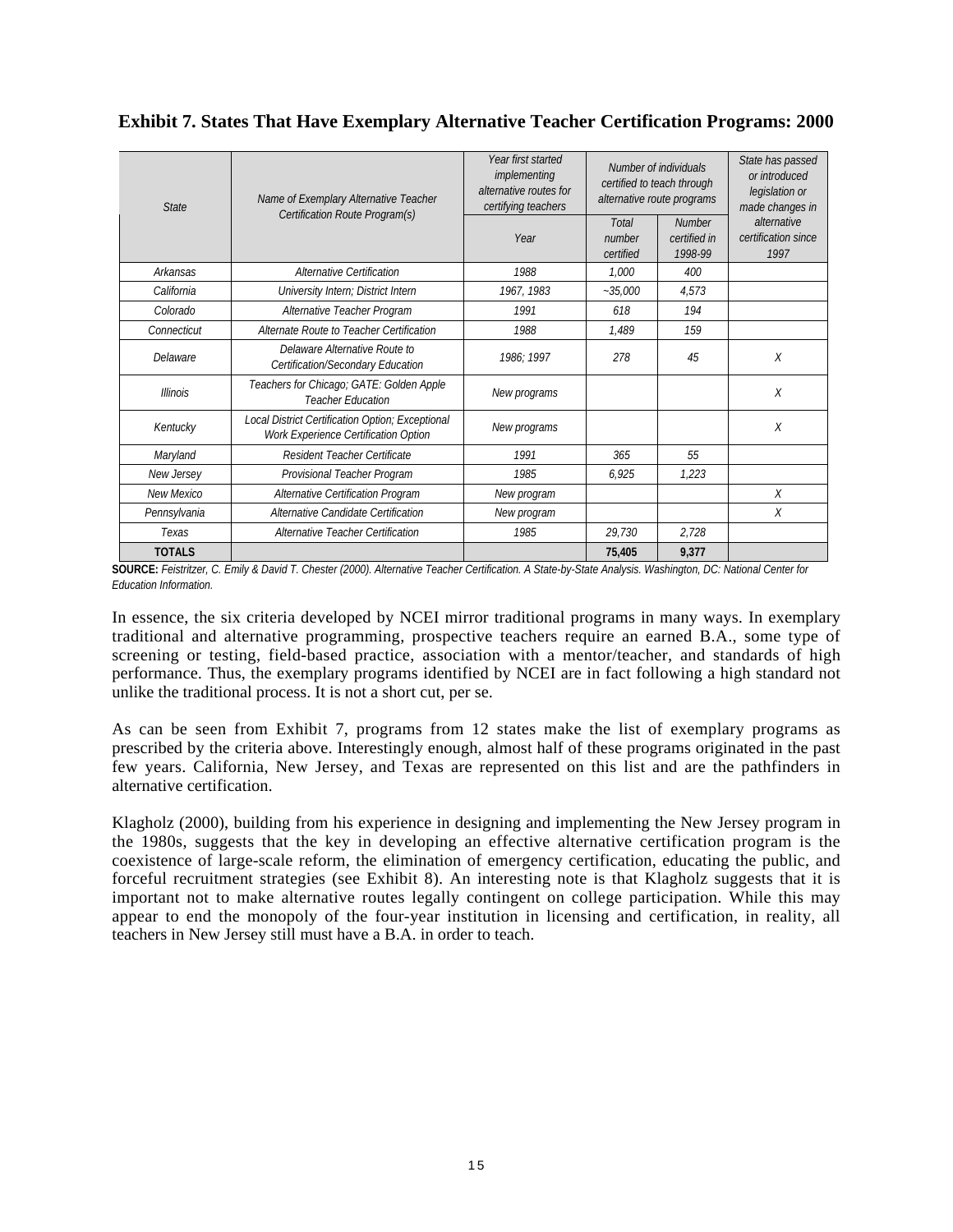### **Exhibit 8. Characteristics of Effective Alternative Certification Programs**

### **Characteristics of an Effective Alternate Route Program**

**1. Reform traditional teacher preparation by eliminating artificial and unnecessary requirements***; thereby laying the groundwork for an alternative program that is equivalent and parallel. If an "alternate route" program is simply appended to an unchanged traditional system, then opponents can portray the excessive course requirements of the traditional program as "state standards" and the streamlined requirements of the alternative program as a "lowering of standards." While the argument is false, the state will be trapped by its own inattention to basic reform and the "lesser" alternative program will be consigned to use only as a "fallback measure" for hiring "substandard" candidates in "emergencies."*

**2. Balance workability with a firm commitment to meaningful support and training.** *If the program is cumbersome and bureaucratic, districts will not use it and capable candidates will not tolerate it. If merely a "shortcut," it will not have public or professional credibility, and districts' free use of it to attract quality people into teaching will not have support or acceptance.*

**3. Eliminate emergency certification and disallow the employment and reassignment of teachers** *to teach subjects in which they have little formal education. The state's commitment to quality is underscored and the justification for the "alternate route" strengthened if the program is a replacement for "emergency" employment and out-of-field teaching.*

**4. Educate the public and the profession.** *Any attempt to reform will generate opposition and rhetoric about "lowering standards." If state officials lack the courage to make the necessary counterarguments, they will be backed into creating a bobtailed "alternate route" program that is limited or unworkable. Such a program will fail to produce the desired results and is not worth the effort required to put it on the regulatory books.*

**5. Do not make operation of the "alternate route" program legally contingent on college participation***. New Jersey's non-collegiate regional centers are not only crucial to the program's workability, they also were—ironically—the main stimulus for college involvement. Had college participation been guaranteed in regulation, most colleges would have resisted making the needed changes in practice or refused outright to participate. The threat of being left out, created by the state-run regional centers, accounted in no small measure for colleges' willingness to participate in the "alternate route" program.*

**6. Recruit, recruit, recruit.** *Under New Jersey's dual system, a school district with a job opening can hire any graduate of any college, of recent or past years, who has a degree in the subject field, an appropriate mix of personal qualities and experience, and the ability to pass the relevant subject test. If not unlimited, this national—even international—pool is substantially larger and more diverse than any pool of teacher education graduates. Yet the best candidates are not going to arrive automatically on school doorsteps. Districts need sophisticated recruitment programs, yet few have them. The worst-case scenario is the district that passively selects its new staff from among the student teachers placed in its schools each year by the local college. After properly defining eligibility requirements, the development of effective means of searching out talent from diverse sources is the second most important thing a state can do to move away from worrying about shortages and toward achieving high levels of quality.*

*Klagholz, Leo (2000). Growing Better Teachers in the Garden State: New Jersey's "Alternate Route" to Teacher Certification. Washington, DC: Thomas B. Fordham Foundation.*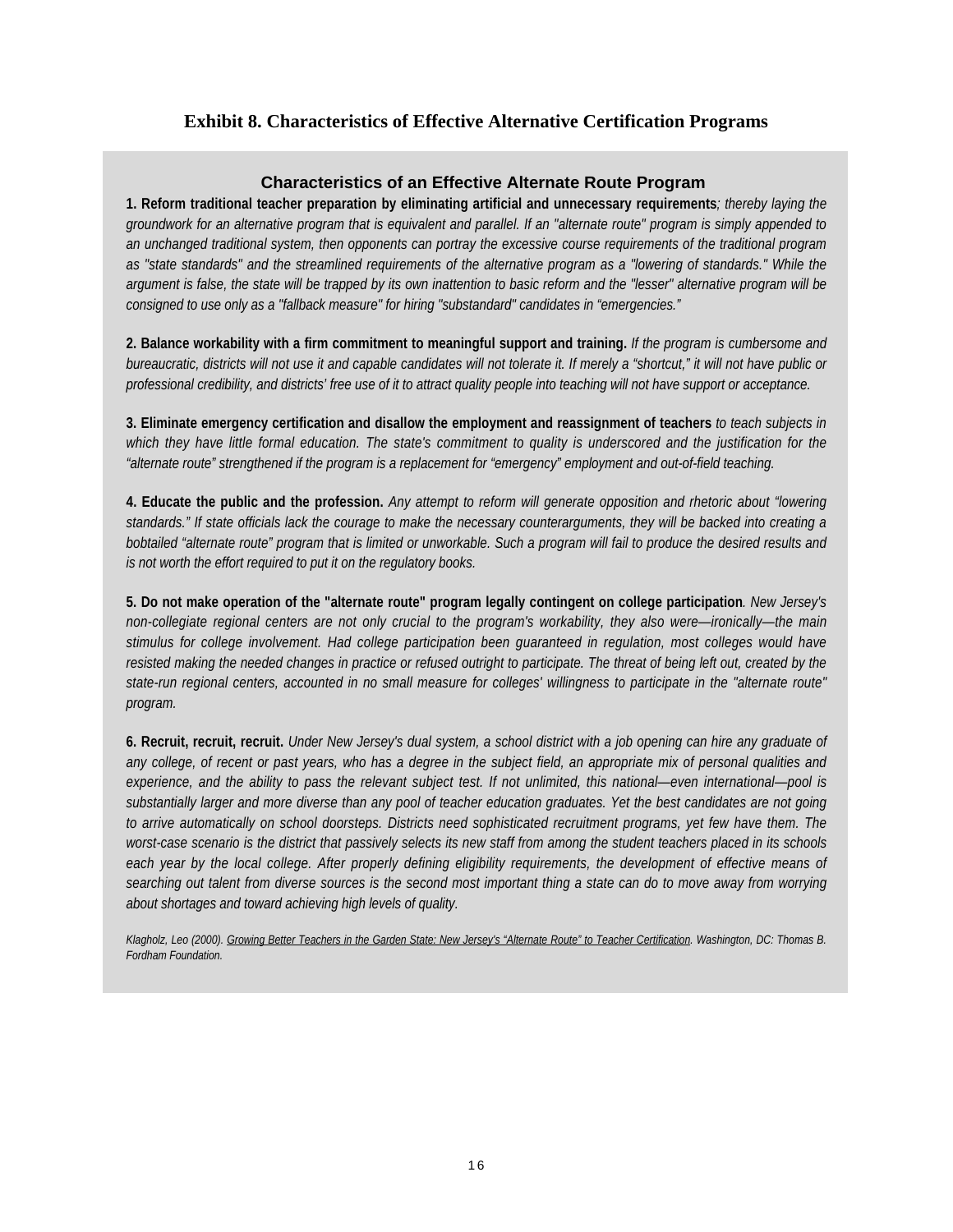#### **Emergency Certification**

Emergency certification is a type of alternative certification that is used in specific and "emergency" situations such as teacher shortages. Emergency certification is typically granted on a temporary basis, and the expectation is that the teacher will obtain the necessary credentials to become fully certified or will eventually be replaced by a regularly certified instructor. When the teacher completes the necessary requirements, the "emergency" notation is removed from the teacher's certificate.

There are those in education who would like to see emergency certification done away with due to the negative impact it could have on the profession as a whole. Williamson et al. (1984) have identified three of the major implications of emergency certification for the profession:

- 1. A reduction of the profession's ability to maintain teacher standards and improve standards for professional training. Emergency certification may cause a dual system—those who are traditionally certified, and those who are not.
- 2. A decrease in the number of qualified teachers. Qualified candidates may be discouraged from seeking employment because the positions are filled with unqualified teachers, or may not seek professional training because they see it as unnecessary.
- 3. A detrimental effect on the process of turning research into effective practice. Use of emergency certification procedures could potentially undercut what we know about sound instructional practice.

California is perhaps the most definitive case study of emergency certification. According to the Center for the Future of Teaching and Learning (2000), a California-based think tank, "there are more than one million California students attending schools with so many underqualified teachers as to make these schools dysfunctional." Over the past decade, the number of teachers with emergency permits has tripled. In 1998-99, 28,500 teachers, or more than 10 percent of the California teaching force, were employed on the basis of emergency permits.



### **Exhibit 9. Growth of Teachers on Emergency Permits in California**

SOURCE: The Center for the Future of Teaching and Learning (2000).

The size and scope of the emergency-certification issue is difficult to quantify on a national basis. What we do know is that it is pervasive throughout the nation, and each fall we read in the newspapers about the number of unqualified teachers in our systems. The prevailing opinion is that emergency certification is a cop-out and it belies what we know about teaching and learning. The standards movement in teaching and learning is the result of rigorous research over the years. Emergency certification is not a silver-bullet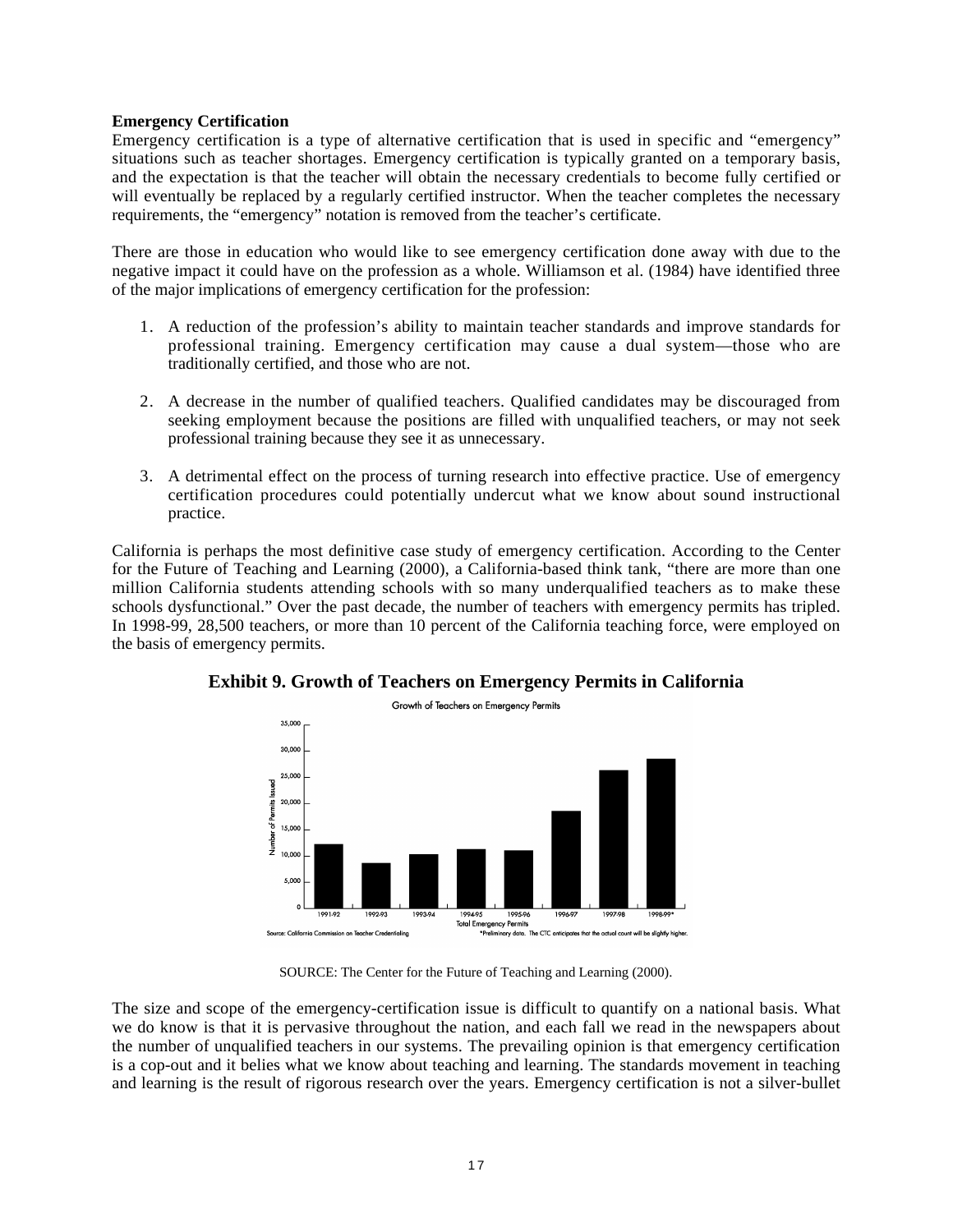approach to remedying teacher shortages if those teachers do not become fully certified. In that case, it may only exacerbate the problem.

Arthur Wise, president of NCATE, staunchly opposes emergency credentialing. He claims that emergency credentialing keeps teaching a quasi-profession, a low-level job one can "fall back on" if no better employment is available. As the world grows smaller and technology plays an increasingly important role in our lives, our children need more and better education. They need to be taught by professionals who are knowledgeable in their fields, who are dedicated to teaching, and who care about their students. They need fully licensed teachers who have demonstrated that they are entitled to their licenses.

### **Exhibit 10. California Emergency Permits**

#### **California Emergency Permits**

*In order to attain an Emergency Permit to teach in a California school, an individual must possess a baccalaureate degree or higher from a regionally accredited college or university and must pass the California Basic Educational Skills Test (CBEST). These are, in total, the requirements for a basic emergency credential.*

*The school district that decides to employ an emergency credentialed teacher must provide "orientation, guidance, and assistance" to the emergency-certified teacher and ensure that the teacher has at least a working grasp of the curriculum that an emergency permit teacher is expected to teach, along with an understanding of "effective techniques of classroom instruction and effective techniques of classroom management." (California Teacher Credentialing Commission, 2000).*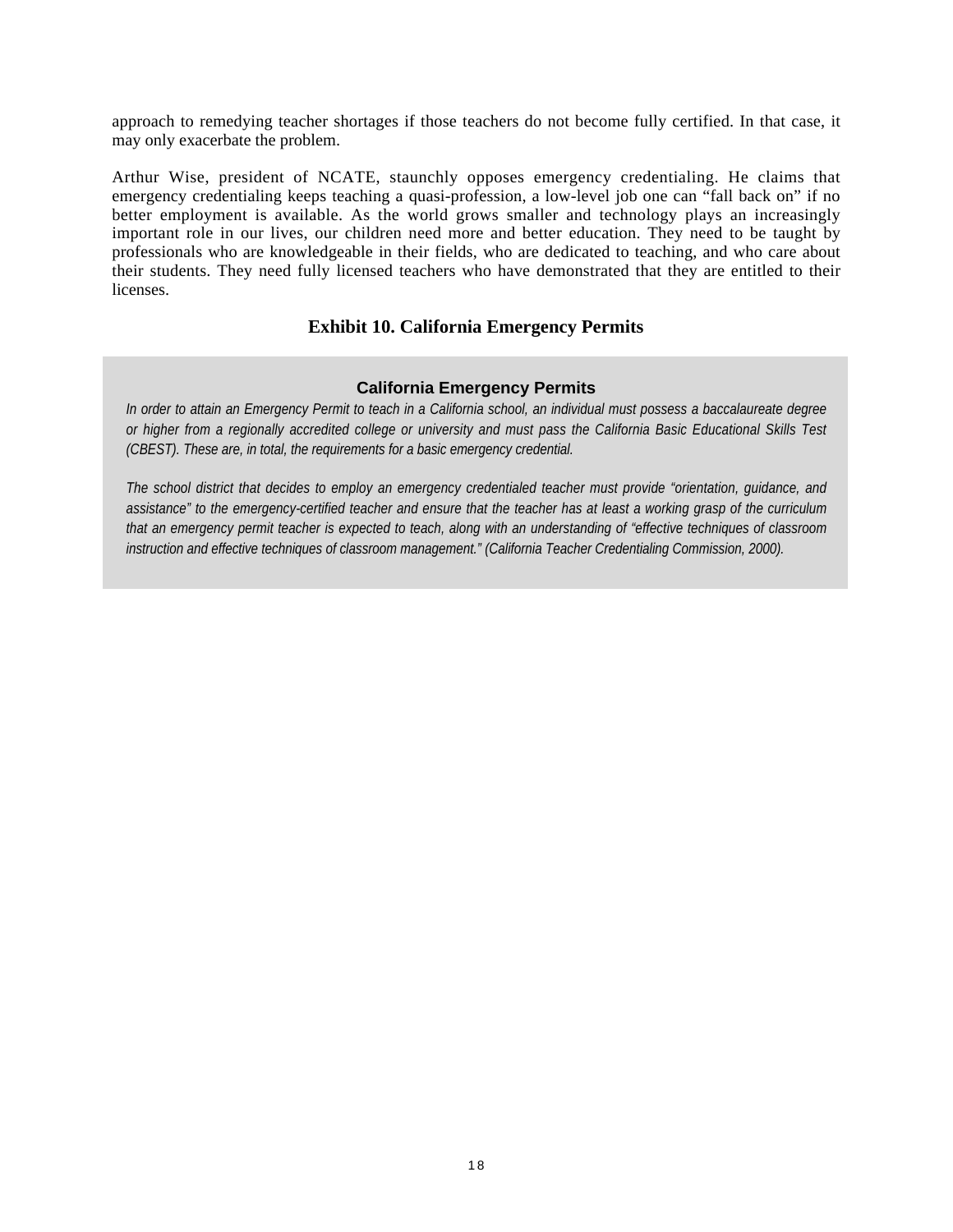### **PART III: DISCUSSION**

Good teachers are critical. The research is clear—the single most important thing that a school can provide to ensure the success of students is a skilled and knowledgeable teacher. Good teachers—those who know what to teach and how to teach it—produce successful students. But teachers who are underqualified or ill-equipped do not produce successful students. (Center for the Future of Teaching and Learning, 2000)

Few educational issues have sparked such an emotional and bifurcated debate as has the one surrounding the preparation of our children's teachers. In an era of increasing demand for*—but limited supply of—*teachers in underserved, high-poverty urban and rural areas, the methods by which our teachers are certified for licensure is of paramount significance. While some posit that traditional methods of teacher preparation are the only viable ways to ensure that students will successfully progress through the educational pipeline, others argue that the implementation of alternative methods is the only reasonable strategy to fill the desperate need for teachers that exists in our most troubled schools. Still others opine that an artful combination of the two will provide the desired results.

Those that argue the merits of traditional, college- or university-based teacher-education programs believe strongly in the checks and balances associated with a rigorous, time-tested and standards-based approach to teacher education. Advocates for traditional methods of preparation decry the benefits associated with more expedient methods of teacher preparation as myopic and dangerous to the educational success of our young people. "Teaching appears to be the only profession in which the solution to the problems of short personnel supply is to open the doors to the unprepared and the underqualified" (Williamson et al., 1984, p. 2).

In a paper presented at the 1998 American Educational Research Association (AERA) conference, Bradshaw identifies the following contradictions that emerge when alternative pathways to certification are implemented:

- Across the nation, standards are being raised for traditional, university-based teacherpreparation programs at the same time standards for alternative routes to teaching are being relaxed. (It is also important to note that national attention is being given to creating and implementing rigorous curricular and testing standards for students.)
- Nationally, colleges and universities are held accountable for the quality of teachereducation programs through increased accreditation requirements, while monitoring to hold school districts accountable for the preparation of alternative-certification candidates is less stringent if it exists at all.
- Teaching is becoming more complex and requires more extensive training than ever before, but alternatively certified teachers enter the classroom with little or no training.
- The strength of teachers who enter through alternative routes is their strong content knowledge, but research suggests that strong content knowledge does not ensure teaching effectiveness.

The movement away from uniform rigorous requirements for all teachers in public schools that alternative-certification models represent is of great significance to those who argue against it. According to Sandra Feldman, president of the American Federation of Teachers, "Advocates of 'alternative certification' say the solution is easy. We should get rid of teacher standards altogether because the 'bureaucratic red tape' involved in certification turns off many qualified people." Feldman continues, "In districts where attracting new teachers is already a chronic problem, 'alternative' means 'emergency.' It means lowering standards, allowing any warm body to teach" (1998, August).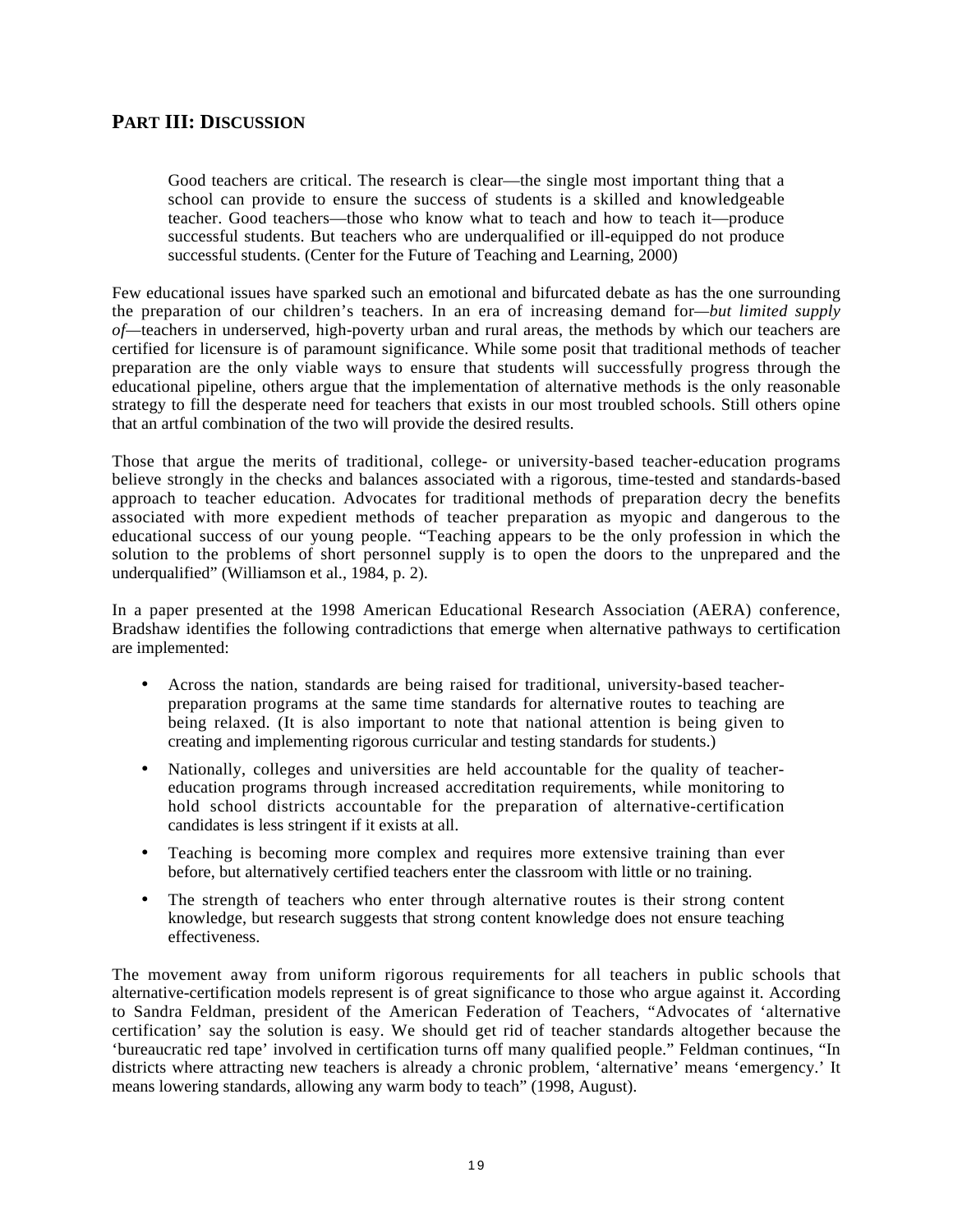Further proof for those advocating traditional methods of teacher preparation can be found in the performance of alternatively certified teachers versus traditionally certified teachers on state-licensing exams. According to Leibbrand (2000, p. 7), a recent study of  $270,000$  PRAXIS II test takers by the Educational Testing Service (ETS) indicated that graduates of NCATE-accredited institutions pass ETS content examinations for teacher licensing at a higher rate (91 percent) than graduates of unaccredited colleges (84 percent) or those who never entered a teacher-preparation program at all (73 percent). Leibbrand insists:

Those who take state licensing exams with no prior teacher preparation have a significantly higher failure rate on the content-oriented licensing exams than those who are fully prepared. This explodes the misconception that "the best and the brightest" would only teach if those both error standards were not applied.  $(p, 6)$ 

Of course, the most important measure of the success of teacher preparation programs is the academic success of the students. Leibbrand (2000) offers several examples of the positive impact of fully licensed teachers on student outcomes: A 1996-97 study conducted by UT-Austin showed that Texas students performed better on state exams when their instructors were fully licensed in the subjects they teach. Seventy-five percent of third graders passed all parts of the 1997 state assessment when taught by fully licensed teachers in their field, but only 63 percent of students passed the exam when fewer than 85 percent of their third-grade teachers were licensed. A study conducted by Hawk, Coble, and Swanson (Darling-Hammond, 1999) found that student test scores in mathematics and algebra increased significantly when taught by a certified teacher compared to a non-certified teacher (see Exhibit 11).

Additionally, a 1996 report by the National Commission on Teaching and America's Future indicated that "fully prepared teachers are more highly rated and more effective with students than those whose background lacks one or more of the elements of formal teacher education—subject matter preparation, knowledge about teaching and learning, and guided clinical experience" (NEA, 1999).

The proponents of alternative methods of teacher certification are no less vociferous than are the detractors and cite both the enormous need for teachers along with the large numbers of individuals who would pursue teaching if provided with an alternative to traditional college or university programs. "The choice between a traditional program and an alternate route is not a choice between some professional preparation and no such preparation. It is, instead, a decision about the timing and institutional context for teacher preparation and about the mix of professional knowledge and skills to be acquired" (Stoddart & Floden, 1995, p. 7).

Many of those who cite the tremendous need and benefits of alternative methods of certification look directly to school-district personnel to offer proof of alternatively credentialed teachers' success. Dale Ballou (1999) writes:

Any of the staunchest supporters of alternative certification are found in urban school systems. Administrators and educators familiar with the needs of these students are adamant in insisting that the great majority of the graduates of teacher education programs are ill prepared to work in these systems and that alternate routes are a vital source of supply. Most studies show no difference between alternate route and conventionally trained instructors; where there is a difference, it tends to favor teachers who entered through the alternate programs. (pp. 15-16)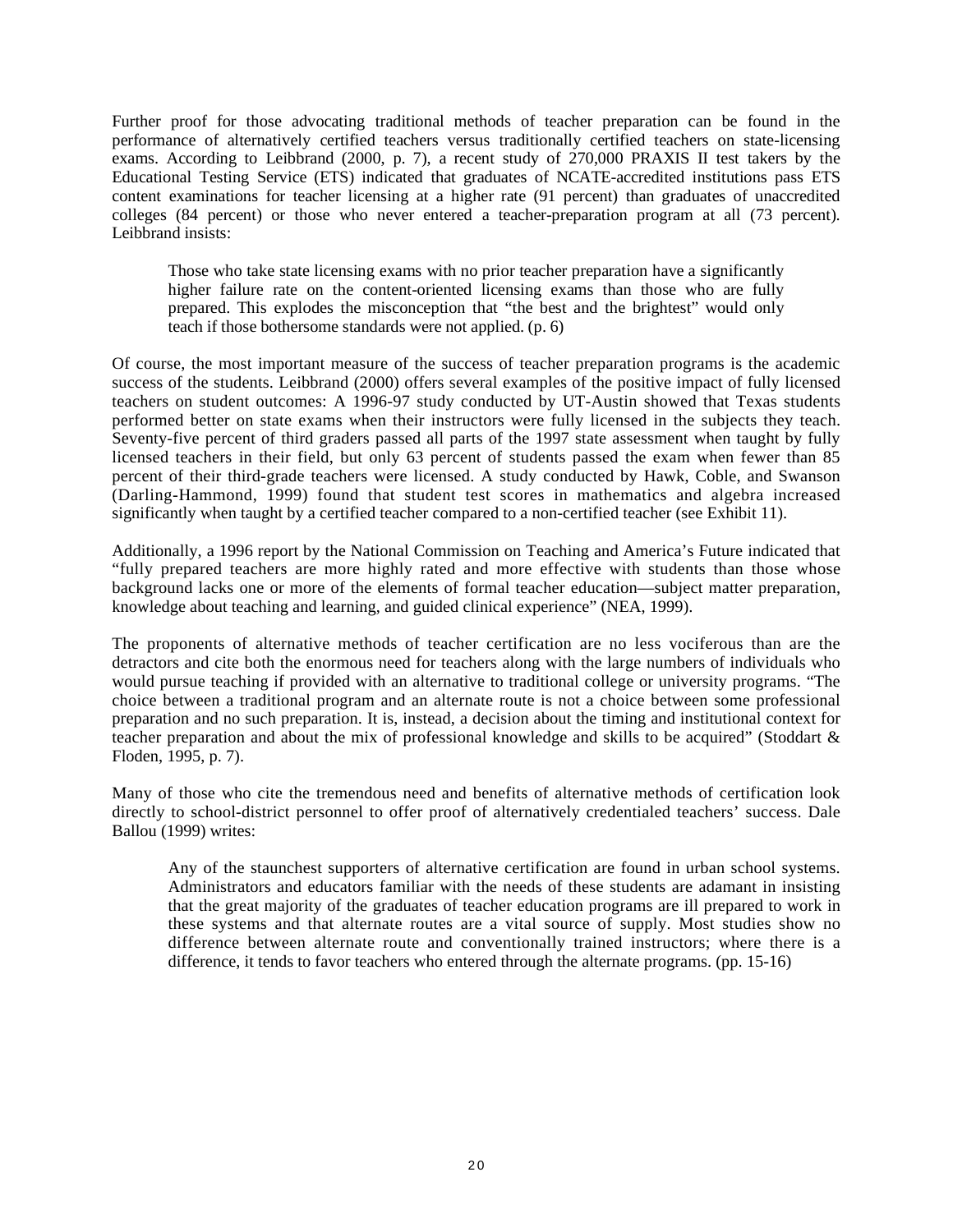

**Exhibit 11. Effects of Teacher Certification on Student Achievement in Mathematics**

One final point worth addressing is the cost of alternative programs and the retention of teachers who go through various teacher certification/preparation programs. First, the retention of teachers from five-year master-in-education programs, four-year traditional-education programs, and short-term alternativecertification programs differs significantly (see Exhibit 12). According to Darling-Hammond (1999), over 80 percent of teachers who go through a rigorous five-year education program enter the teaching profession and are still employed as teachers after three years. Those who go through four-year programs enter and remain at a rate of slightly over 50 percent. But only one-third of the teachers prepared through a short-term alternative program are still teaching three years later. The costs associated with these programs also differ significantly. Once costs associated with recruitment, induction, and replacement due to attrition are taken into consideration, the relative cost to states, universities, and school districts is less for the more rigorous, well-designed programs. As Exhibit 12 shows, costs for short-term certification programs average \$9,400 more than costs for five-year master's-level programs.

Thus, alternative certification has implications for both cost and quality. Research shows that alternatively trained teachers are less likely to stay in the classroom, have less academic impact on their students, and are trained at a greater cost to society.

SOURCE: Darling-Hammond, Linda (1999). Solving the Dilemmas of Teacher Supply, Demand, and Standards: How We Can Ensure A Competent, Caring, and Qualified<br>Teacher for Every Child. New York, NY: National Commission on Teach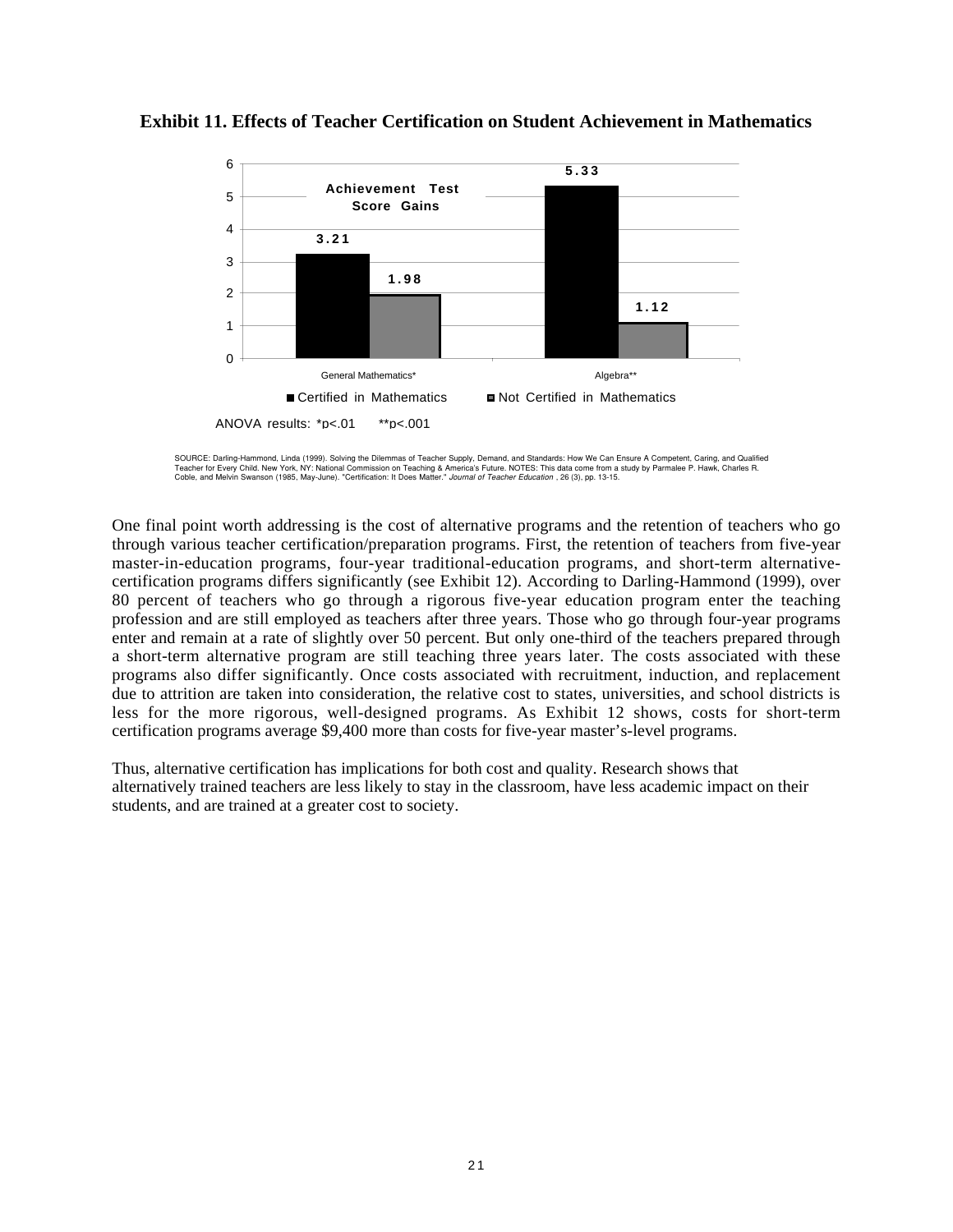

**Exhibit 12. Average Retention Rates for Different Pathways Into Teaching**

SOURCE: Darling-Hammond, Linda(1999) Solving the Dilemmas of Teacher Supply, Demand, and Standards: How We Can Ensure A Competent, Caring and Qualified Teacher for Every Child. New York, NY: National Commission on Teaching & America's Future.

#### **Observations and Conclusions**

Although there are intense differences of opinion among proponents on both sides of the teacherpreparation continuum, they agree that the different modes of teacher preparation attract definable types of individuals. Generally, college- and university-based traditional teacher-education programs attract those who have planned to teach since early in their educational careers and those who have the necessary time to become certified teachers. Conversely, alternative programs generally attract older individuals with career experience in other fields as well as individuals who do not have time for or interest in completing a college- or university-based teacher-training program.

For the latter individuals, the opportunity cost of pursuing an alternative method of teacher certification is relatively low and therefore more attractive than traditional teacher-education programs. Those individuals who are already engaged in careers or who have vocational responsibilities that prevent them from returning to school full-time often can afford neither the necessary time nor the reduction in income that would result from enrolling in an IHE teacher-education program. However, many of the alternativecertification models we have examined allow for a flexible time commitment that presents the already employed individual an opportunity to seamlessly transition into a career as a teacher.

Institutions of higher education stand at the crossroads of the divergent pathways toward teacher certification. While IHEs have historically been responsible for training teachers, their monopoly has been disrupted and their market share decreased by the emergence of local- and district-based alternative teacher-preparation programs that often divert current and prospective students from more traditional programs.

In response to the great demand by potential teachers for certification programs that allow greater flexibility than traditional certification models, many IHEs now offer alternative programs for teacher certification in addition to their more traditional classroom-based programs. This responsiveness to the demands of potential teachers and to the needs of understaffed schools represents an interesting and remarkable reaction on the part of the very institutions that have epitomized the paradigm of traditional teacher education.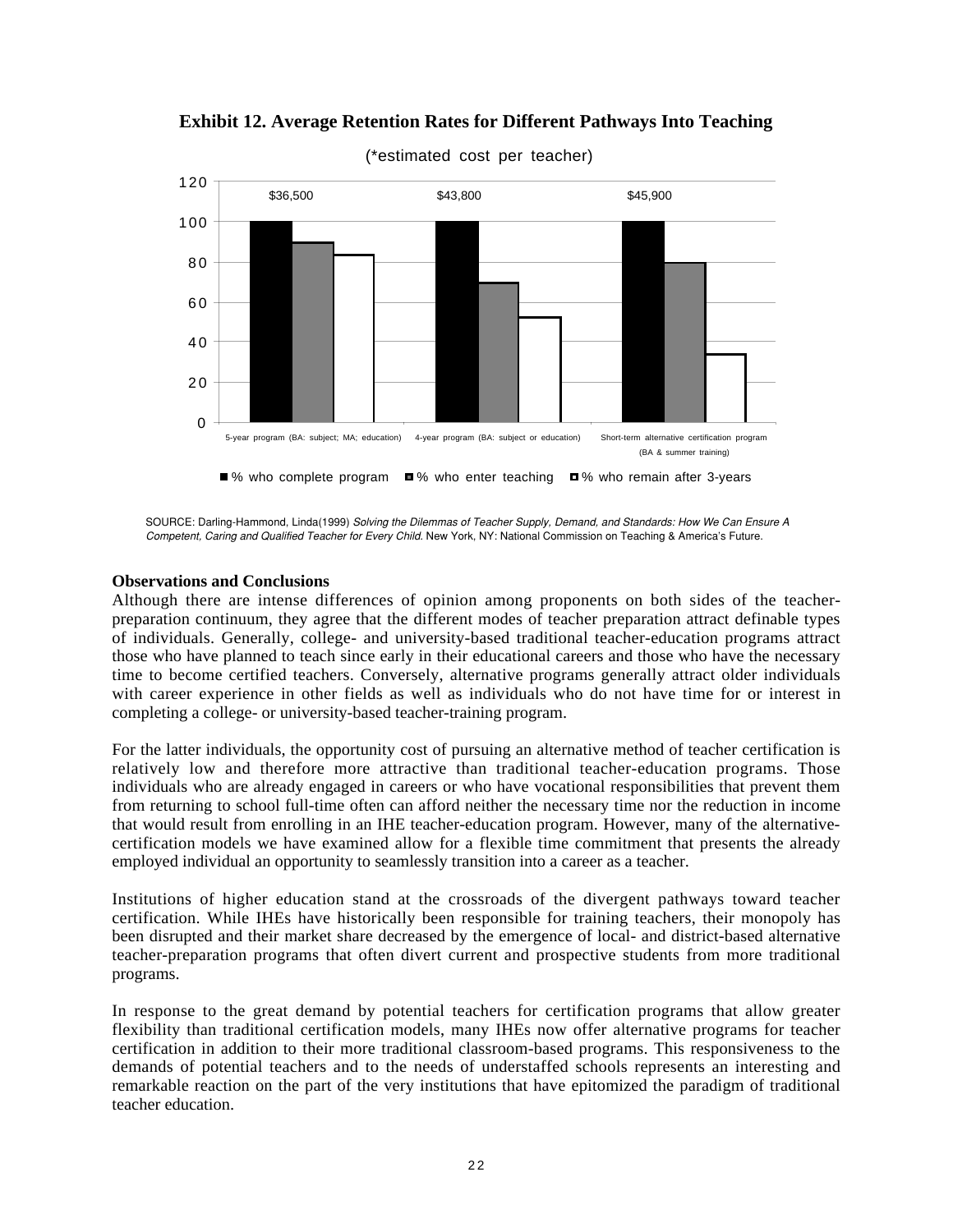#### **Implications for Hawai'i and the Pacific Entities**

The development of teacher-training programs is driven by policy considerations, and the specific social, economic, and cultural contexts of Hawai'i and the Pacific must be carefully considered. The islands of the Pacific cover a territory of almost 5 million square miles made up of unique, complex, and widely divergent communities and cultures. Clearly, young people and their families will encounter dramatically dissimilar educational and social experiences dependent upon where they reside in the Pacific. While the experience of students living and attending school in Hawai'i may be similar to that of students living on the U.S. Mainland, the experience of a family in Palau or in the Republic of the Marshall Islands is likely to be very different.

One of the most distressing dissimilarities between residents of Hawai'i and residents of the other Pacific Islands relates to relative prosperity. The following exhibit illustrates the great disparity between the economic conditions for a sampling of different Pacific entities:

| <b>Entity</b>  | <b>Percent Below Poverty Level</b> |
|----------------|------------------------------------|
| US             | 13%                                |
| Hawai'i        | 8%                                 |
| American Samoa | 57%                                |
| <b>CNMI</b>    | 32%                                |
| Palau          | 70%                                |

#### **Exhibit 13. Persons Below the Poverty Level in Selected Pacific Entities**

*Source: PREL, 2000*

The economic condition in which many Pacific Island entities find themselves only exacerbates the already existing crisis in resource distribution. For an entity struggling to ensure subsistence, the thorough and comprehensive training of teachers and other educational professionals presents formidable challenges. For example, only 58 percent of teachers in Yap State and only 9 percent of those in the Republic of the Marshall Islands hold at least a bachelor's degree. This is a situation that almost ensures that students attending public school in these entities will not achieve educational success, at least not according to the standards applied to students in the U.S. (PREL, 2000).

The specific social and economic conditions of each Pacific entity require action that takes into account the prevalent need for well-qualified teachers, along with the entity-specific need for teachers who are sensitive and responsive to the respective social and cultural attributes of the Region's students.

#### **Recommendations**

It appears to us that alternative-certification procedures present an opportunity to meet the unique needs of the Pacific entities. The melange of great geographic distances and rural contexts, the complexity of the Pacific's cultural map, the tremendous shortage of well-qualified teachers, and the relative scarcity of higher-education opportunities provide a compelling argument for the implementation of strategies designed to recruit and train teachers outside traditional higher-education settings.

However, we believe that it is of paramount importance that any and all alternative teacher-preparation models implemented in the Pacific be designed with meticulous attention to two factors: the effectiveness of the teaching-pedagogy program and rigorous standards for teaching excellence.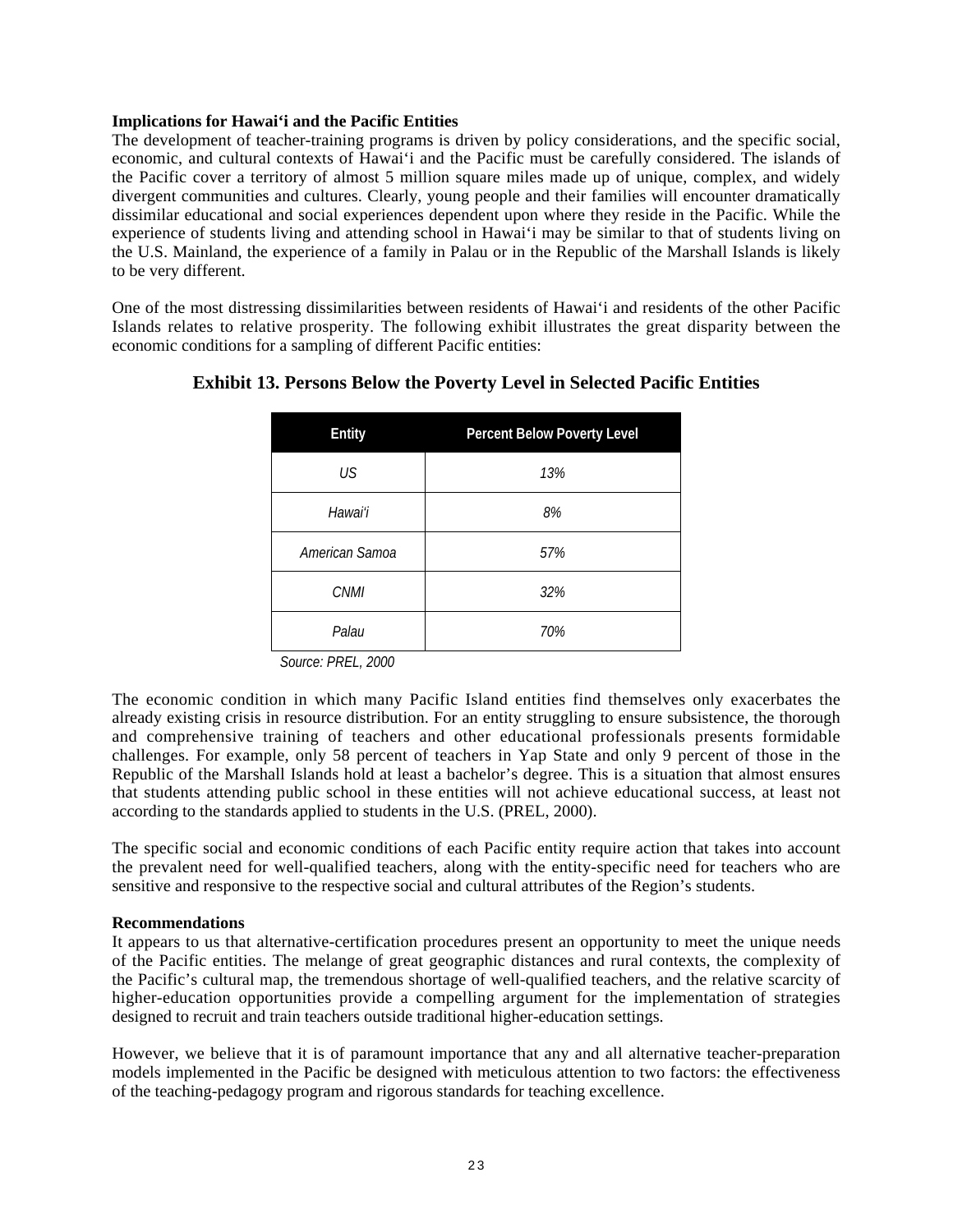The research unambiguously posits that alternative programs of certification are effective only if they do not attempt to short-circuit the lessons that Feistritzer & Chester (2000), Darling-Hammond (1999), Leibbrand (2000), INTASC, and so many others have imparted. Simply stated, the route to certification may be alternative, but the procedure must take a traditional approach to pedagogical efficacy and to experiential, field-based training.

In the context of the Pacific, however, an important difference emerges when one deconstructs the definition of "traditional approach to pedagogy." In our analysis of teacher certification and licensing requirements across the United States, we found absolutely no evidence that states permit the licensing (emergency, alternative, or traditional) of an individual who does not possess at least a bachelor's degree from an accredited or state-approved institution. The consensus is that any individual who becomes a teacher must be endowed with the practical and philosophical content imparted by the higher-education process. It would be hard to find many arguments against this contention, and we wholeheartedly agree that the most effective teacher-education programs build upon the solid base of knowledge imparted by higher education. It is also important to consider the philosophical and symbolic implications of requiring a bachelor's degree for our teachers, since it is the teachers who, as role models for our young people, provide them with living, breathing examples of what it takes to become a success.

The benefits of a teaching force minimally endowed with a bachelor's degree notwithstanding, we do believe that it is possible to design an alternative-certification program that does not require a bachelor's degree as a prerequisite. It may very well be that a four- or five-year degree is the path of least resistance, but it is arguable—at least in theory—that it is possible to establish an appropriate and suitable teacherpreparation and certification program using an alternative-education model. The adoption of the standards developed by INTASC (Model Standards for Beginning Teachers), Feistritzer & Chester (exemplary alternative-certification programs), and other accreditation and certification organizations is central to the design, implementation, and success of such a program. As the research shows, only high standards for teachers result in high standards for children. Simply put, less is less. If a substandard education is assumed, a substandard education will almost certainly result.

Regardless of the method by which a teacher is prepared and certified, we believe that in order to ensure the academic success of those young people with whom a teacher will come in contact, any and all teachers must be rigorously trained in content mastery, effective pedagogy, classroom management, and cultural understanding. Therefore, we believe that prospective teachers must invariably be endowed with the following:

- 1. a firm grasp of situation-specific and level-specific content;
- 2. a research-based understanding of child development and effective classroom management;
- 3. a firm understanding of pedagogy that has historically proved effective;
- 4. training in cultural context and sensitivity;
- 5. knowledge of the world of higher education and career experience beyond secondary school.

It is also our opinion that "on the job training," per se, is not a sufficient substitute for field-based training under the tutelage of an expert or master teacher. This is to say that while there may be a great desire to quickly move prospective teachers from the lecture hall into their own classrooms, simply ensuring that there is a "warm, live body" in the role of instructor may be the most pernicious of all the alternatives. As with the whole of the human educational experience, prospective teachers need to learn from those who have successfully gone before them, and providing all teachers with sufficient mentoring is of paramount importance. Emergency-certification processes that allow teachers to move rapidly into classrooms should be avoided and replaced by programs that exhibit the educationally sound attributes we have previously detailed.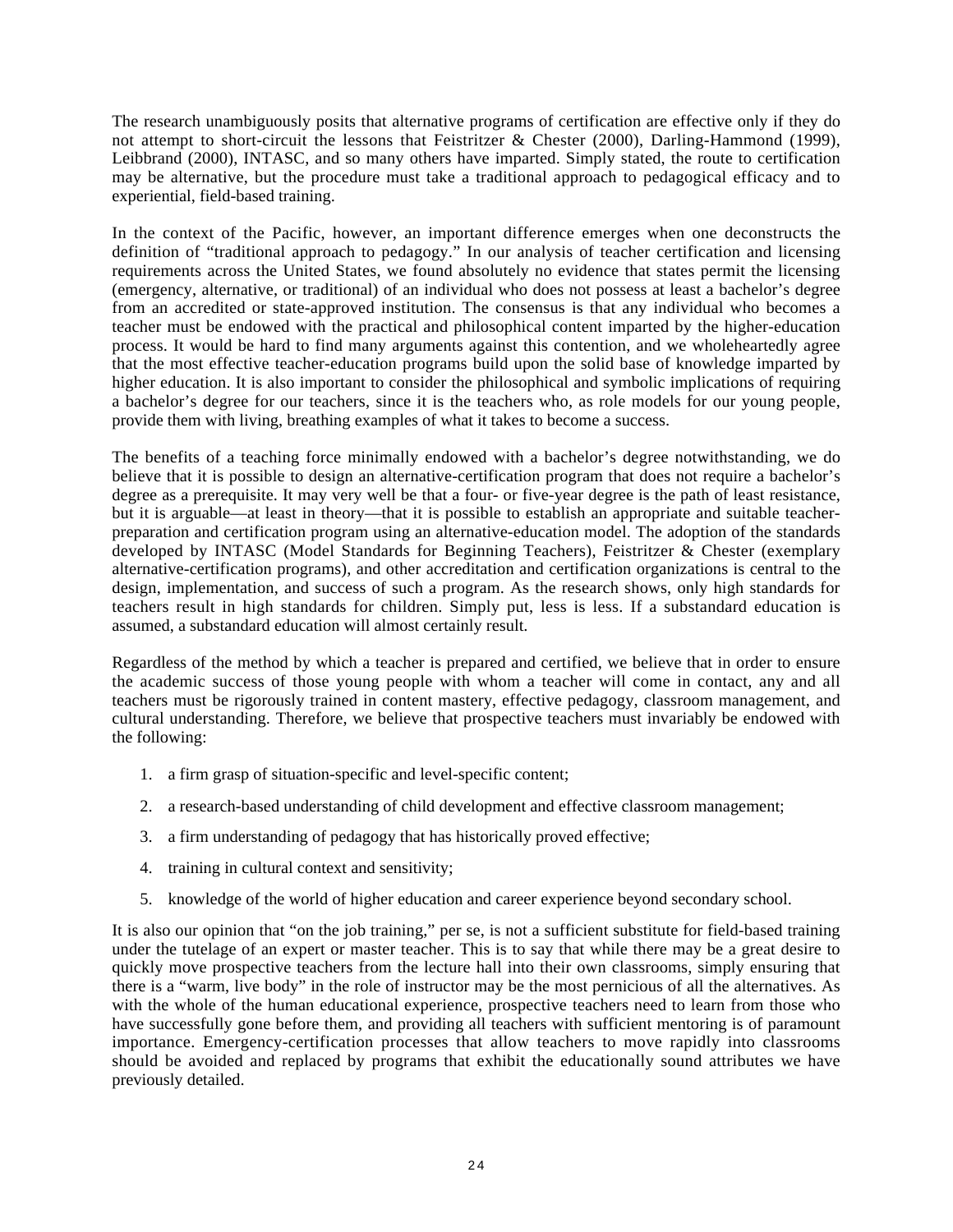Given our review of literature and programming, we close with a list of recommendations for the Pacific region in dealing with the complex issues of teacher preparation and certification.

- **Raise the status of and standards for teaching.** Teachers are only accorded esteem when it is deserved. The Pacific region is no different in this respect than any other entity in the world. If teaching is perceived as a substandard occupation, often poorly paid, people will not flock to it. If the best potential teachers are to enter the profession, steps must be taken to raise both standards and expectations.
- **Work with all sectors of the postsecondary continuum to develop original model programs for preparation and certification.** The Pacific region is vastly different from the mainland U.S. in almost every respect. This difference supports the notion of developing an alternative model of teacher preparation, primarily because the situation itself is unique. On the U.S. Mainland, an estimated 50 percent of all teachers have a community-college background. Perhaps the community-college system could be more fully tapped as a major resource with respect to teacher preparation in the Pacific. For example, a two-plus-two type program (most common in vocational disciplines) could be developed. Areas with severe teacher shortages could move teachers into the classroom after a two-year stint at a community college with the remaining two years to be articulated and carried out through four-year institutions or through distance learning.
- **Establish an online network for teacher preparation and ongoing professional development.** While online access is still an expensive proposition for many of the islands in the Pacific region, costs might still be less than for other options, which require travel, lodging, and displacement. In any event, costs for online access and distance education will drop dramatically over the next few years, even in the most remote areas. A recent study by Hirtle, McGrew-Zoubi, and Lowery-Moore (1999) looked at the use of online education for teacher certification. The online alternative-certification process was actually more attractive to teachers because of the flexibility possible through the asynchronous format. Although the study focused on post-baccalaureate students, there is no reason to think that the same process couldn't be employed to serve the needs of sub-baccalaureate students. Moreover, there is no reason to think that use of online networks will stop once a teacher is licensed and certified. The continued use of the professional network after certification would also help establish teaching as a true profession.
- **Initiate new recruitment programs.** Whether based on incentive programs (such as the teacherscholarship programs identified in Appendix I) or public-service campaigns, areas or regions with teacher shortages must be creative in attracting talented individuals into the disciplines and geographic areas where they are needed. This connects with the previous point about teaching professionalism and the need to raise the teachers' status in general. All of this is important in attracting talent. However, specific targeted-recruitment programs have worked very effectively on the U.S. Mainland.
- Focus on the areas of highest need. No system can be revamped in an afternoon. If steps are to be taken to improve conditions and train better teachers, it is best to start with the biggest problem areas and work from there. Because children are on the receiving end in the education system, the areas of greatest need should be identified and acted upon quickly. Of course, no steps should be taken until a complete plan of action is in place. In New Jersey, the main reason the alternative program worked was because it was on a parallel and synchronized track with fullscale education reform in that state.
- **Eliminate all emergency-certification programs.** Even the staunchest proponents of alternative certification oppose the use of emergency certificates. These don't solve the problem; instead, they prolong it. The New Jersey example is again an appropriate model to cite here: The state's alternative program was carefully developed with the intent of eliminating emergencycertification programs. New Jersey succeeded in doing this in less than two years.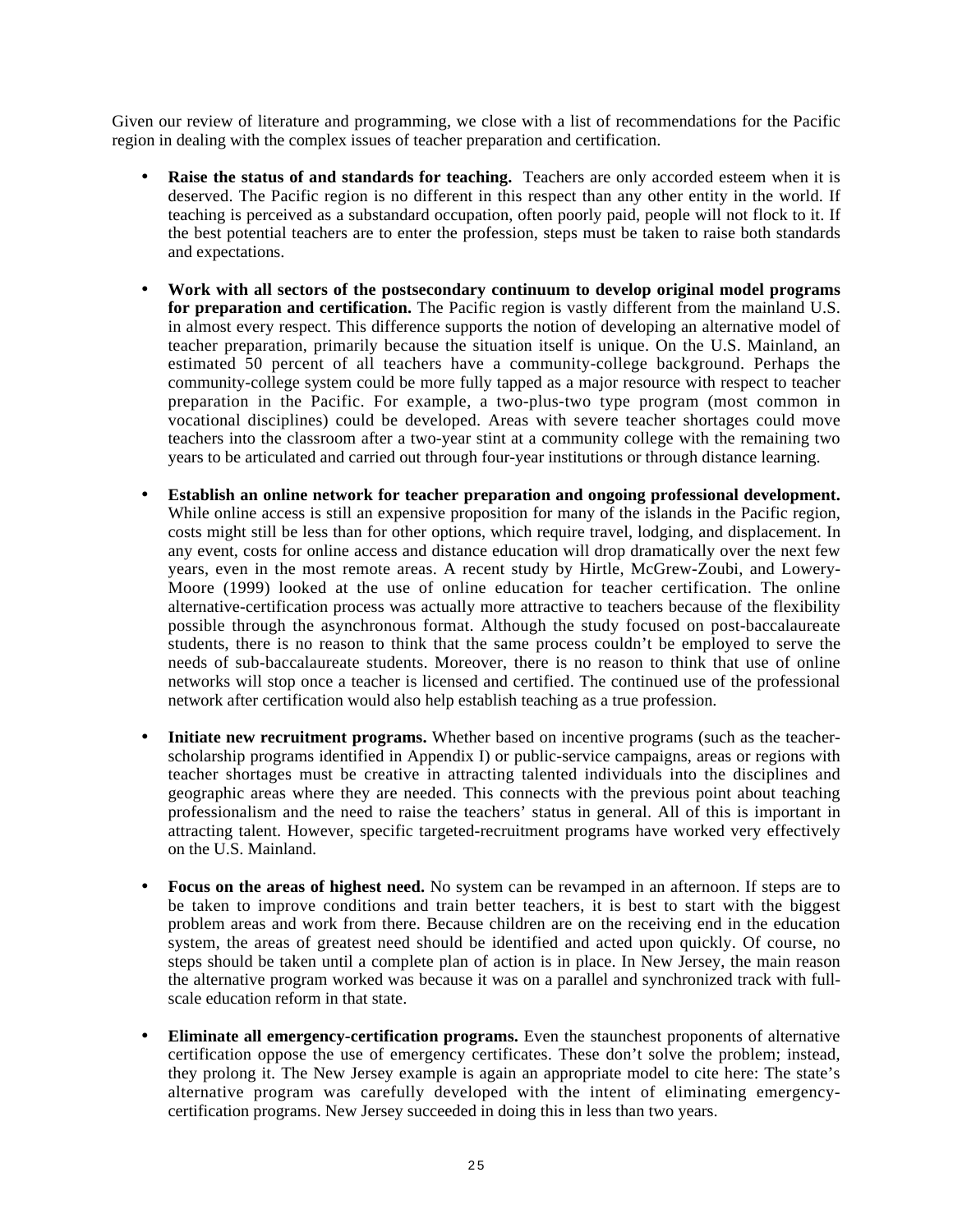• **Future research.** In this paper, we have used available research and data to develop a discussion on the current state of teacher credentialing in the United States and its potential ramifications for student learning. In short, we know that effective training is integrally connected to effective teaching, and that effective teacher training involves, among other things, structured programming, field-based study, mentoring, and appropriate knowledge about student learning and pedagogical practice.

While the research points us in the right direction, we still need to know more. Collection of current data on teacher preparation and certification in the Pacific region, with specific emphasis on the use of emergency-credentialing and teacher-education programs, is a prerequisite to further investigation and development of suitable pathways to excellence.

#### **Standards and Alternative Certification Programs in Hawai'i**

#### **Hawai'i and Teacher Standards**

*In 1998-99, 12,075 teachers were employed in the state of Hawai'i. A total of 1,008 were newly-hired teachers, of whom 54% had completed an approved college teacher-preparation plan (standard certification route), 26% held temporary licenses, and 20% were on an alternative or special-certification route (Feistritzer & Chester, 2000, p. 146).*

*Hawai'i is one of 38 states that require a teacher assessment at some point in the certification and licensure of new teachers. According to a survey by the Council of Chief State School Officers (CCSSO), Hawai'i uses the Praxis series to assess basic skills, professional knowledge of teaching, and subject-matter knowledge (CCSSO, 1998). The CCSSO report also shows that Hawai'i meets many of the national standards for teaching and learning, but falls short in other ways. For instance, CCSSO reports that (as of December 1998) Hawai'i does not have content standards in core subject areas (considered "under revision"), nor do they have a state-mandated textbook or curriculum selection/recommendation process. Hawai'i does have standard assessment programs in reading, writing, and mathematics, but not in science or social studies.*

### **Alternative Certification in Hawai'i**

*Hawai'i first started implementing alternative routes for certification in 1990, and started a new program in 1996, the Alternative Program for Shortage Areas. Alternatively certified teachers in Hawai'i are employed by a school district (both full-time and part-time status) while participating in the program. According to the National Center for Education Information (NCEI), Hawai'i does not offer any tuition-assistance programs for prospective teachers except those certifying in special education. The programs identified by NCEI operating in Hawai'i include the following:*

**Alternative Program for Shortage Areas (1996).** *Operated by the Brigham Young University-Hawai'i (BYUH), the APSA is designed to reduce the shortage of teachers in selected teaching fields or in geographic areas that are difficult to staff.*

**Respecialization in Special Education (RISE) Program—Alternative Certification Program for Special Education (1990).** *Operated by the Hawai'i State Department of Education, the RISE program is a one-year, on-the-job training program designed to provide teachers with the knowledge and skills necessary to provide appropriate services to students.*

**Alternative Licensing Program in Special Education (ABC-SE) Program (1991).** *Operated by the Hawai'i State Department of Education with Chaminade University of Honolulu, the ABC-SE program is a two-year, integrated, on-the-job program consisting of formal course work and field experiences.*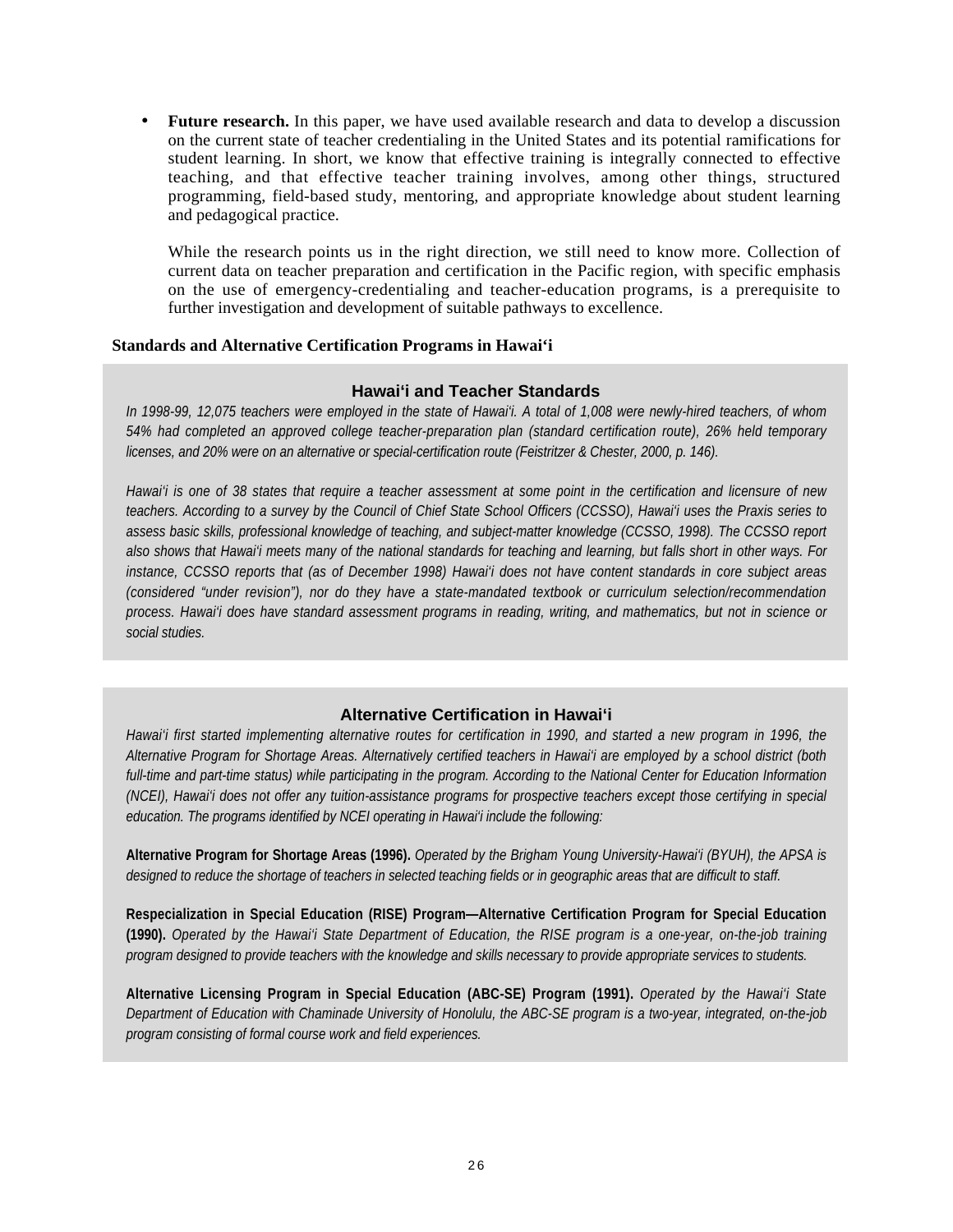#### **REFERENCES**

- American Association of Colleges for Teacher Education. (1999, September). *Alternative preparation for licensure: A policy statement.* Washington, DC: Author.
- American Association of State Colleges and Universities. (2000). *An opportunity to teach. Meeting Title II teacher education reporting requirements (Executive summary).* Washington, DC: Author.
- Ashburn, E. A. (1984). Emergency teacher certification. *ERIC Digest.* Washington, DC: ERIC Clearinghouse on Teacher Education. (ERIC Document Reproduction Service No. ED248244)
- Ballou, D., & Podgursky, M. (1999). Teacher training and licensure: A layman's guide. In M. Kanstoroom & C. E. Finn, (Eds.), *Better teachers, better schools.* Washington, DC: Thomas B. Fordham Foundation.
- Bradshaw, L. K. (1998, April). *Policy, politics, and contradictions of alternative teacher certification.* Paper presented at the Annual Conference of the American Educational Research Association, San Diego, CA. (ERIC Document Reproduction Service No. ED422388)
- Center for the Future of Teaching and Learning. (2000). *Status of the teaching profession.* Santa Cruz,  $CA:$  Author.
- Council of Chief State School Officers. (1998). *Key state education policies on K-12 key state education policies on K–12 education. A 50-state report.* Washington, DC: Author.
- Collins, T. (1999). Attracting and retaining teachers in rural areas. *ERIC Digest.* Washington, DC: ERIC Clearinghouse on Rural Education and Small Schools. (ERIC Document Reproduction Service No. RC-99-7)
- Cronin, J. (1983). State regulation of teacher preparation. In Shulman & Sykes (Eds.), *Handbook of teaching and policy.* New York: Longman, Inc.
- Darling-Hammond, L. (1999). *Solving the dilemmas of teacher supply, demand, and standards*. New York: National Commission on Teaching & America's Future.
- Feistritzer, C. E. (1999). *The making of a teacher: A report on teacher preparation in the U.S.* Washington, DC: National Center for Education Information.
- Feistritzer, C. E., & Chester, D. T. (2000). *Alternative teacher certification. A state-by-state analysis.* Washington, DC: National Center for Education Information.
- Feldman, S. (1998, August). Ignoring standards. *Where we stand* [Online]*.* Washington, DC: American Federation of Teachers. Available: http://www.aft.org/stand/previous/1998/0898.html
- Feldman, S. (1998, October). Two million teachers. *Where we stand* [Online]*.* Washington, DC: American Federation of Teachers. Available: http://www.aft.org/stand/previous/1998/1098.html
- Gitomer, D. H., Latham, A. S., & Ziomek, R. (1999). *The academic quality of prospective teachers: The impact of admissions and licensure testing.* Princeton, NJ: Educational Testing Services.
- Greenwald, R., Hedges, L., & Laine, R. (1996). The effects of school resources on student achievement. *Review of Educational Research, 66*(3), 361–396.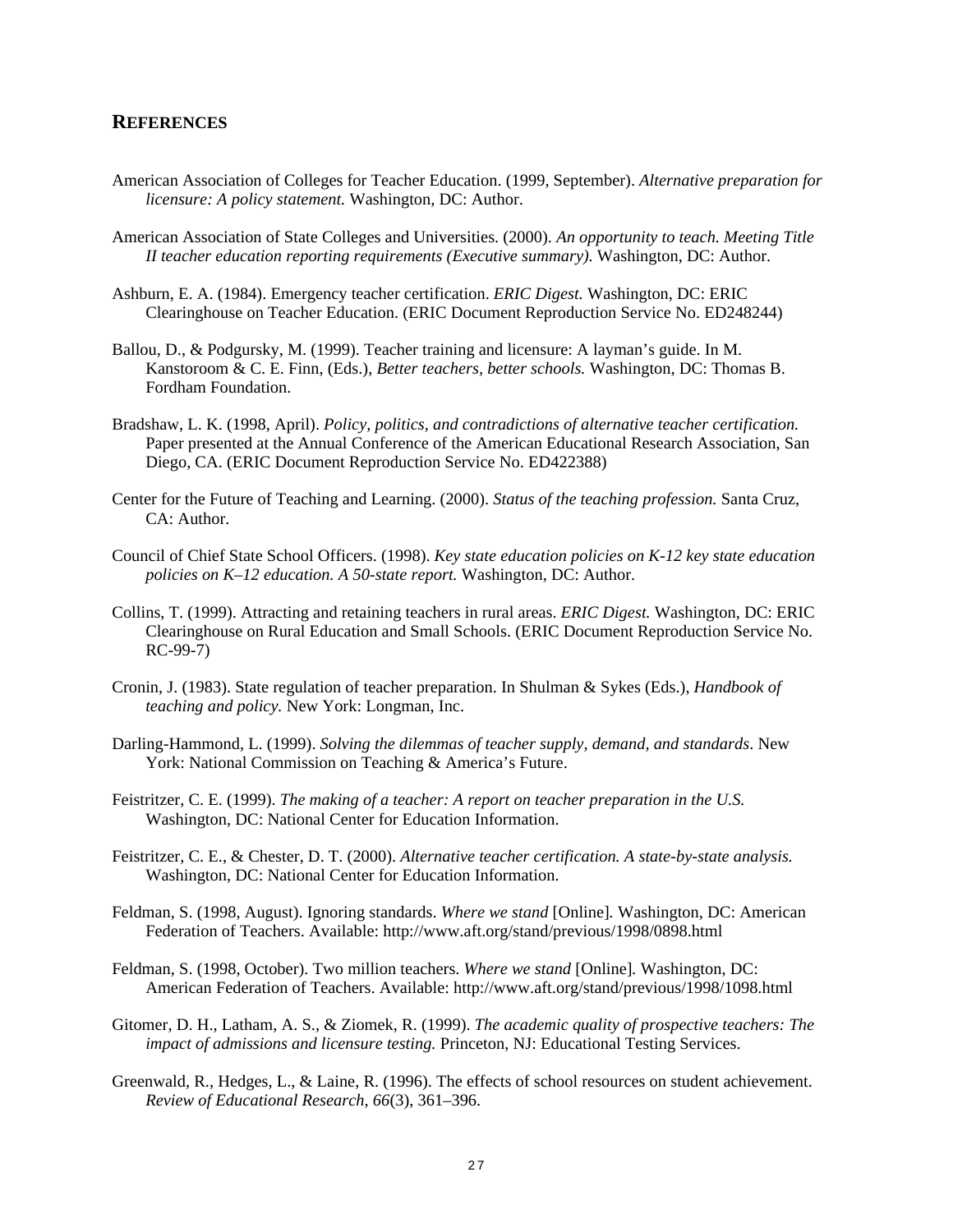- Hart, G., & Burr, S. (1996). *A state of emergency . . . in a state of emergency teachers.* Sacramento, CA: CSU Institute for Education Reform.
- Hirtle, J. S., McGrew-Zoubi, R., & Lowery-Moore, H. (1999). *Conducting education methods on-line to teachers on emergency certification.* (ERIC Document Reproduction Service No. ED432228)
- Imig, D. G. (1996, June 7). Not everyone can teach. *USA Today,* p. 14A.
- Kierstan, G. (1998). License to teach. *Governing, 11*(8).
- Klagholz, L. (2000). *Growing better teachers in the Garden State: New Jersey's "Alternate Route" to teacher certification.* Washington, DC: Thomas B. Fordham Foundation.
- Kwiatkowski, M. (1999). Debating alternative teacher certification: A trial by achievement. In M. Kanstoroom & C. E. Finn (Eds.), *Better teachers, better schools.* Washington, DC: Thomas B. Fordham Foundation.
- Leibbrand, J. (2000, Spring). High quality routes to teaching: Our children are worth it. *Quality Teaching, 9*(2), 6–7. Washington, DC: National Council for Accreditation of Teacher Education (NCATE).
- National Board for Professional Teaching Standards. (2000). *About the National Board.* Information from the NBPTS website (http://www.nbpts.org). Washington, DC: Author.
- National Center for Education Statistics. (1999, Winter). Predicting the need for newly hired teachers in the U.S. to 2008-09. *Education Statistics Quarterly, 1*(4). Washington, DC: U.S. Department of Education.
- National Center for Education Statistics. (1998). *Condition of education 1998.* Washington, DC: U.S. Department of Education.
- National Center for Education Statistics. (2000). *Projections of education statistics to 2010.* Washington, DC: U.S. Department of Education.
- National Council for Accreditation of Teacher Education (NCATE). (2000, May 15). *Groundbreaking teacher preparation standards to be used beginning next year* [Online press release]. Available: http://www.ncate.org/2000/pressrelease.htm
- National Education Association. (1999). *Teacher quality.* Legislative action center [Online]. Available: http://www.nea.org/lac/papers/quality.html
- Newman, C., & Thomas, K. (1999). *Alternative teacher certification. In the millennial ESA: Focusing on the consumer.* Arlington, VA: American Association of Educational Service Agencies.
- Pacific Resources for Education and Learning (PREL). (2000). Pacific region poverty and education data provided by PREL staff. Honolulu, HI: Author.
- Recruiting New Teachers. (2000). *The urban teacher challenge: Teacher demand and supply in the Great City Schools.* Belmont, MA: Author (in association with the Council of the Great City Schools and the Council of the Great City Colleges of Education).
- Stoddart, T., & Floden, R. (1995). *Traditional and alternate routes to teacher certification: Issues, assumptions, and misconceptions.* Washington, DC: The National Center for Research on Teacher Learning.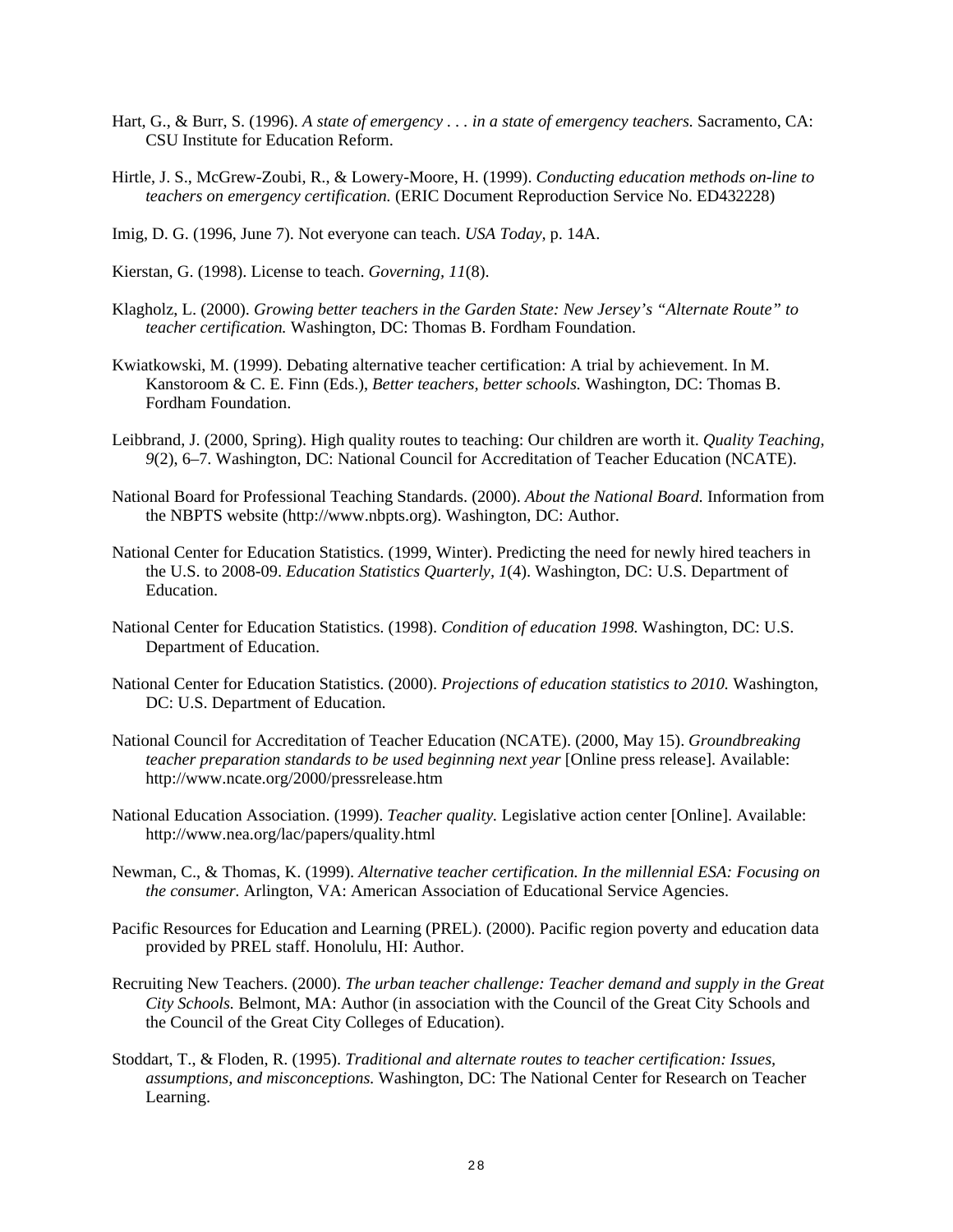- Williamson, J. L., Backman, C., Guy, M., Kay, P., & Turley, J. (1984). *Emergency teacher certification.* Washington, DC: American Association of Colleges for Teacher Education. (ERIC Document Reproduction Service No. ED241485)
- Wise, Arthur. (2000). *Standards or no standards? Teacher quality in the 21<sup>st</sup> century.* Washington, DC: National Council for Accreditation of Teacher Education (NCATE).
- Wright, S. P., Horn, S. P., & Sanders, W. (1997). Teacher and classroom context effects on student achievement: Implications for teacher evaluation. *Journal of Personnel Evaluation in Education.* (Vol. 11). Boston: Kluwer Academic.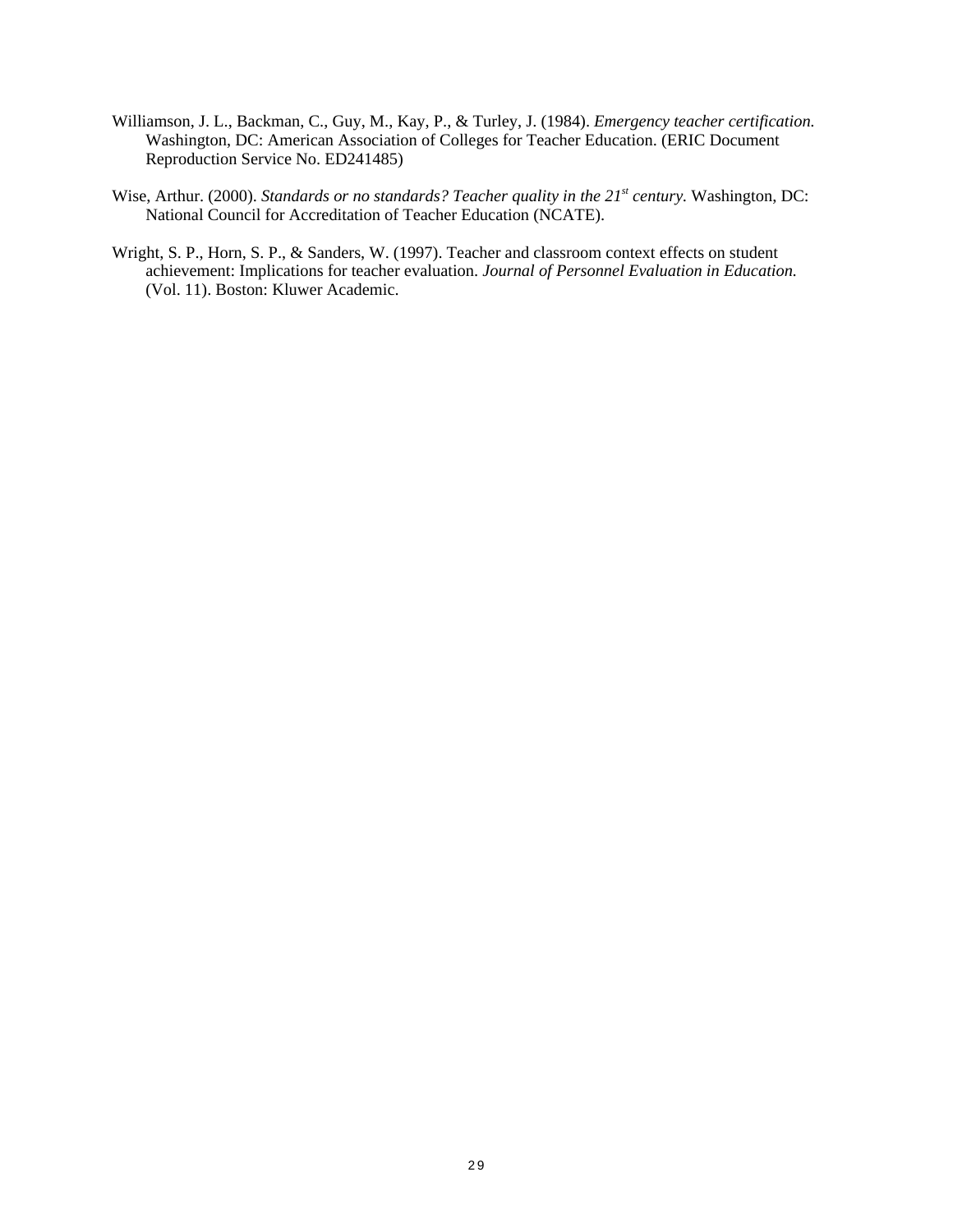### **APPENDIX A – WEB LINKS**

## **National Partnership for Excellence and Accountability in Teaching (NPEAT)**

### **www.npeat.org**

NPEAT is a voluntary association of 29 national organizations and several major research universities dedicated to research-based action that results in teaching excellence to raise student performance.

### **National Education Association (NEA)**

#### **www.nea.org**

The National Education Association is the largest teacher union in the United States. Their website provides discussion and statistics on a variety of elementary, secondary, and postsecondary education issues.

### **Education Commission of the States (ECS)**

### **http://www.ecs.org/ecs/ecsweb.nsf**

The mission of the Education Commission of the States is to help state leaders identify, develop and implement public policy for education that addresses current and future needs of a learning society. The website provides information on K-12 and postsecondary issues through their information clearinghouse, including policy notes and briefs about activities in the 50 states, key issue packets in high interest areas, and promising practices that show evidence of success in improving student achievement.

### **American Federation of Teachers (AFT)**

#### **www.aft.org**

The site for the nation's second-largest teachers union, AFT, contains discussion and statistics on a variety of elementary, secondary, and postsecondary education issues.

#### **National Council for Accreditation of Teacher Education (NCATE)**

#### www.ncate.org

NCATE is a coalition of 33 specialty professional associations of teachers, teacher educators, content specialists, and local and state policy makers. NCATE provides accreditation to schools, colleges, and departments of education.

#### **National Commission on Teaching and America's Future www.tc.columbia.edu/~teachcomm/nav.htm**

The National Commission on Teaching and America's Future, funded by the Rockefeller Foundation and Carnegie Corporation of New York and housed at Teachers College, Columbia University, is a blueribbon group of 26 public officials, business and community leaders, and educators who are broadly knowledgeable about education, school reform, and teaching. In 1996, the Commission released *What Matters Most*, a comprehensive document about teacher quality in America. That document may be found on the Commission's website.

### **Recruiting New Teachers, Inc.**

#### **www.rnt.org**

Recruiting New Teachers, Inc., is a national nonprofit organization founded in 1986 that focuses on expanding the pool of prospective teachers and improving the nation's teacher recruitment, development, and diversity policies and practices.

### **The Council of Great City Schools**

#### **www.cgcs.org**

The Council of Great City Schools represents 57 large-city school districts, with a mission to promote the cause of urban schools and to advocate for inner-city students through legislation, research, and media relations. In January 2000, CGCS and Recruiting New Teachers, Inc., released *The Urban Teacher Challenge*, a report on teacher supply and demand in the great city schools.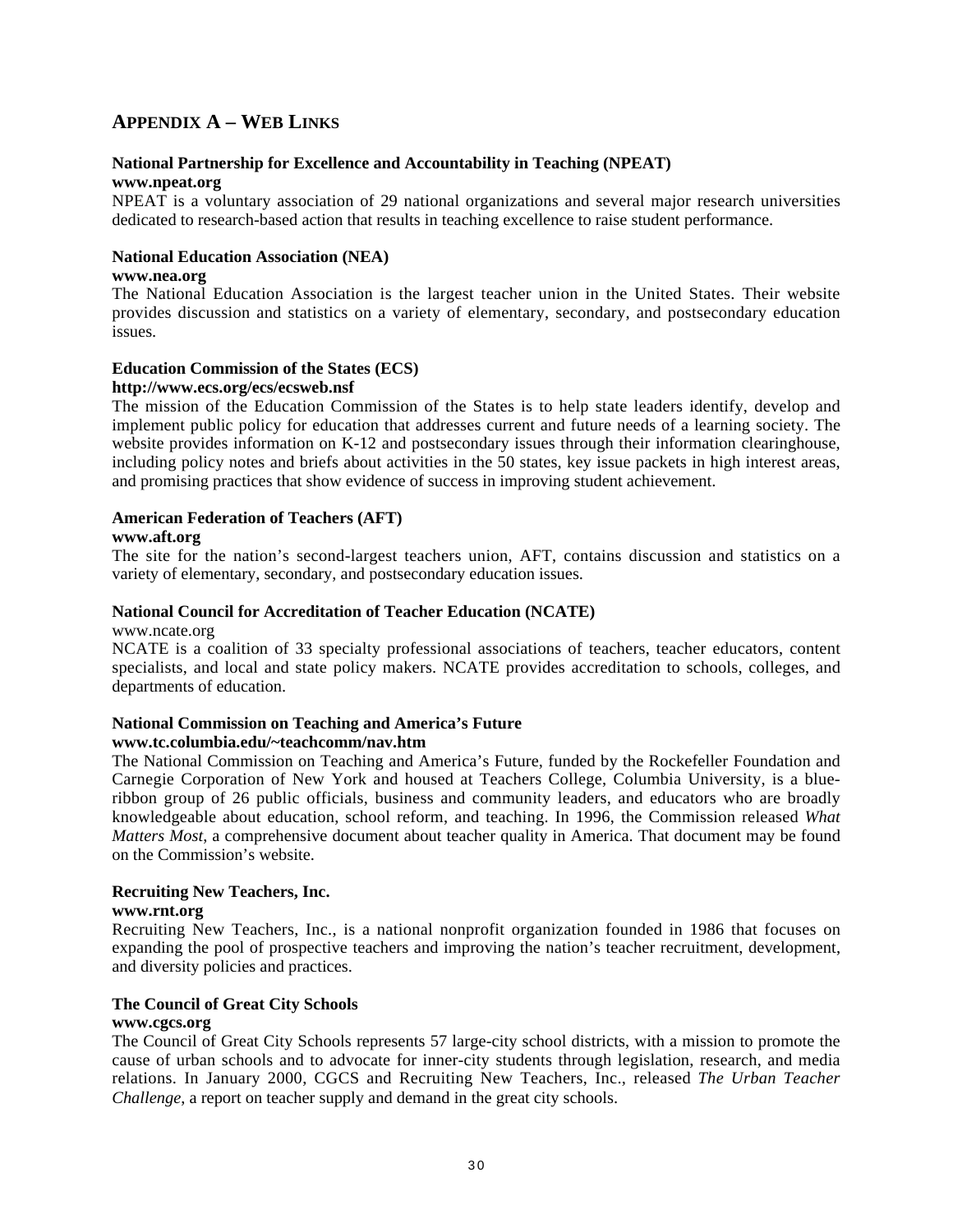### **Interstate New Teacher Assessment and Support Consortium (INTASC) http://www.ccsso.org/intasc.html**

**INTASC** is a consortium of state education agencies, higher education institutions, and national educational organizations dedicated to the reform of the education, licensing, and ongoing professional development in teachers. The INTASC model core standards for licensing teachers represent those principles which should be present in all teaching regardless of the subject or grade level taught and serve as a framework for the systemic reform of teacher preparation and professional development.

#### **The Council of Chief State School Officers (CCSSO)**

#### **www.ccsso.org**

The Council of Chief State School Officers (CCSSO) is a nationwide, nonprofit organization composed of the public officials who head departments of elementary and secondary education in the states, the District of Columbia, the Department of Defense Education Activity, and five extra-state jurisdictions. CCSSO seeks its members' consensus on major educational issues and expresses their view to civic and professional organizations, federal agencies, Congress, and the public. Through its structure of standing and special committees, the Council responds to a broad range of concerns about education and provides leadership on major education issues.

### **RAND**

### **www.rand.org**

RAND is a research think-tank that provides high-quality, objective research on issues that include national defense, education and training, health care, criminal and civil justice, labor and population, science and technology, community development, international relations, and regional studies. RAND Education's staff includes over 40 experts who focus research on assessment and accountability, evaluation of school reform, and teachers and teaching.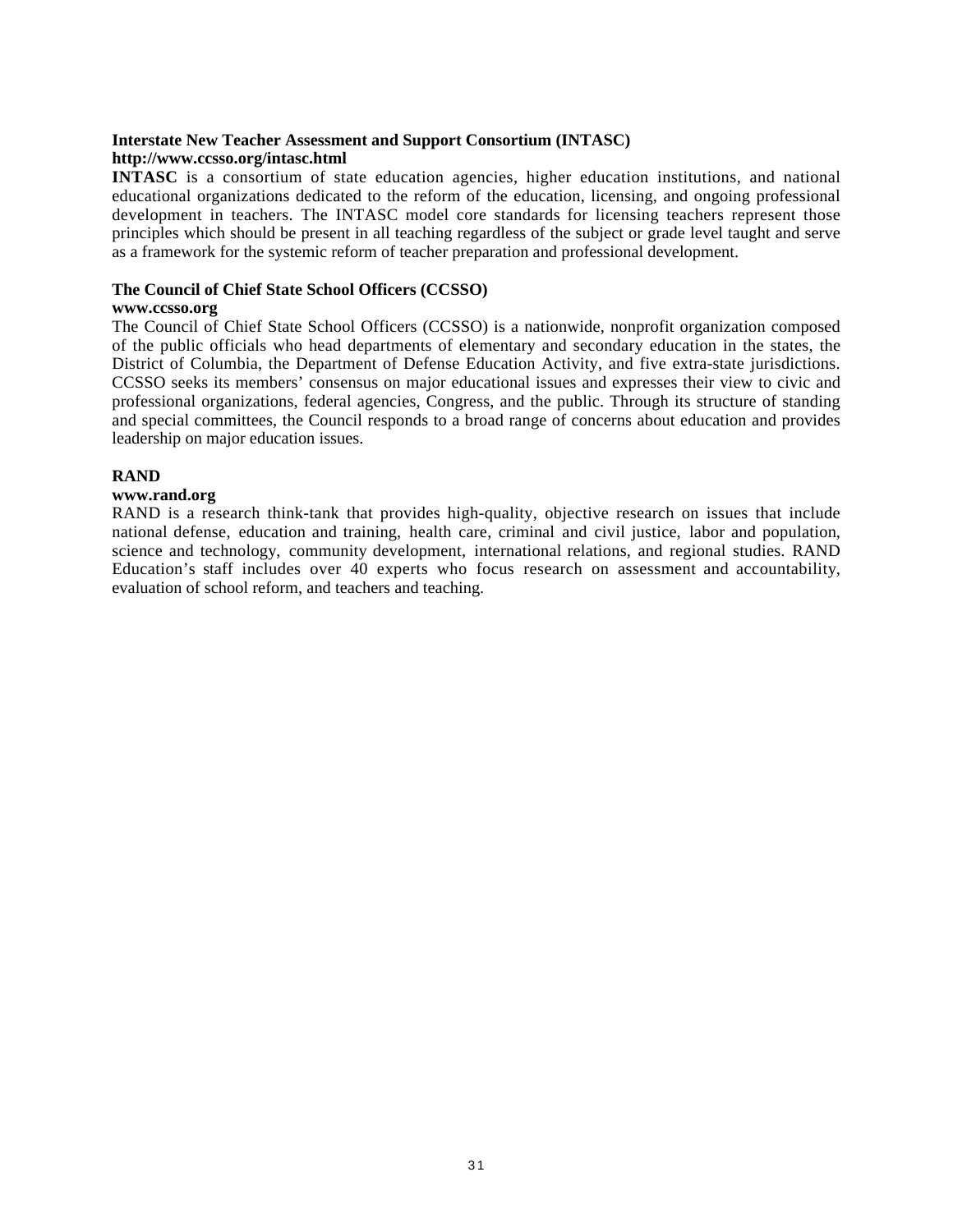#### **The Milwaukee Teacher Education Center**

#### **http://www.mteconline.org**

The Milwaukee Teacher Education Center is a nonprofit, innovative, alternative teacher-certification program whose goal is to provide the finest teachers for the children of Milwaukee's public schools. Participants from all walks of life and previous professional experience are carefully selected for a yearlong program designed specifically to help them become a teacher in the Milwaukee Public School system. Individuals must possess a minimum of a baccalaureate degree to be selected for this program.

#### **University of Kentucky – College of Education**

http://www.uky.edu/Education/TEP/usacert.html

The UK College of Education is attempting to collect the teacher certification requirements for the 50 states. This page provides links to all states and is intended to help individuals gather planning information on states of your choice.

### **National Center for Education Information**

#### **www.ncei.com**

The National Center for Education Information (NCEI) is a private, non-partisan research organization in Washington, D.C. specializing in survey research and data analysis. NCEI is the authoritative source of information about alternative teacher preparation and certification. The Center publishes annual data reports on teacher preparation and alternative certification.

#### **National Center for Research on Teacher Learning (NCRTL) http://ncrtl.msu.edu**

Originally called the National Center for Research on Teacher Education, **NCRTL** was founded at Michigan State University's College of Education in 1985 with a grant from the Office of Education Research and Improvement, U.S. Department of Education. The center was renamed in 1991 to reflect its new emphasis on teacher learning and the center's desire to provide leadership in defining this new area of research. The center examines various approaches to teacher education including preservice, inservice, alternative route, and induction programs to further knowledge and understanding of the purpose of teacher education, the character and quality of teacher education, and the role of teacher education in teacher learning.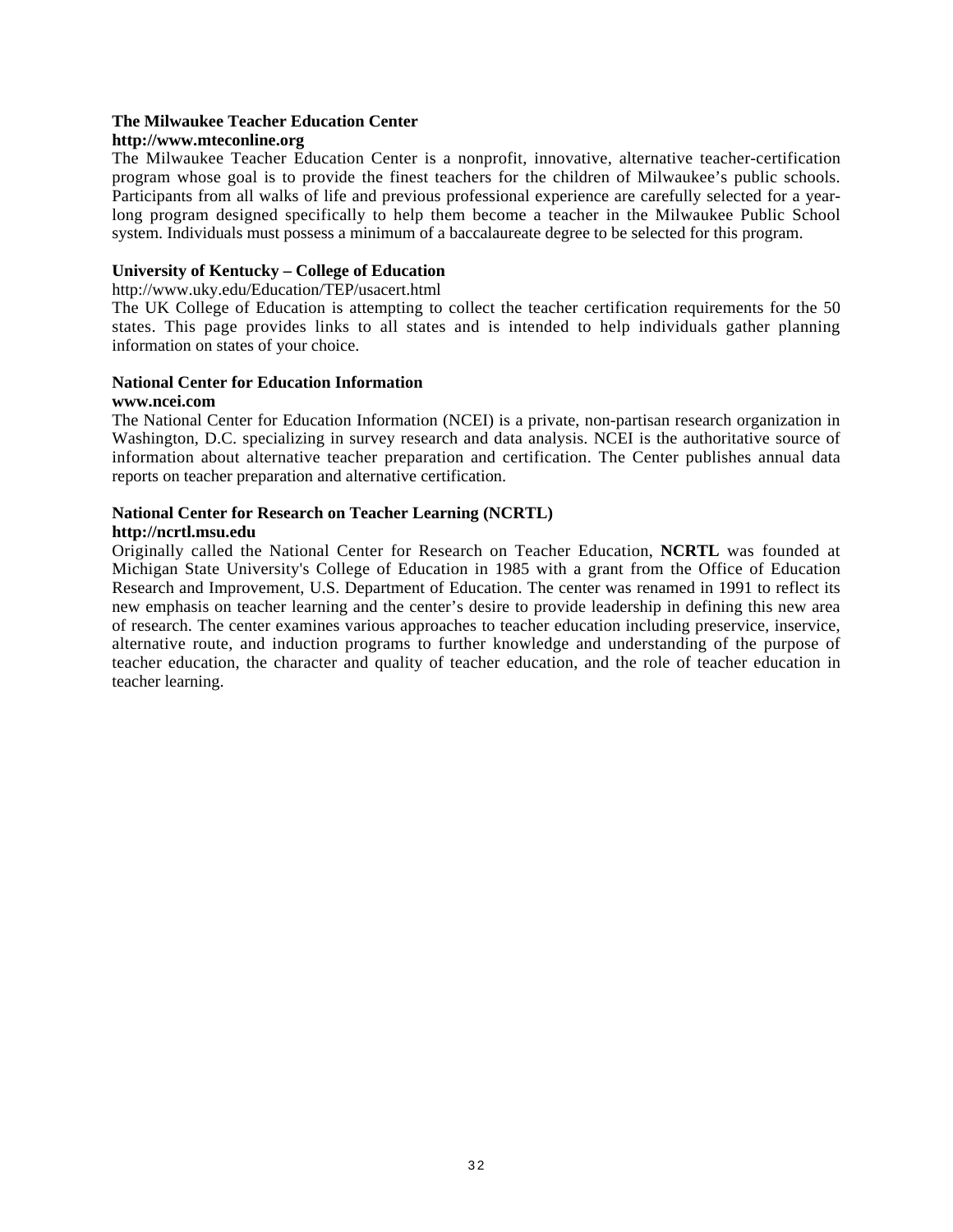### **APPENDIX B – LICENSING AND CERTIFICATION ORGANIZATIONS**

#### **National Council for Accreditation of Teacher Education (NCATE)**

2010 Massachusetts, Ave., NW, Suite 500, Washington, DC 20036-1023 Phone: (202) 466-7496; Fax: (202) 296-6620 www.ncate.org

Founded in 1954, the National Council for Accreditation of Teacher Education (NCATE) is a voluntary accrediting body, recognized by the U.S. Department of Education, that evaluates and accredits institutions for the preparation of elementary and secondary school teachers, school service personnel, and administrators. NCATE standards focus on the overall quality of the professional education unit. The unit may be the institution or college, school, department, or other administrative body within the institution that is primarily responsible for the initial and continuing preparation of teachers and other professional personnel (NCATE Standards Book, 1997). Standards are currently organized within four categories: (1) design of professional education—curriculum, delivery, and community; (2) candidates in professional education; (3) professional-education faculty; and (4) the unit for professional education. Themes throughout the standards include the conceptual framework, diversity, intellectual vitality, technology, professional community, evaluation, and performance assessment. Performance-based standards are key for NCATE 2000, which will emphasize candidate performance (Wise, 1998).

NCATE membership includes public and student representatives and representatives from teachereducation institutions, teachers, policy makers, administrators, and specialists as well as subject-specific, child-centered, and technology organizations. Over 30 organizations, including the National Board for Professional Teaching Standards, comprise NCATE, and 46 states plus the District of Columbia participate in partnerships with NCATE.

NCATE sponsors several projects, including the Historically Black Colleges and Universities Technical Support Network, Professional Development School Standards Project, NCATE/NBPTS Partnership for Graduate Programs, and Technology Initiatives.

#### **Teacher Education Accreditation Council (TEAC)**

One Dupont Circle, Suite 320, Washington, DC 20036-0110 Phone: (202) 466-7230; Fax: (202) 466-7238 www.teac.org

The Teacher Education Accreditation Council (TEAC) was developed in 1998 in response to a concern of the Council of Independent Colleges (CIC) that NCATE is the only national teacher education accreditation association, and it accredits less than half of the 1,260 institutions of higher education that offer teacher education programs (Basinger, 1998). TEAC was formally incorporated in 1997 and has petitioned the U.S. Department of Education for recognition.

The TEAC mission is to promote professional education programs in colleges and universities by recognizing those of the highest quality. It plans to develop an alternative accreditation process that relies on a continuing institutional self-examination reinforced by external audits. Four principles of quality are identified by TEAC: (1) student learning; (2) assessment of student learning; (3) institutional learning; and (4) institutional commitment. TEAC will audit the institutions' internal processes for assessing student learning and assist institutions in the continuous improvement of their teacher education programs. The institution will choose which standards it will use, and the academic audit will serve as an evaluation tool.

The governance of TEAC differs from that of NCATE. Rather than having professional associations appoint individuals to the governing board, individuals are elected by the member institutions. There are 51 candidate member institutions and 18 affiliate members (www.teac.org/members.html, 1999). About half of the members of the Board of Directors are either college presidents or deans or directors of teacher education programs. The other half are teachers, public officials who oversee education, representatives of national associations, and members of the general public.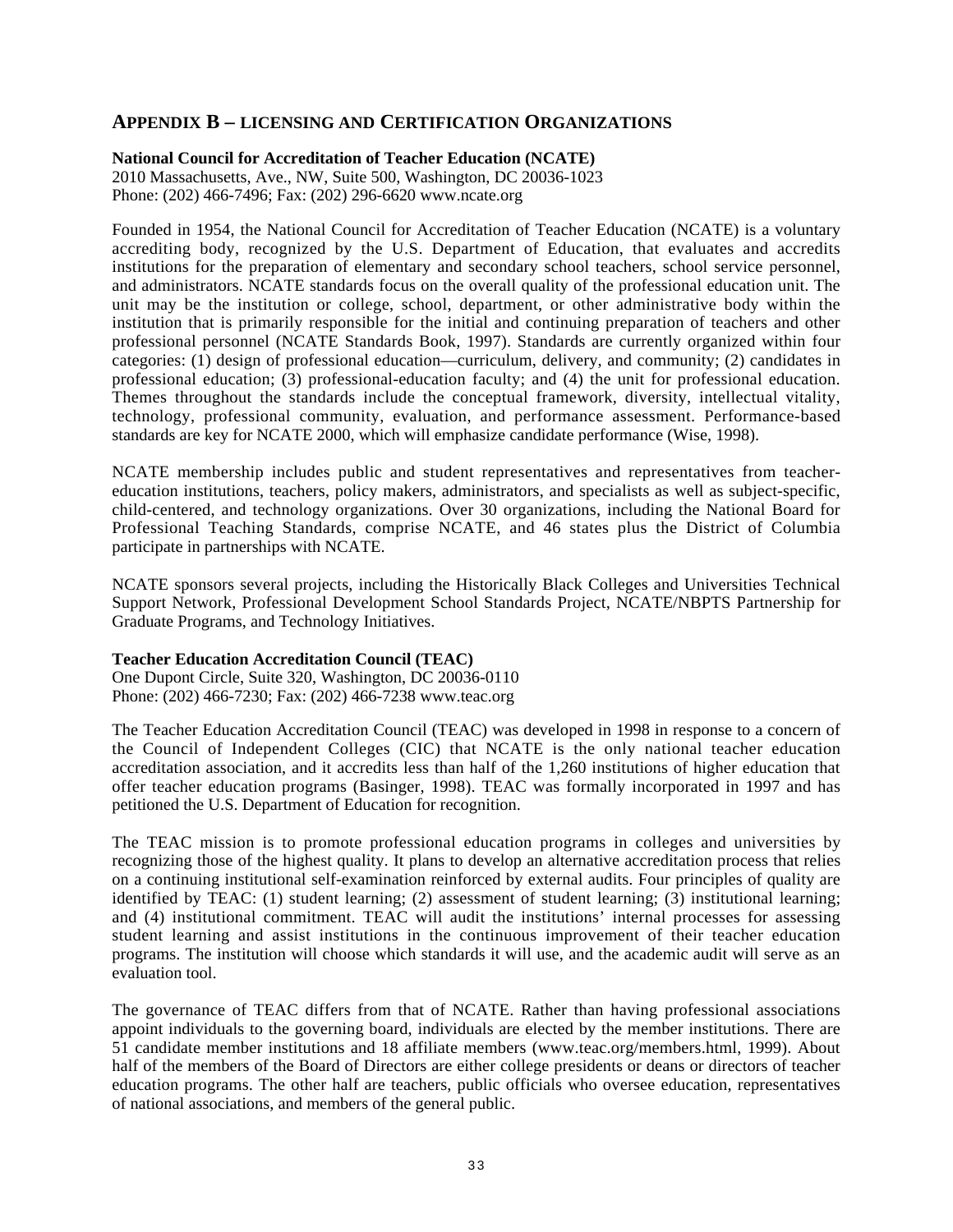#### **National Board for Professional Teaching Standards (NBPTS)**

26555 Evergreen Road, Suite 400, Southfield, MI 48076 Phone: (248) 351-4444; Fax: (248) 351-4170 www.nbpts.org

The National Board for Professional Teaching Standards (NBPTS) was created in 1987. Its membership includes teachers and state and local officials in the field of elementary and secondary education, and leaders from the business community and higher education. It seeks to strengthen the profession of teaching and thereby raise the quality of education. Its mission is to establish high and rigorous standards for what accomplished teachers should know and be able to do; to develop and operate a national, voluntary system to assess and certify teachers who meet these standards; and to advance related education reforms for the purpose of improving student learning in American schools.

NBPTS hopes that advanced certification will act as a catalyst to transform teaching as a career by enabling states and schools to recognize outstanding teaching professionals, offer them better compensation, provide them with increased responsibilities, and place important decisions about teaching policy and practices in their hands. NBPTS is also concerned with education policy and reform issues such as teacher preparation recruitment (particularly among minorities) and the role NBPTS-certified teachers will play in schools. The standards grow out of a central policy statement: What Teachers Should Know and Be Able to Do. The five core propositions of NBPTS are: (1) teachers are committed to students and their learning; (2) teachers know the subjects they teach and how to teach those subjects to students; (3) teachers are responsible for managing and monitoring student learning; (4) teachers think systematically about their practice and learn from experience; and (5) teachers are members of learning communities (NBPTS, 1994). Key components of this certification process are that candidates complete portfolios and participate in on-demand tasks at assessment centers.

#### **Interstate New Teacher Assessment and Support Consortium (INTASC)**

One Massachusetts Ave., NW, #700, Washington, DC 20001-1431 Phone: (202) 336-7048; Fax: (202) 408-8072 http://www.ccsso.org/intasc.html

The Interstate New Teacher Assessment and Support Consortium (INTASC) was established in 1987 by the Council of Chief State School Officers to enhance collaboration among states interested in rethinking teacher licensing and assessment for education professionals. In 1993, the consortium proposed model standards that described what beginning teachers should know and be able to do. These standards were drafted by representatives of the teaching profession and personnel from 17 education agencies. (www.ccsso.org, 1999). Currently 33 states are members of INTASC. The standards, applicable for beginning teachers of all disciplines and all levels, are compatible with the national teacher certification standards proposed by the National Board for Professional Teaching Standards and are organized around 10 principles. An important attribute of the standards is that they are performance-based; according to the consortium, more emphasis is placed upon the abilities teachers develop rather than the hours they spend completing course work. These performance-based standards should enable states to have greater innovation and diversity in how teacher education programs operate by assessing outcomes rather than inputs or procedures.

Besides these model standards, which address the knowledge, dispositions, and performance of all teachers, INTASC is also developing subject-area standards for new teachers. These standards currently include English/language arts, mathematics, and science, with elementary art, social studies, and special education in the development stage. The assessments that can be used to evaluate a new teacher's performance against these standards are being developed through the Performance Assessment Development Project, a program designed for the licensing of beginning teachers, and include the use of portfolios to determine licensing of candidates. INTASC is also developing a cadre of teachers, teacher educators, and state education staff who can implement the assessments in their states.

In addition, INTASC has contracted with Educational Testing Services (ETS) to develop the Test for Teaching Knowledge (TTK), which is based on the model standards. The TTK is a constructed-response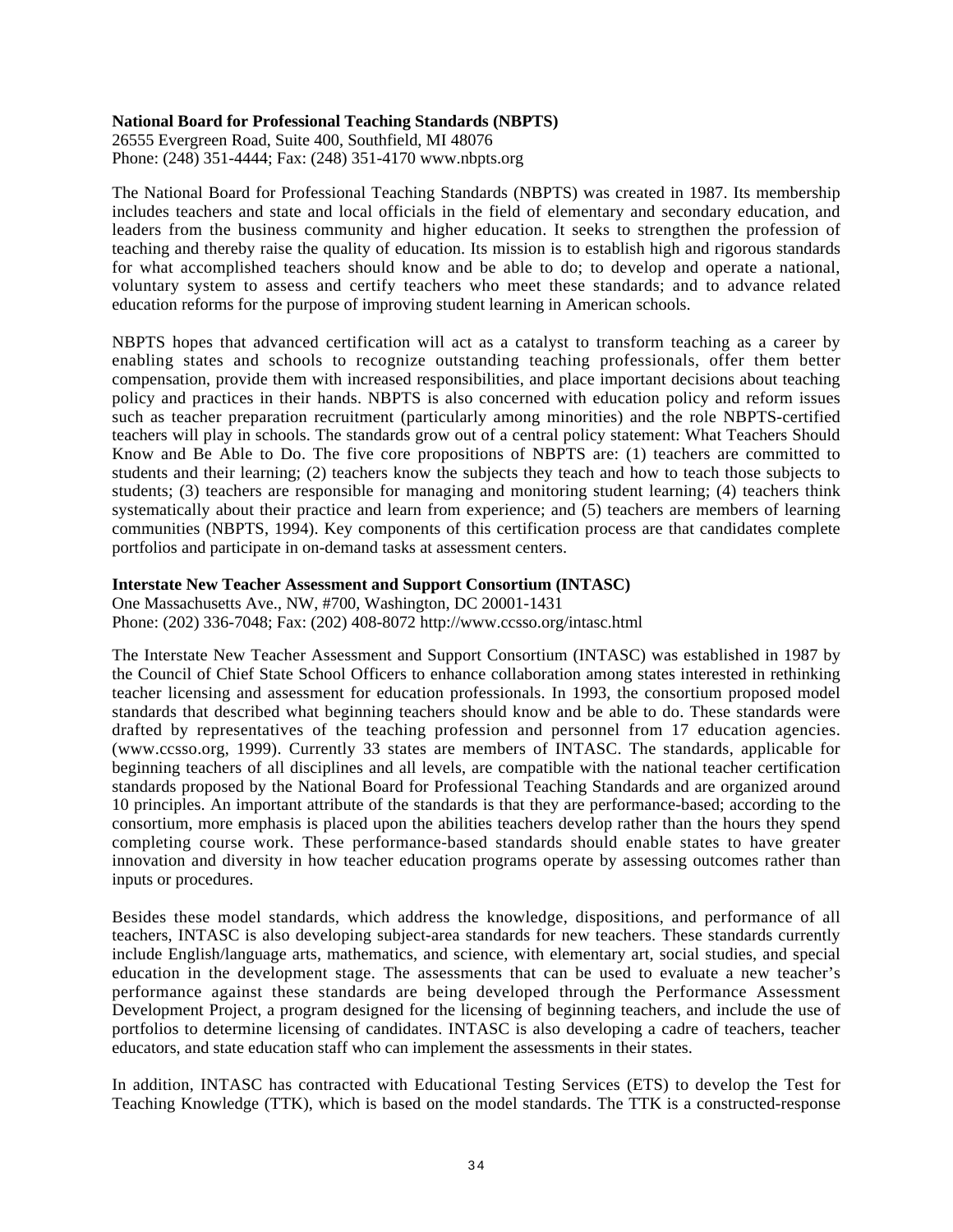test based on authentic situations facing beginning teachers. Pilot sessions were conducted in the spring of 1999. A field test will be conducted in 2000 (www.ccsso.org, 1999).

#### **Interstate School Leaders Licensure Consortium (ISLLC)**

Council of Chief State School Officers One Massachusetts Ave., NW, Suite 700, Washington, DC 20001-1431 Phone: (202) 408-5505; Fax: (202) 408-8072 www.ccsso.org/isllc.html

Established in 1995, the Interstate School Leaders Licensure Consortium (ISLLC) was organized by the Council of Chief State School Officers and operates in partnership with the National Board for Educational Administration. Similar to INTASC, it is a consortium of states and associations formed to develop model standards and assessments for school leaders. Membership includes representatives of state agencies/departments of education, professional standards boards, and major educational leadership associations.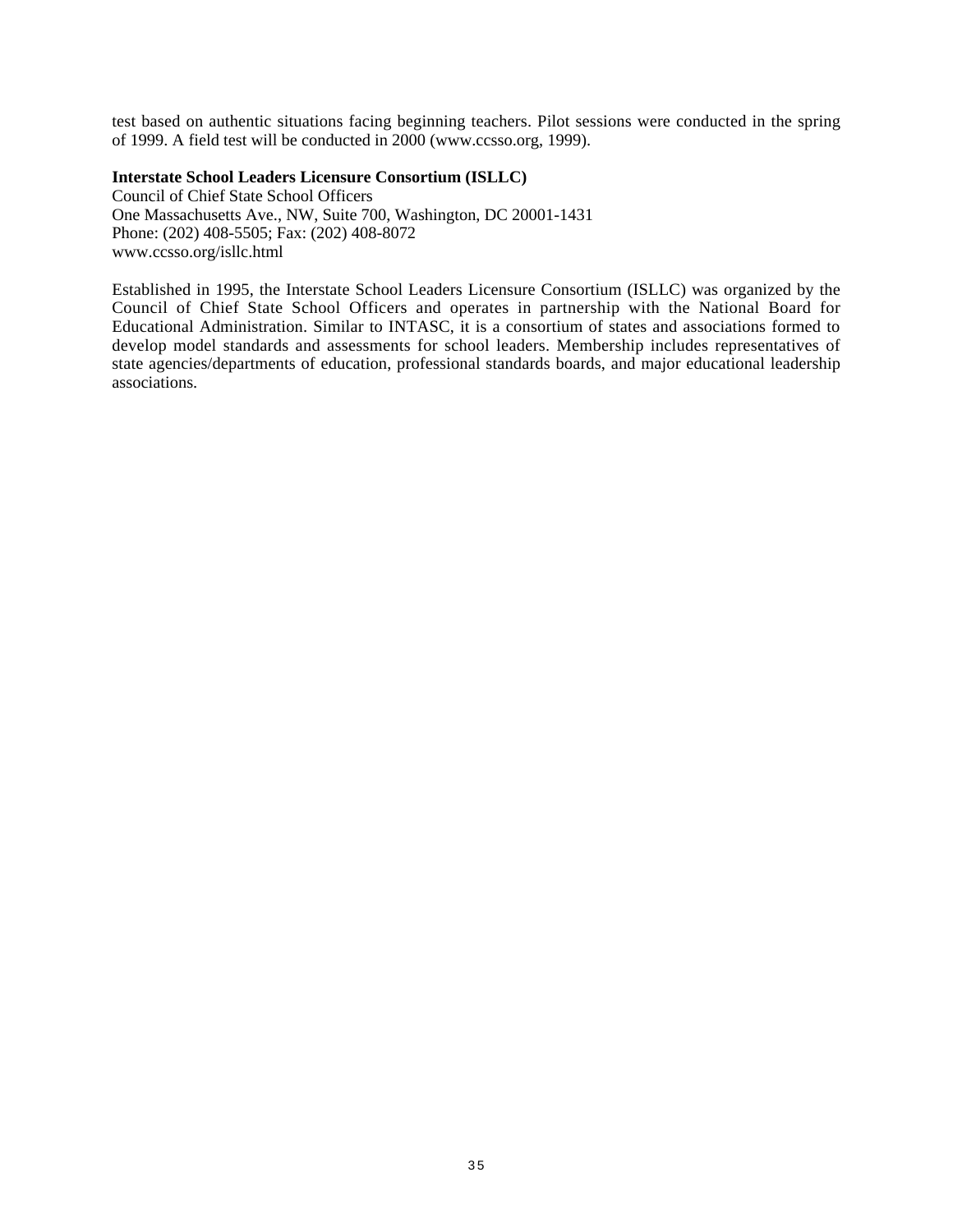### **APPENDIX C – TITLE II TEACHER QUALITY LEGISLATION (SEC. 207)**

1998 Amendments to Higher Education Act of 1965

P.L. 105-244

#### **TITLE II—TEACHER QUALITY SEC. 207. ACCOUNTABILITY FOR PROGRAMS THAT PREPARE TEACHERS.**

(a) DEVELOPMENT OF DEFINITIONS AND REPORTING METHODS- Within 9 months of the date of enactment of the Higher Education Amendments of 1998, the Commissioner of the National Center for Education Statistics, in consultation with States and<br>institutions of higher education, shall develop key definitions for terms, and uniform reporti preparation programs.

(b) STATE REPORT CARD ON THE QUALITY OF TEACHER PREPARATION- Each State that receives funds under this Act shall provide to the Secretary, within 2 years of the date of enactment of the Higher Education Amendments of 1998, and annually<br>thereafter, in a uniform and comprehensible manner that conforms with the definitions and methods e State report card on the quality of teacher preparation in the State, which shall include at least the following:

(1) A description of the teacher certification and licensure assessments, and any other certification and licensure requirements, used by the State.

(2) The standards and criteria that prospective teachers must meet in order to attain initial teacher certification or licensure and to be certified or licensed to teach particular subjects or in particular grades within the State.

(3) A description of the extent to which the assessments and requirements described in paragraph (1) are aligned with the State's standards and assessments for students.

(4) The percentage of teaching candidates who passed each of the assessments used by the State for teacher certification and licensure, and the passing score on each assessment that determines whether a candidate has passed that assessment.

(5) The percentage of teaching candidates who passed each of the assessments used by the State for teacher certification and licensure, disaggregated and ranked, by the teacher preparation program in that State from which the<br>teacher candidate received the candidate's most recent degree, which shall be made available widely and

(6) Information on the extent to which teachers in the State are given waivers of State certification or licensure requirements, including the proportion of such teachers distributed across high- and low-poverty school districts and across subject areas.

(7) A description of each State's alternative routes to teacher certification, if any, and the percentage of teachers certified<br>through alternative certification routes who pass State teacher certification or licensure ass

(8) For each State, a description of proposed criteria for assessing the performance of teacher preparation programs within institutions of higher education in the State, including indicators of teacher candidate knowledge and skills.

(9) Information on the extent to which teachers or prospective teachers in each State are required to take examinations or other assessments of their subject matter knowledge in the area or areas in which the teachers provide instruction, the standards established for passing any such assessments, and the extent to which teachers or prospective teachers are required to receive a passing score on such assessments in order to teach in specific subject areas or grade levels.

#### (c) INITIAL REPORT-

(1) IN GENERAL- Each State that receives funds under this Act, not later than 6 months of the date of enactment of the Higher Education Amendments of 1998 and in a uniform and comprehensible manner, shall submit to the Secretary the information described in paragraphs (1), (5), and (6) of subsection (b). Such information shall be compiled by the Secretary and submitted to the Committee on Labor and Human Resources of the Senate and the Committee on Education and the Workforce of the House of Representatives not later than 9 months after the date of enactment of the Higher Education Amendments of 1998.

(2) CONSTRUCTION- Nothing in this subsection shall be construed to require a State to gather information that is not in the possession of the State or the teacher preparation programs in the State, or readily available to the State or teacher preparation programs.

#### (d) REPORT OF THE SECRETARY ON THE QUALITY OF TEACHER PREPARATION-

(1) REPORT CARD- The Secretary shall provide to Congress, and publish and make widely available, a report card on<br>teacher qualifications and preparation in the United States, including all the information reported in parag under this title. Such report shall be so provided, published and made available not later than 2 years 6 months after the date of enactment of the Higher Education Amendments of 1998 and annually thereafter.

(2) REPORT TO CONGRESS- The Secretary shall report to Congress—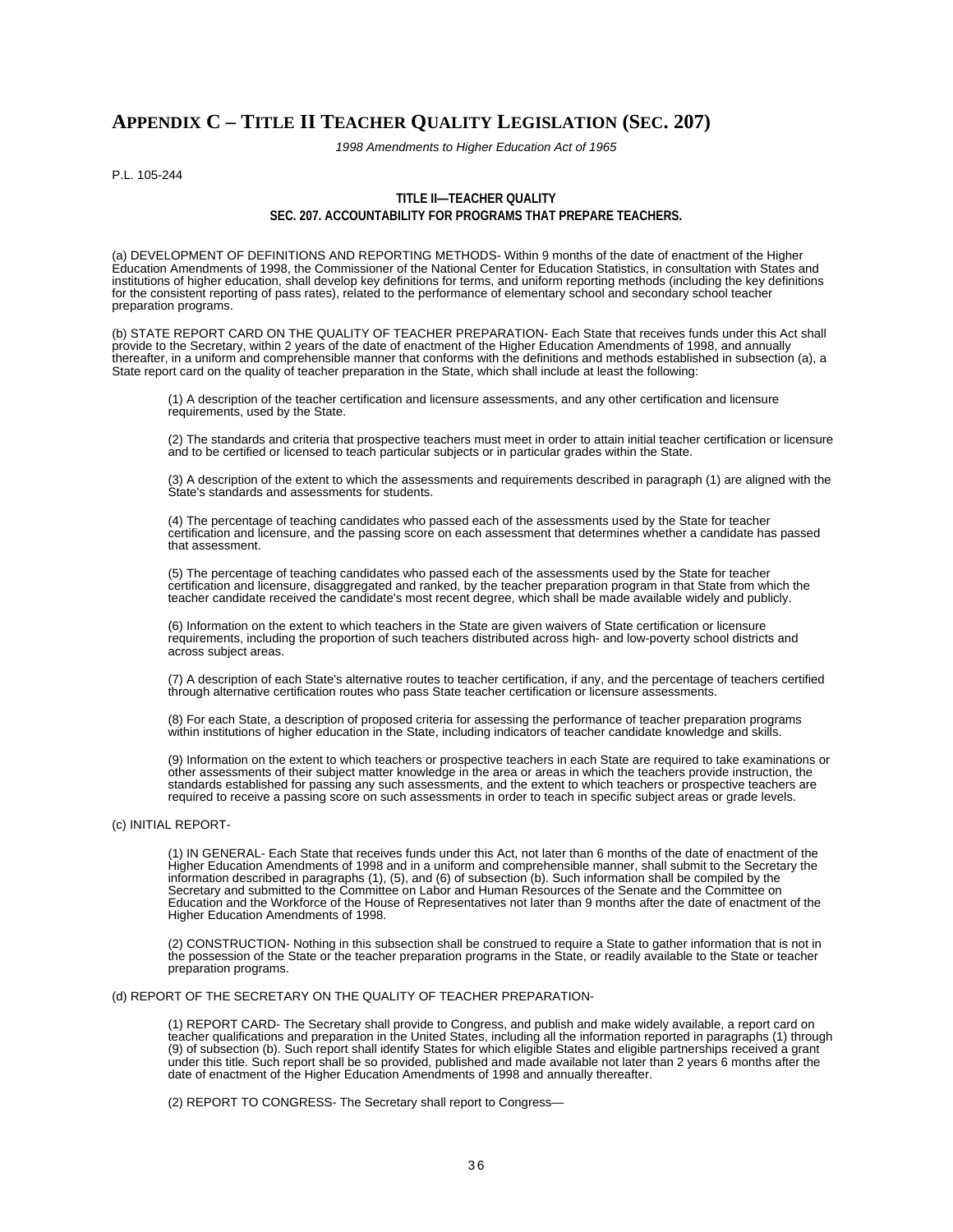(A) a comparison of States' efforts to improve teaching quality; and

(B) regarding the national mean and median scores on any standardized test that is used in more than 1 State for teacher certification or licensure.

(3) SPECIAL RULE- In the case of teacher preparation programs with fewer than 10 graduates taking any single initial<br>teacher certification or licensure assessment during an academic year, the Secretary shall collect and pu

(e) COORDINATION- The Secretary, to the extent practicable, shall coordinate the information collected and published under this title among States for individuals who took State teacher certification or licensure assessments in a State other than the State in which the individual received the individual's most recent degree.

#### (f) INSTITUTIONAL REPORT CARDS ON THE QUALITY OF TEACHER PREPARATION-

(1) REPORT CARD- Each institution of higher education that conducts a teacher preparation program that enrolls students receiving Federal assistance under this Act, not later than 18 months after the date of enactment of the Higher Education Amendments of 1998 and annually thereafter, shall report to the State and the general public, in a uniform and comprehensible manner that conforms with the definitions and methods established under subsection (a), the following information:

#### (A) PASS RATE-

(i) For the most recent year for which the information is available, the pass rate of the institution's graduates on the teacher certification or licensure assessments of the State in which the institution is located, but only for those students who took those assessments within 3 years of completing the program.

(ii) A comparison of the program's pass rate with the average pass rate for programs in the State.

(iii) In the case of teacher preparation programs with fewer than 10 graduates taking any single initial teacher certification or licensure assessment during an academic year, the institution shall collect and publish information with respect to an average pass rate on State certification or licensure assessments taken over a 3-year period.

(B) PROGRAM INFORMATION- The number of students in the program, the average number of hours of supervised practice teaching required for those in the program, and the faculty-student ratio in supervised practice teaching.

(C) STATEMENT- In States that approve or accredit teacher education programs, a statement of whether the institution's program is so approved or accredited.

(D) DESIGNATION AS LOW-PERFORMING- Whether the program has been designated as low-performing by the State under section 208(a).

(2) REQUIREMENT- The information described in paragraph (1) shall be reported through publications such as school catalogs and promotional materials sent to potential applicants, secondary school guidance counselors, and prospective employers of the institution's program graduates.

(3) FINES- In addition to the actions authorized in section 487(c), the Secretary may impose a fine not to exceed \$25,000 on an institution of higher education for failure to provide the information described in this subsection in a timely or accurate manner.

#### **SEC. 209. GENERAL PROVISIONS.**

(a) METHODS- In complying with sections 207 and 208, the Secretary shall ensure that States and institutions of higher education use fair and equitable methods in reporting and that the reporting methods protect the privacy of individuals.

(b) SPECIAL RULE- For each State in which there are no State certification or licensure assessments, or for States that do not set minimum performance levels on those assessments—

(1) the Secretary shall, to the extent practicable, collect data comparable to the data required under this title from States, local educational agencies, institutions of higher education, or other entities that administer such assessments to teachers or prospective teachers; and

(2) notwithstanding any other provision of this title, the Secretary shall use such data to carry out requirements of this title related to assessments or pass rates.

(c) LIMITATIONS-

(1) FEDERAL CONTROL PROHIBITED- Nothing in this title shall be construed to permit, allow, encourage, or authorize<br>any Federal control over any aspect of any private, religious, or home school, whether or not a home school schools from participation in programs or services under this title.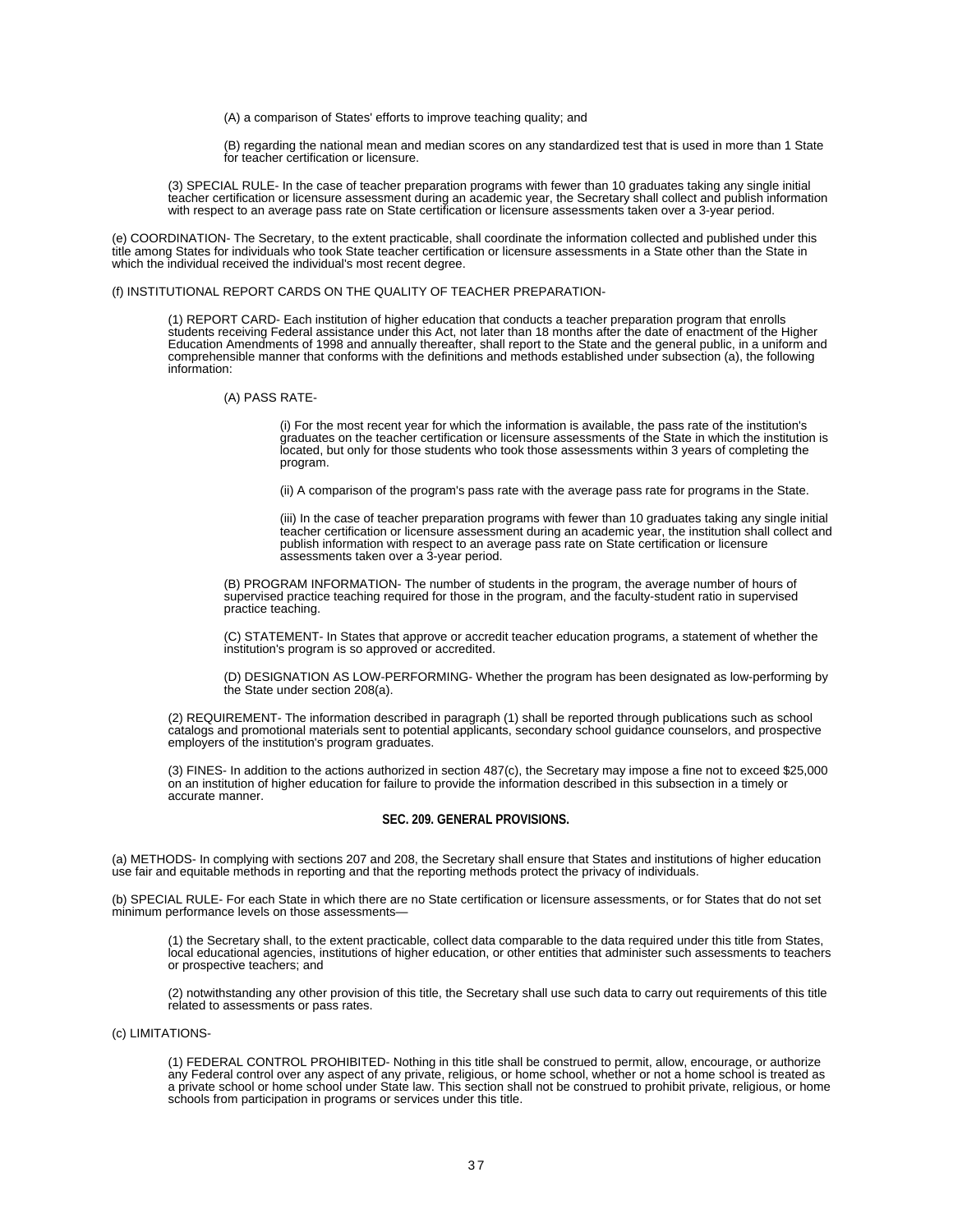(2) NO CHANGE IN STATE CONTROL ENCOURAGED OR REQUIRED- Nothing in this title shall be construed to encourage or require any change in a State's treatment of any private, religious, or home school, whether or not a home school is treated as a private school or home school under State law.

(3) NATIONAL SYSTEM OF TEACHER CERTIFICATION PROHIBITED- Nothing in this title shall be construed to permit, allow, encourage, or authorize the Secretary to establish or support any national system of teacher certification.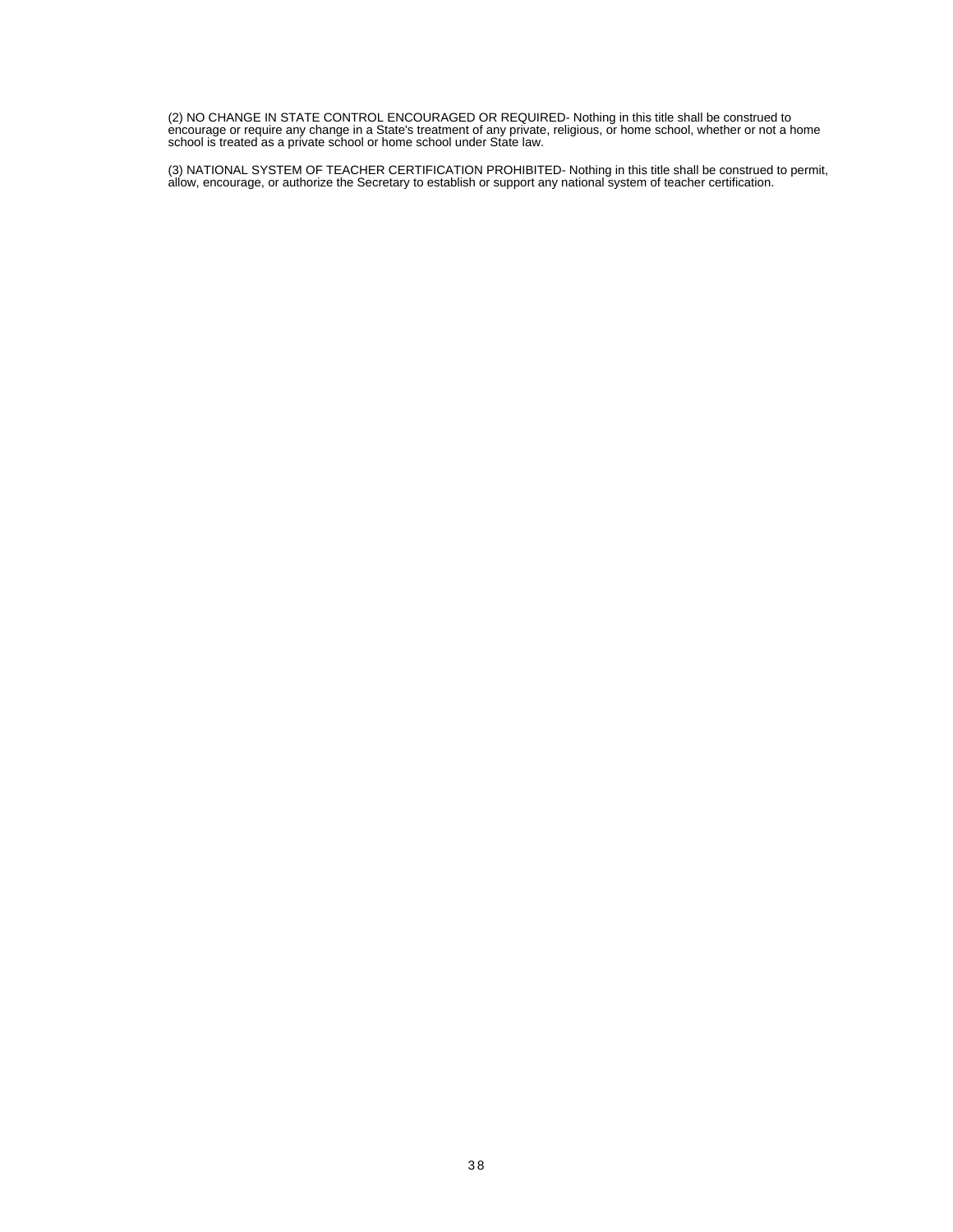### **APPENDIX D – INTASC MODEL STANDARDS FOR BEGINNING TEACHERS**

### **The Interstate New Teacher Assessment and Support Consortium (INTASC) Model Standards for Beginning Teachers**

*http://www.ccsso.org/intasc.html*

*Council of Chief State School Officers One Massachusetts Avenue, NW* **·** *Suite 700* **·** *Washington, DC 20001-1431 voice: 202.408.5505* **·** *fax: 202.408.8072*

The **INTASC model core standards** for licensing teachers represent those principles which should be present in all teaching regardless of the subject or grade level taught and serve as a framework for the systemic reform of teacher preparation and professional development. The core standards are currently being translated into standards for discipline-specific teaching. Standards for teaching mathematics were released in Spring 1995, and a draft of standards in English language arts will soon be released. INTASC recently began developing standards for teaching science. In the next five years INTASC will continue crafting model standards for teaching in history/social studies, the arts, elementary education, and special education.

**Principle #1: The teacher understands the central concepts, tools of inquiry, and structures of the discipline(s) he or she teaches and can create learning experiences that make these aspects of subject matter meaningful for students.**

#### **Knowledge**

*The teacher understands major concepts, assumptions, debates, processes of inquiry, and ways of knowing that are central to the discipline(s) s/he teaches.*

*The teacher understands how students' conceptual frameworks and their misconceptions for an area of knowledge can influence their learning.*

*The teacher can relate his/her disciplinary knowledge to other subject areas.*

#### **Dispositions**

*The teacher realizes that subject matter knowledge is not a fixed body of facts but is complex and ever-evolving. S/he seeks to keep abreast of new ideas and understandings in the field.*

*The teacher appreciates multiple perspectives and conveys to learners how knowledge is developed from the vantage point of the knower.*

*The teacher has enthusiasm for the discipline(s) s/he teaches and sees connections to everyday life.*

*The teacher is committed to continuous learning and engages in professional discourse about subject matter knowledge and children's learning of the discipline.*

#### **Performances**

*The teacher effectively uses multiple representations and explanations of disciplinary concepts that capture key ideas and link them to students' prior understandings.*

*The teacher can represent and use differing viewpoints, theories, "ways of knowing," and methods of inquiry in his/her teaching of subject matter concepts.*

*The teacher can evaluate teaching resources and curriculum materials for their comprehensiveness, accuracy, and usefulness for representing particular ideas and concepts.*

*The teacher engages students in generating knowledge and testing hypotheses according to the methods of inquiry and standards of evidence used in the discipline.*

*The teacher develops and uses curricula that encourage students to see, question, and interpret ideas from diverse perspectives.*

*The teacher can create interdisciplinary learning experiences that allow students to integrate knowledge, skills, and methods of inquiry from several subject areas.*

**Principle #2: The teacher understands how children learn and develop, and can provide learning opportunities that support their intellectual, social, and personal development.**

#### **Knowledge**

*The teacher understands how learning occurs—how students construct knowledge, acquire skills, and develop habits of mind—and knows how to use instructional strategies that promote student learning.*

*The teacher understands that students' physical, social, emotional, moral and cognitive development influence learning and knows how to address these factors when making instructional decisions.*

*The teacher is aware of expected developmental progressions and ranges of individual variation within each domain (physical, social, emotional, moral, and cognitive), can identify levels of readiness in learning, and understands how development in any one domain may affect performance in others.*

#### **Dispositions**

*The teacher appreciates individual variation within each area of development, shows respect for the diverse talents of all learners, and is committed to help them develop self-confidence and competence.*

*The teacher is disposed to use students' strengths as a basis for growth, and their errors as an opportunity for learning.*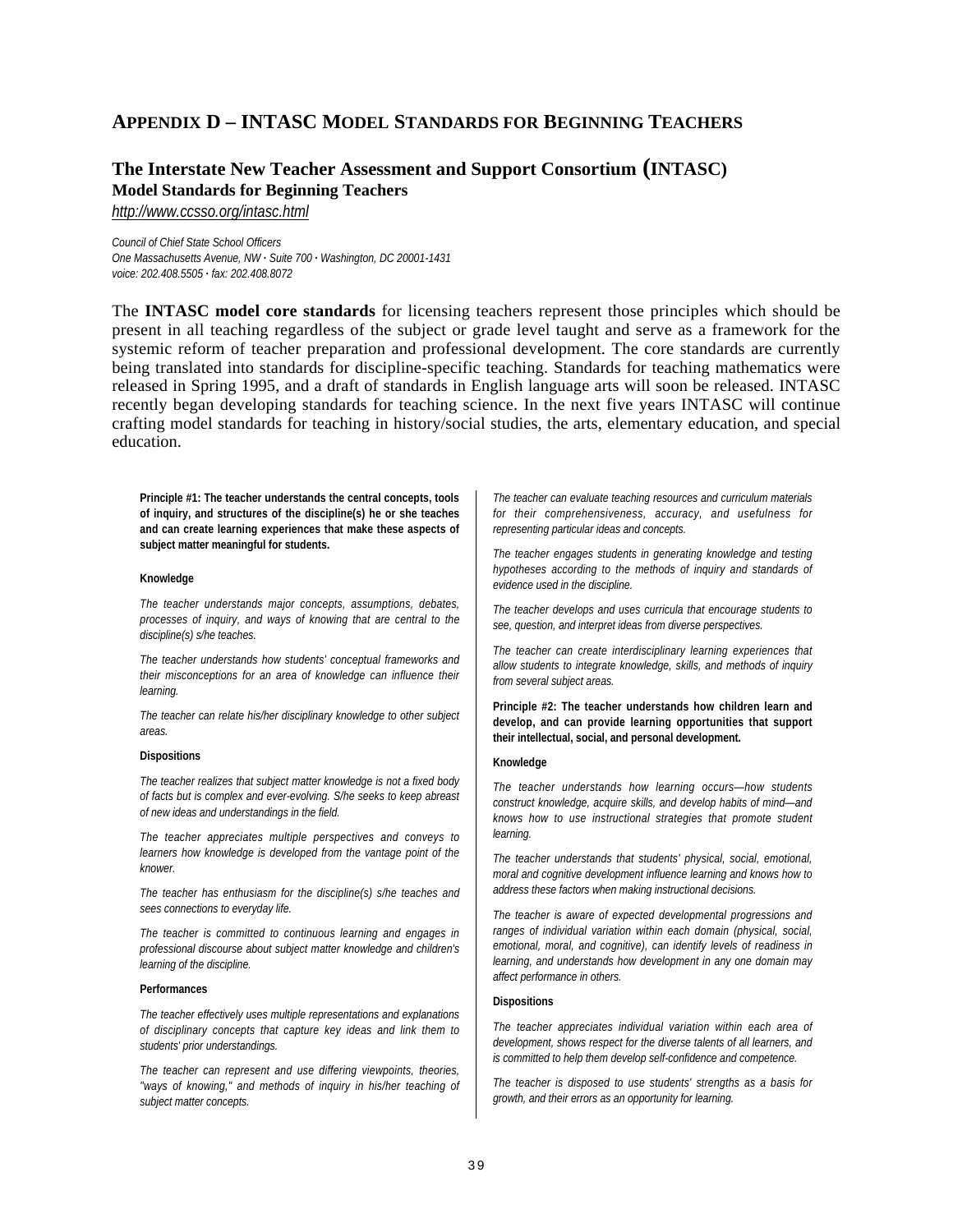#### **Performances**

*The teacher assesses individual and group performance in order to design instruction that meets learners' current needs in each domain (cognitive, social, emotional, moral, and physical) and that leads to the next level of development.*

*The teacher stimulates student reflection on prior knowledge and links new ideas to already familiar ideas, making connections to students' experiences, providing opportunities for active engagement, manipulation, and testing of ideas and materials, and encouraging students to assume responsibility for shaping their learning tasks.*

*The teacher accesses students' thinking and experiences as a basis for instructional activities by, for example, encouraging discussion, listening and responding to group interaction, and eliciting samples of student thinking orally and in writing.*

#### **Principle #3: The teacher understands how students differ in their approaches to learning and creates instructional opportunities that are adapted to diverse learners.**

#### **Knowledge**

*The teacher understands and can identify differences in approaches to learning and performance, including different learning styles, multiple intelligences, and performance modes, and can design instruction that helps use students' strengths as the basis for growth.*

*The teacher knows about areas of exceptionality in learning—including learning disabilities, visual and perceptual difficulties, and special physical or mental challenges.*

*The teacher knows about the process of second language acquisition and about strategies to support the learning of students whose first language is not English.*

*The teacher understands how students' learning is influenced by individual experiences, talents, and prior learning, as well as language, culture, family and community values.*

*The teacher has a well-grounded framework for understanding cultural and community diversity and knows how to learn about and incorporate students' experiences, cultures, and community resources into instruction.*

#### **Dispositions**

*The teacher believes that all children can learn at high levels and persists in helping all children achieve success.*

*The teacher appreciates and values human diversity, shows respect for students' varied talents and perspectives, and is committed to the pursuit of "individually configured excellence."*

*The teacher respects students as individuals with differing personal and family backgrounds and various skills, talents, and interests.*

*The teacher is sensitive to community and cultural norms.*

*The teacher makes students feel valued for their potential as people, and helps them learn to value each other.*

#### **Performances**

*The teacher identifies and designs instruction appropriate to students' stages of development, learning styles, strengths, and needs.*

*The teacher uses teaching approaches that are sensitive to the multiple experiences of learners and that address different learning and performance modes.*

*The teacher makes appropriate provisions (in terms of time and circumstances for work, tasks assigned, communication and response modes) for individual students who have particular learning differences or needs.*

*The teacher can identify when and how to access appropriate services or resources to meet exceptional learning needs.*

*The teacher seeks to understand students' families, cultures, and communities, and uses this information as a basis for connecting instruction to students' experiences (e.g., drawing explicit connections between subject matter and community matters, making assignments that can be related to students' experiences and cultures).*

*The teacher brings multiple perspectives to the discussion of subject matter, including attention to students' personal, family, and community experiences and cultural norms.*

*The teacher creates a learning community in which individual differences are respected.*

**Principle #4: The teacher understands and uses a variety of instructional strategies to encourage students' development of critical thinking, problem solving, and performance skills.**

#### **Knowledge**

*The teacher understands the cognitive processes associated with various kinds of learning (e.g., critical and creative thinking, problem structuring and problem solving, invention, memorization and recall) and how these processes can be stimulated.*

*The teacher understands principles and techniques, along with advantages and limitations, associated with various instructional strategies (e.g., cooperative learning, direct instruction, discovery learning, whole group discussion, independent study, interdisciplinary instruction).*

*The teacher knows how to enhance learning through the use of a wide variety of materials as well as human and technological resources (e.g., computers, audio-visual technologies, videotapes and discs, local experts, primary documents and artifacts, texts, reference books, literature, and other print resources).*

#### **Dispositions**

*The teacher values the development of students' critical thinking, independent problem solving, and performance capabilities.*

*The teacher values flexibility and reciprocity in the teaching process as necessary for adapting instruction to student responses, ideas, and needs.*

#### **Performances**

*The teacher carefully evaluates how to achieve learning goals, choosing alternative teaching strategies and materials to achieve different instructional purposes and to meet student needs (e.g., developmental stages, prior knowledge, learning styles, and interests).*

*The teacher uses multiple teaching and learning strategies to engage students in active learning opportunities that promote the development of critical thinking, problem solving, and performance capabilities and that help student assume responsibility for identifying and using learning resources.*

*The teacher constantly monitors and adjusts strategies in response to learner feedback.*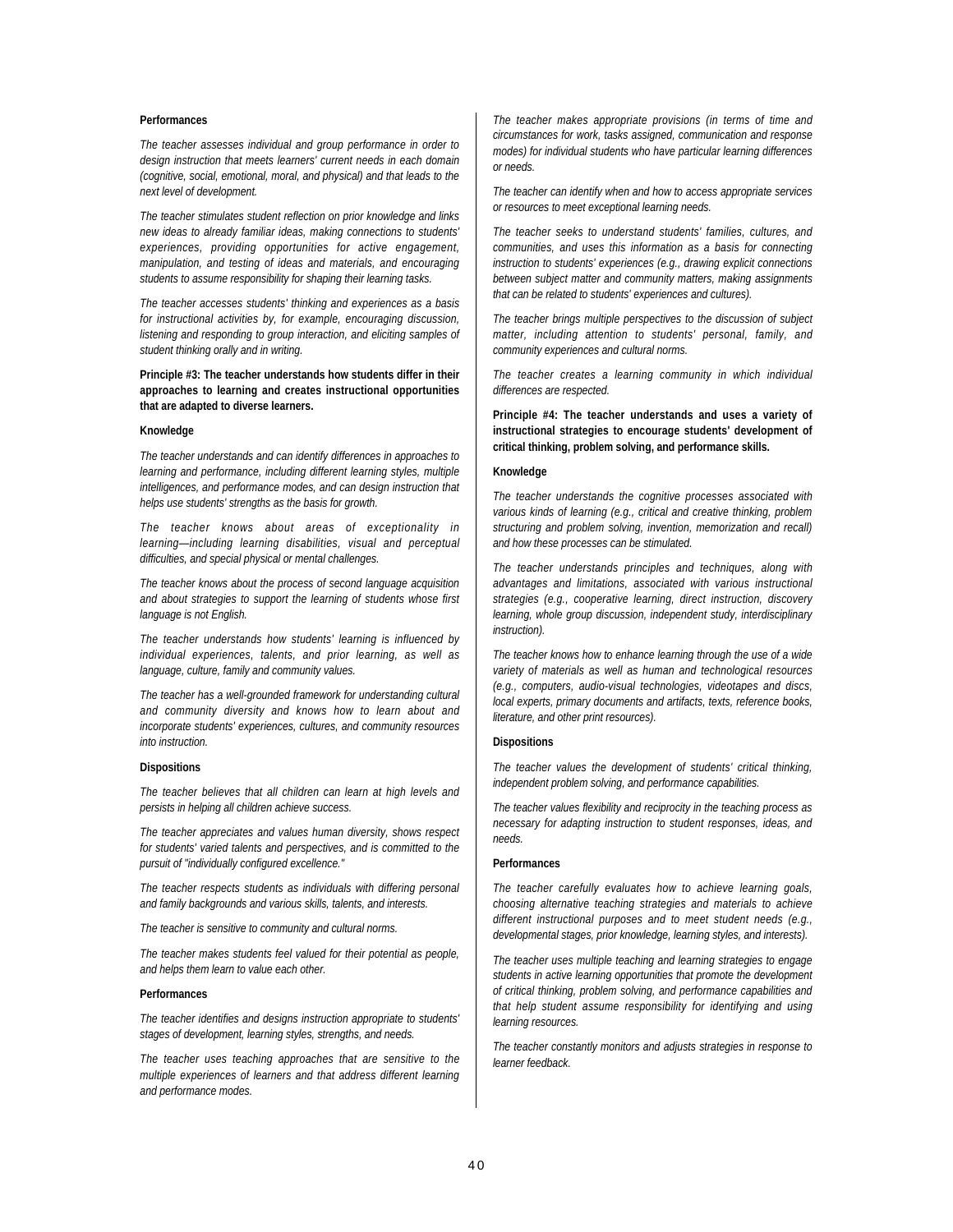*The teacher varies his or her role in the instructional process (e.g., instructor, facilitator, coach, audience) in relation to the content and purposes of instruction and the needs of students.*

*The teacher develops a variety of clear, accurate presentations and representations of concepts, using alternative explanations to assist students' understanding and presenting diverse perspectives to encourage critical thinking.*

**Principle #5: The teacher uses an understanding of individual and group motivation and behavior to create a learning environment that encourages positive social interaction, active engagement in learning, and self-motivation.**

#### **Knowledge**

*The teacher can use knowledge about human motivation and behavior drawn from the foundational sciences of psychology, anthropology, and sociology to develop strategies for organizing and supporting individual and group work.*

*The teacher understands how social groups function and influence people, and how people influence groups.*

*The teacher knows how to help people work productively and cooperatively with each other in complex social settings.*

*The teacher understands the principles of effective classroom management and can use a range of strategies to promote positive relationships, cooperation, and purposeful learning in the classroom.*

*The teacher recognizes factors and situations that are likely to promote or diminish intrinsic motivation, and knows how to help students become self-motivated.*

#### **Dispositions**

*The teacher takes responsibility for establishing a positive climate in the classroom and participates in maintaining such a climate in the school as whole.*

*The teacher understands how participation supports commitment, and is committed to the expression and use of democratic values in the classroom.*

*The teacher values the role of students in promoting each other's learning and recognizes the importance of peer relationships in establishing a climate of learning.*

*The teacher recognizes the value of intrinsic motivation to students' life-long growth and learning.*

*The teacher is committed to the continuous development of individual students' abilities and considers how different motivational strategies are likely to encourage this development for each student.*

#### **Performances**

*The teacher creates a smoothly functioning learning community in which students assume responsibility for themselves and one another, participate in decision making, work collaboratively and independently, and engage in purposeful learning activities.*

*The teacher engages students in individual and cooperative learning activities that help them develop the motivation to achieve, by, for example, relating lessons to students' personal interests, allowing students to have choices in their learning, and leading students to ask questions and pursue problems that are meaningful to them.*

*The teacher organizes, allocates, and manages the resources of time, space, activities, and attention to provide active and equitable engagement of students in productive tasks.*

*The teacher maximizes the amount of class time spent in learning by creating expectations and processes for communication and behavior along with a physical setting conducive to classroom goals.*

*The teacher helps the group to develop shared values and expectations for student interactions, academic discussions, and individual and group responsibility that create a positive classroom climate of openness, mutual respect, support, and inquiry.*

*The teacher analyzes the classroom environment and makes decisions and adjustments to enhance social relationships, student motivation and engagement, and productive work.*

*The teacher organizes, prepares students for, and monitors independent and group work that allows for full and varied participation of all individuals.*

**Principle #6: The teacher uses knowledge of effective verbal, nonverbal, and media communication techniques to foster active inquiry, collaboration, and supportive interaction in the classroom.**

#### **Knowledge**

*The teacher understands communication theory, language development, and the role of language in learning.*

*The teacher understands how cultural and gender differences can affect communication in the classroom.*

*The teacher recognizes the importance of nonverbal as well as verbal communication.*

*The teacher knows about and can use effective verbal, nonverbal, and media communication techniques.*

#### **Dispositions**

*The teacher recognizes the power of language for fostering selfexpression, identity development, and learning.*

*The teacher values many ways in which people seek to communicate and encourages many modes of communication in the classroom.*

*The teacher is a thoughtful and responsive listener.*

*The teacher appreciates the cultural dimensions of communication, responds appropriately, and seeks to foster culturally sensitive communication by and among all students in the class.*

#### **Performances**

*The teacher models effective communication strategies in conveying ideas and information and in asking questions (e.g., monitoring the effects of messages, restating ideas and drawing connections, using visual, aural, and kinesthetic cues, being sensitive to nonverbal cues given and received).*

*The teacher supports and expands learner expression in speaking, writing, and other media.*

*The teacher knows how to ask questions and stimulate discussion in different ways for particular purposes, for example, probing for learner understanding, helping students articulate their ideas and thinking processes, promoting risk-taking and problem-solving, facilitating factual recall, encouraging convergent and divergent thinking, stimulating curiosity, helping students to question.*

*The teacher communicates in ways that demonstrate a sensitivity to cultural and gender differences (e.g., appropriate use of eye contact, interpretation of body language and verbal statements,*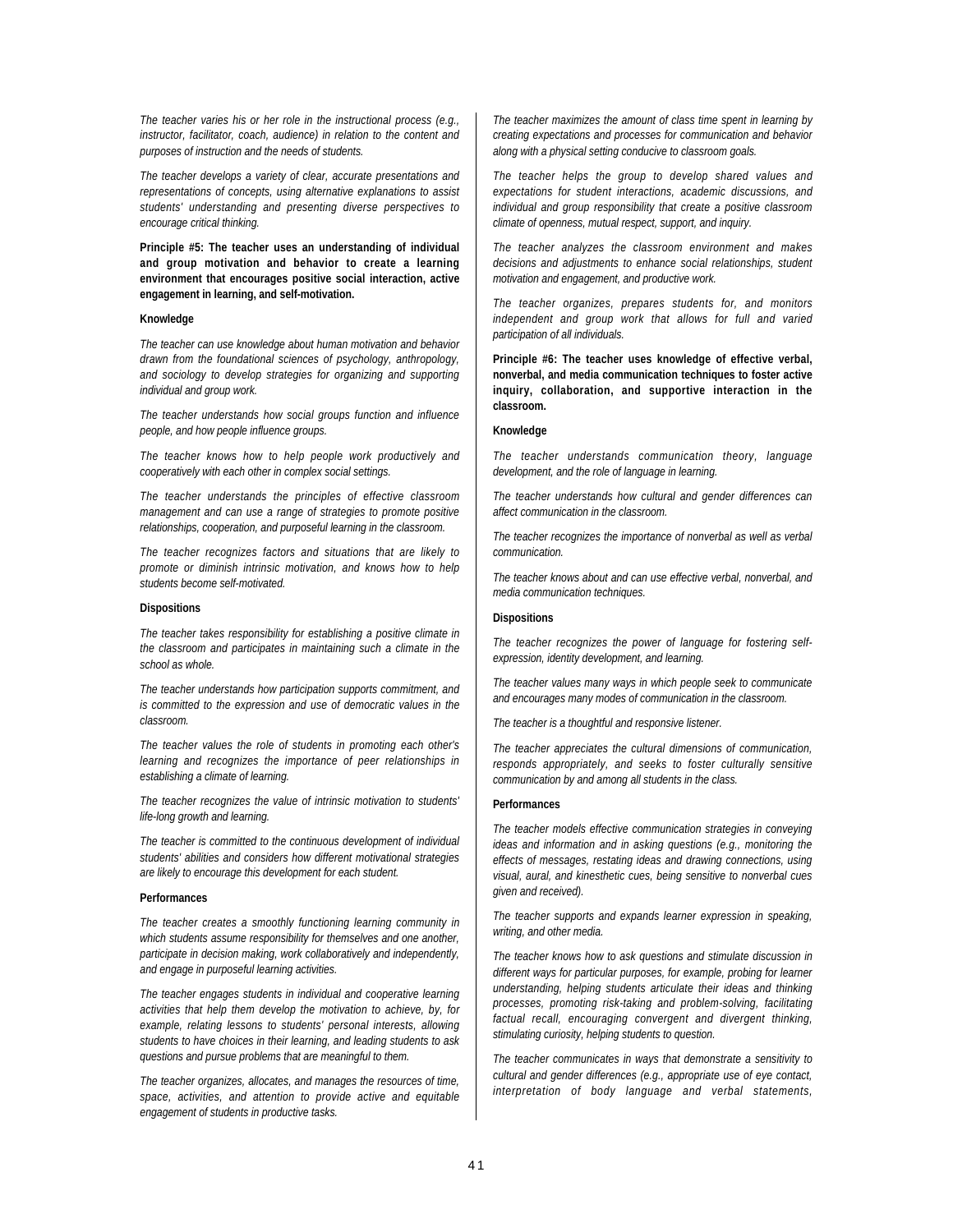*acknowledgment of and responsiveness to different modes of communication and participation).*

*The teacher knows how to use a variety of media communication tools, including audio-visual aids and computers, to enrich learning opportunities.*

**Principle #7: The teacher plans instruction based upon knowledge of subject matter, students, the community, and curriculum goals.**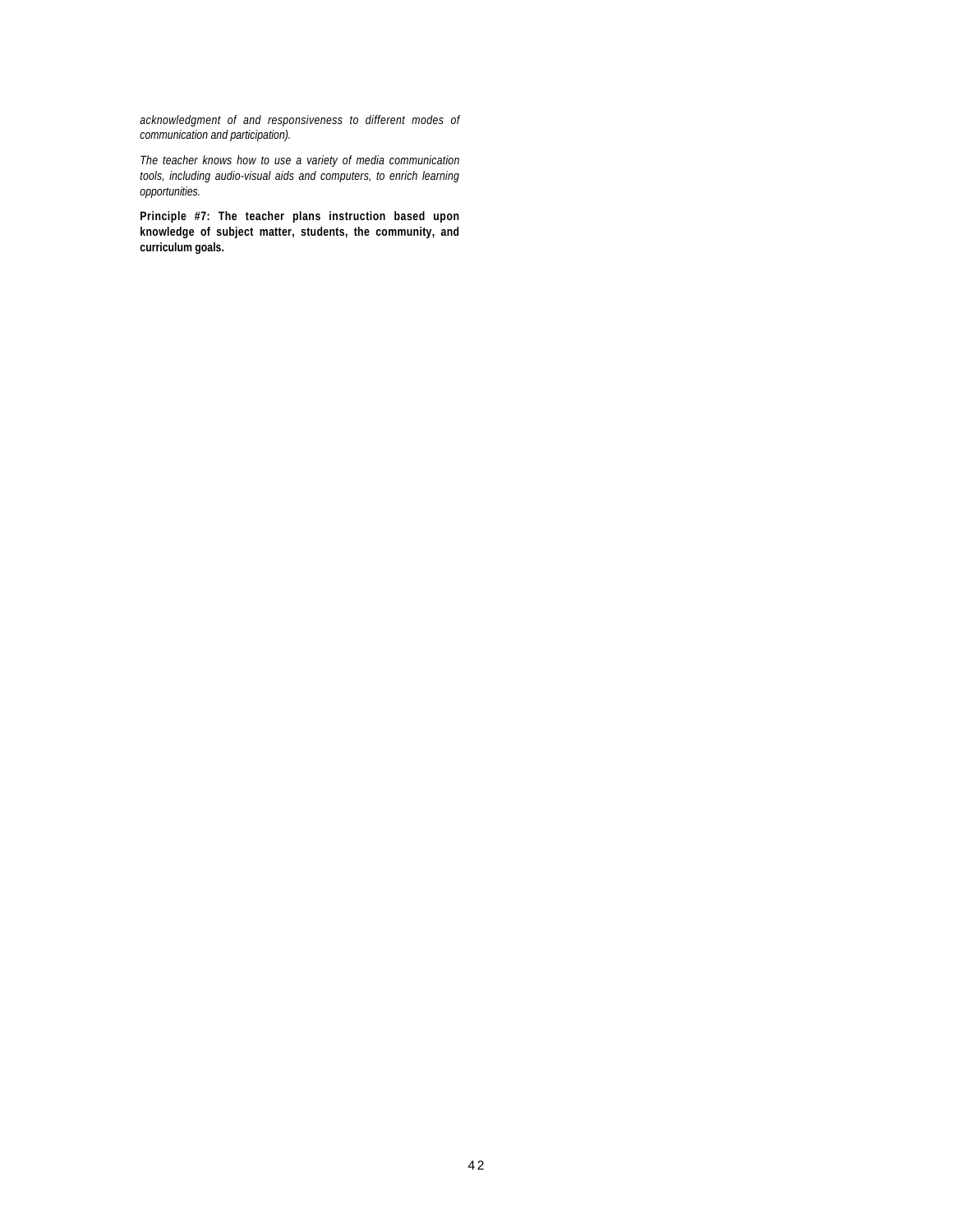#### **Knowledge**

*The teacher understands learning theory, subject matter, curriculum development, and student development and knows how to use this knowledge in planning instruction to meet curriculum goals.*

*The teacher knows how to take contextual considerations (instructional materials, individual student interests, needs, and aptitudes, and community resources) into account in planning instruction that creates an effective bridge between curriculum goals and students' experiences.*

*The teacher knows when and how to adjust plans based on student responses and other contingencies.*

#### **Dispositions**

*The teacher values both long term and short term planning.*

*The teacher believes that plans must always be open to adjustment and revision based on student needs and changing circumstances.*

*The teacher values planning as a collegial activity.*

#### **Performances**

*As an individual and a member of a team, the teacher selects and creates learning experiences that are appropriate for curriculum goals, relevant to learners, and based upon principles of effective instruction (e.g., that activate students' prior knowledge, anticipate preconceptions, encourage exploration and problem-solving, and build new skills on those previously acquired).*

*The teacher plans for learning opportunities that recognize and address variation in learning styles and performance modes.*

*The teacher creates lessons and activities that operate at multiple levels to meet the developmental and individual needs of diverse learners and help each progress.*

*The teacher creates short-range and long-term plans that are linked to student needs and performance, and adapts the plans to ensure and capitalize on student progress and motivation.*

*The teacher responds to unanticipated sources of input, evaluates plans in relation to short- and long-range goals, and systematically adjusts plans to meet student needs and enhance learning.*

**Principle #8: The teacher understands and uses formal and informal assessment strategies to evaluate and ensure the continuous intellectual, social and physical development of the learner.**

#### **Knowledge**

*The teacher understands the characteristics, uses, advantages, and limitations of different types of assessments (e.g. criterion-referenced and norm-referenced instruments, traditional standardized and performance-based tests, observation systems, and assessments of student work) for evaluating how students learn, what they know and are able to do, and what kinds of experiences will support their further growth and development.*

*The teacher knows how to select, construct, and use assessment strategies and instruments appropriate to the learning outcomes being evaluated and to other diagnostic purposes.*

*The teacher understands measurement theory and assessmentrelated issues, such as validity, reliability, bias, and scoring concerns.*

#### **Dispositions**

*The teacher values ongoing assessment as essential to the instructional process and recognizes that many different assessment strategies, accurately and systematically used, are necessary for monitoring and promoting student learning.*

*The teacher is committed to using assessment to identify student strengths and promote student growth rather than to deny students access to learning opportunities.*

#### **Performances**

*The teacher appropriately uses a variety of formal and informal assessment techniques (e.g., observation, portfolios of student work, teacher-made tests, performance tasks, projects, student selfassessments, peer assessment, and standardized tests) to enhance her or his knowledge of learners, evaluate students' progress and performances, and modify teaching and learning strategies.*

*The teacher solicits and uses information about students' experiences, learning behavior, needs, and progress from parents, other colleagues, and the students themselves.*

*The teacher uses assessment strategies to involve learners in selfassessment activities, to help them become aware of their strengths and needs, and to encourage them to set personal goals for learning.*

*The teacher evaluates the effect of class activities on both individuals and the class as a whole, collecting information through observation of classroom interactions, questioning, and analysis of student work.*

*The teacher monitors his or her own teaching strategies and behavior in relation to student success, modifying plans and instructional approaches accordingly.*

*The teacher maintains useful records of student work and performance and can communicate student progress knowledgeably and responsibly, based on appropriate indicators, to students, parents, and other colleagues.*

**Principle #9: The teacher is a reflective practitioner who continually evaluates the effects of his/her choices and actions on others (students, parents, and other professionals in the learning community) and who actively seeks out opportunities to grow professionally.**

#### **Knowledge**

*The teacher understands methods of inquiry that provide him/her with a variety of self- assessment and problem-solving strategies for reflecting on his/her practice, its influences on students' growth and learning, and the complex interactions between them.*

*The teacher is aware of major areas of research on teaching and of resources available for professional learning (e.g., professional literature, colleagues, professional associations, professional development activities).*

#### **Dispositions**

*The teacher values critical thinking and self-directed learning as habits of mind.*

*The teacher is committed to reflection, assessment, and learning as an ongoing process.*

*The teacher is willing to give and receive help.*

*The teacher is committed to seeking out, developing, and continually refining practices that address the individual needs of students.*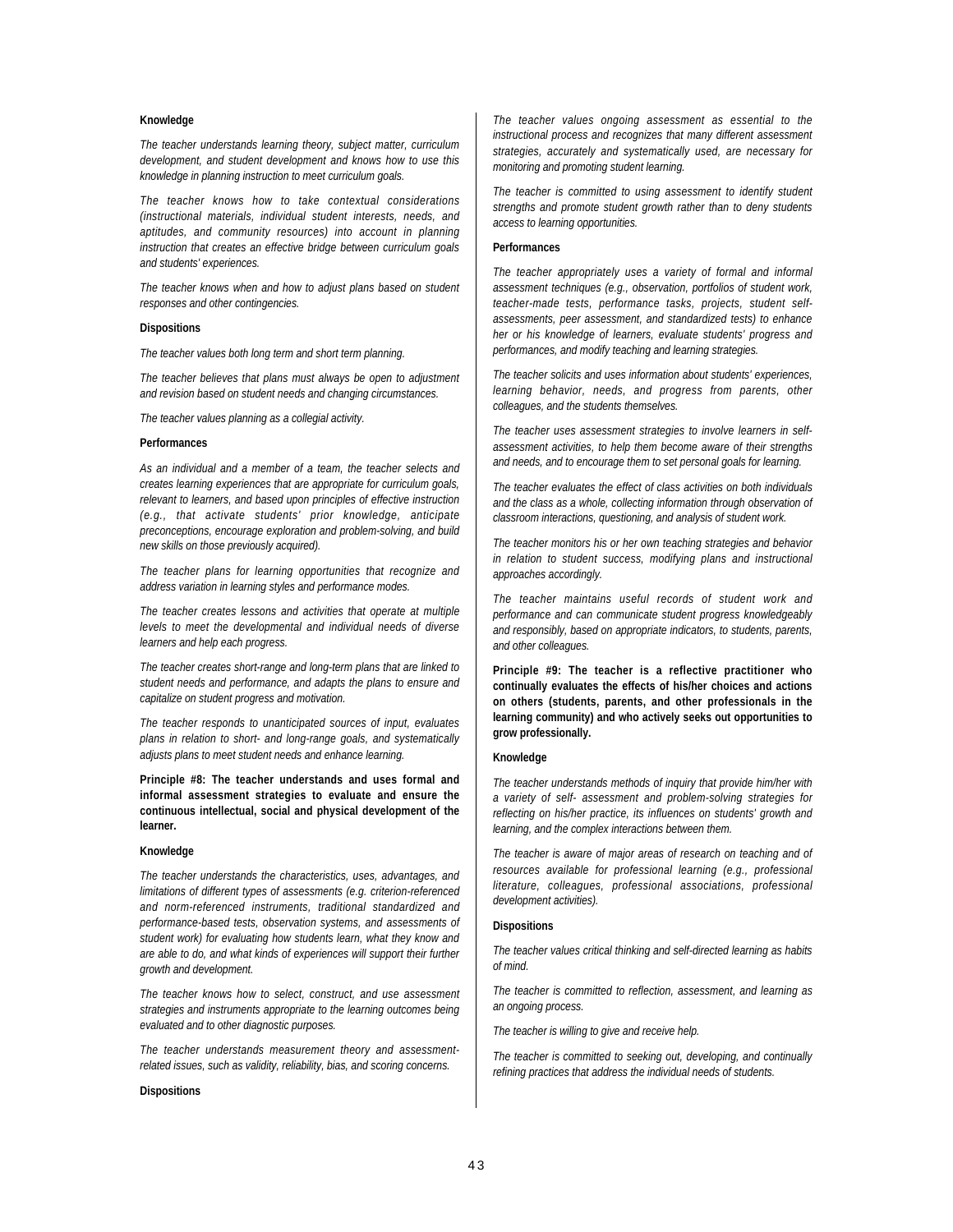*The teacher recognizes his/her professional responsibility for engaging in and supporting appropriate professional practices for self and colleagues.*

#### **Performances**

*The teacher uses classroom observation, information about students, and research as sources for evaluating the outcomes of teaching and learning and as a basis for experimenting with, reflecting on, and revising practice.*

*The teacher seeks out professional literature, colleagues, and other resources to support his/her own development as a learner and a teacher.*

*The teacher draws upon professional colleagues within the school and other professional arenas as supports for reflection, problem-solving and new ideas, actively sharing experiences and seeking and giving feedback.*

**Principle #10: The teacher fosters relationships with school colleagues, parents, and agencies in the larger community to support students' learning and well-being.**

#### **Knowledge**

*The teacher understands schools as organizations within the larger community context and understands the operations of the relevant aspects of the system(s) within which s/he works.*

*The teacher understands how factors in the students' environment outside of school (e.g., family circumstances, community environments, health and economic conditions) may influence students' life and learning.*

*The teacher understands and implements laws related to students' rights and teacher responsibilities (e.g., for equal education, appropriate education for handicapped students, confidentiality, privacy, appropriate treatment of students, reporting in situations related to possible child abuse).*

#### **Dispositions**

*The teacher values and appreciates the importance of all aspects of a child's experience.*

*The teacher is concerned about all aspects of a child's well-being (cognitive, emotional, social, and physical), and is alert to signs of difficulties.*

*The teacher is willing to consult with other adults regarding the education and well-being of his/her students.*

*The teacher respects the privacy of students and confidentiality of information.*

*The teacher is willing to work with other professionals to improve the overall learning environment for students.*

#### **Performances**

*The teacher participates in collegial activities designed to make the entire school a productive learning environment.*

*The teacher makes links with the learners' other environments on behalf of students, by consulting with parents, counselors, teachers of other classes and activities within the schools, and professionals in other community agencies.*

*The teacher can identify and use community resources to foster student learning.*

*The teacher establishes respectful and productive relationships with parents and guardians from diverse home and community situations, and seeks to develop cooperative partnerships in support of student learning and well being.*

*The teacher talks with and listens to the student, is sensitive and responsive to clues of distress, investigates situations, and seeks outside help as needed and appropriate to remedy problems.*

*The teacher acts as an advocate for students.*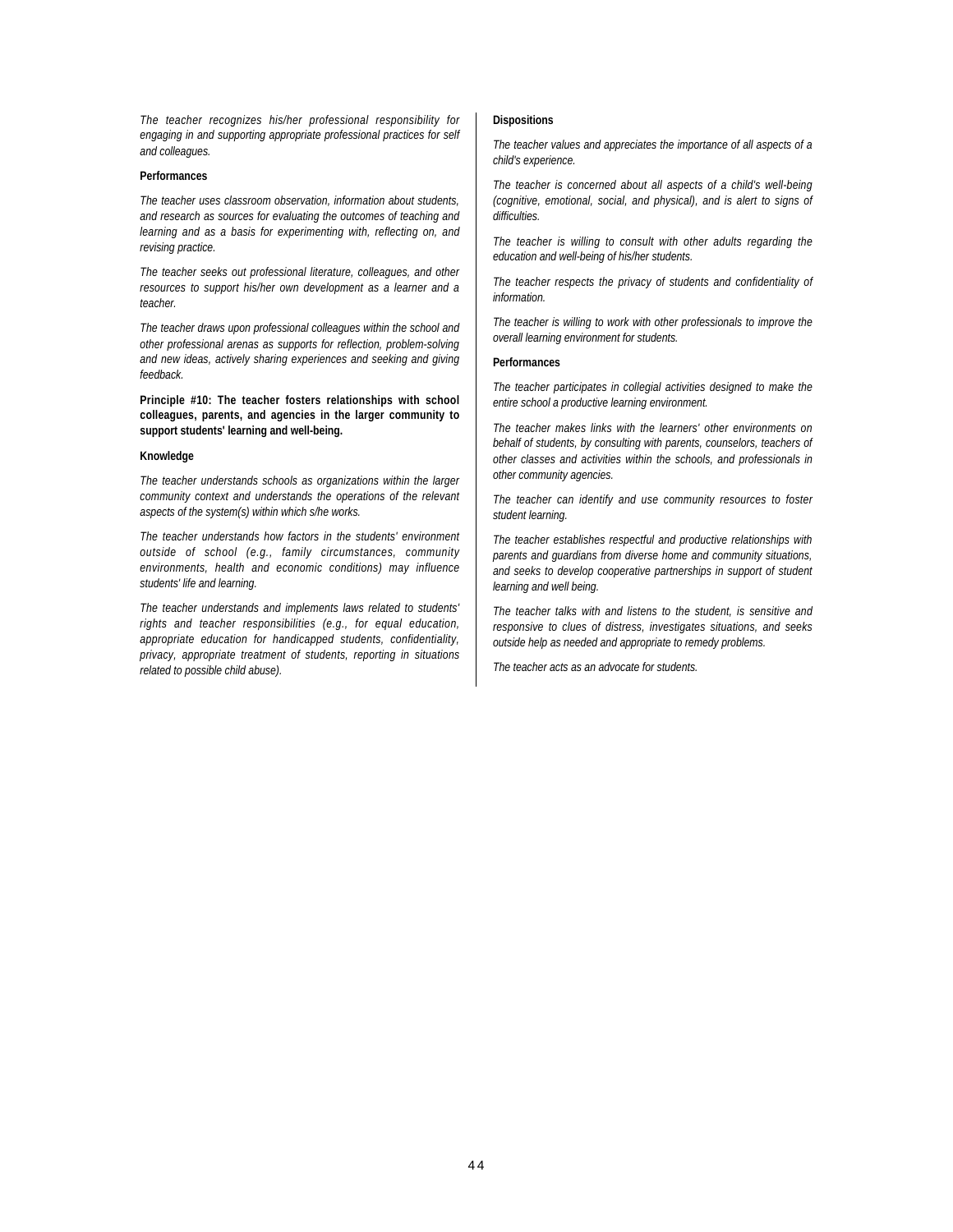### **APPENDIX E – BEGINNING TEACHER CERTIFICATES ISSUED Numbers of Beginning Teaching Certificates Issued and Numbers of Newly Hired Teachers**

|                      |                                   |                            | Participating                |                                                 |                 |              | Year of data | Total No.        |
|----------------------|-----------------------------------|----------------------------|------------------------------|-------------------------------------------------|-----------------|--------------|--------------|------------------|
|                      | Graduates in                      | Graduates                  | in an                        | Completed                                       | <b>Teachers</b> | No. of newly | for newly    | <b>IHEs that</b> |
| <b>STATE</b>         | your state                        | from another               | alternative                  | an alternative                                  | from out-of-    | hired        | hired        | have teacher-    |
|                      |                                   | state                      | route                        | route                                           | state           | teachers     | teachers     | preparation      |
| <b>ALABAMA</b>       |                                   | $-8,000$                   | n/a                          | 1159                                            |                 | 2,250        | 1992-93      | programs<br>31   |
| <b>ALASKA</b>        |                                   |                            | 0                            | 0                                               |                 | n/a          | 1998-99      | 5                |
| <b>ARIZONA</b>       |                                   |                            | No data                      |                                                 |                 | n/a          | 1998-99      | 9                |
| <b>ARKANSAS</b>      | 2,500                             |                            | 250                          | 400                                             |                 | n/a          | 1997-98      | 18               |
| <b>CALIFORNIA</b>    | 16,855                            | $-5,000$                   | 4,573                        | 2,042                                           |                 | 24,849       | 1998-99      | 75               |
| <b>COLORADO</b>      | 2,991                             | 2,500                      | 197                          | 194                                             |                 | 2,315        | 1997-98      | 16               |
| <b>CONNECTICUTT</b>  | 6,459 initial certificates<br>159 |                            |                              |                                                 |                 | 3,344        | 1998-99      | 14               |
| D.C.                 |                                   |                            | No data                      |                                                 |                 | 302          | 1991-92      | 7                |
| <b>DELAWARE</b>      | 0                                 | $\mathcal{I}$              | 36                           | 45                                              |                 | 405          | 1996-97      | $\overline{4}$   |
| <b>FLORIDA</b>       | 9647                              |                            | 5609                         |                                                 | 590             | 11,169       | 1998-99      | 28               |
| <b>GEORGIA</b>       |                                   |                            | No data                      |                                                 |                 | 8,082        | 1995-96      | 35               |
| <b>HAWAI'I</b>       | 558                               | 446                        | 209                          | 158                                             |                 | 1,008        | 1998-99      | 5                |
| <b>IDAHO</b>         | 1,535                             | 257                        | 52                           | 5                                               | 227             | 541          | 1998-99      | 6                |
| <b>ILLINOIS</b>      | 11,712                            | n/a                        | n/a                          | 24                                              | n/a             | 5,028        | 1993-94      | 55               |
| <b>INDIANA</b>       |                                   | 5,772 tot.initial licenses | 0                            | 0                                               | n/a             | 1,049        | 1992-93      | 38               |
| <b>IOWA</b>          | n/a                               | n/a                        | 0                            | 0                                               | n/a             | 1,529        | 1994-95      | 31               |
| <b>KANSAS</b>        | 2,058                             | 849                        | n/a                          | n/a                                             |                 | 1,284        | 1997-98      | 22               |
| <b>KENTUCKY</b>      | 2,380                             | 816                        | 40                           | 148                                             | 193             | 2,274        | 1998-99      | 26               |
| LOUISIANA            | 2,854                             | 432                        |                              | 478                                             |                 | n/a          | 1998-99      | 20               |
| <b>MAINE</b>         | 600+                              |                            |                              | 495 cond. Certs., 422 transitional endorsements |                 | 661          | 1990-91      | 13               |
| <b>MARYLAND</b>      | 6,033                             | 1,871                      | 125                          | 70                                              | 1,420           | 6,033        | 1998-99      | 22               |
| MASSACHUSETTS        |                                   |                            | Total in 1998-99: 27,617     |                                                 |                 | n/a          | 1998-99      | 59               |
| <b>MICHIGAN</b>      | unknown                           | 1,463                      |                              |                                                 |                 | 4,108        | 1997-98      | 32               |
| <b>MINNESOTA</b>     | 4.370                             | 2,000                      |                              |                                                 |                 | 2,000        | 1998-99      | 26               |
| <b>MISSISSIPPI</b>   | 1,386                             | n/a                        |                              |                                                 |                 | 1,956        | 1998-99      | 15               |
| <b>MISSOURI</b>      | 2,200                             | 2,000                      | 25                           | 12                                              |                 | 2,350        | 1997-98      | 35               |
| <b>MONTANA</b>       | not disag.                        |                            |                              |                                                 |                 | n/a          | 1998-99      | 8                |
| NEBRASKA             | $-2,000$                          |                            |                              |                                                 |                 | 800          | 1997-98      | 17               |
| NEVADA               |                                   |                            | No data                      |                                                 |                 | 2,643        | 1991-92      | 3                |
| <b>NEW HAMPSHIRE</b> | 1,749                             |                            |                              | 210                                             | 993             | n/a          | 1998-99      | 13               |
| <b>NEW JERSEY</b>    | 3,624                             | 993                        | 1,190                        | 1,223                                           | n/a             | 5,371        | 1998-99      | 25               |
| <b>NEW MEXICO</b>    | unknown                           | 2,500                      | 73                           | n/a                                             |                 | 571          | 1992-93      | 8                |
| <b>NEW YORK</b>      | 11,549                            | n/a                        | n/a                          | 8,175                                           | n/a             | 6,177        | 1997-98      | 108              |
| N CAROLINA           |                                   |                            | No data                      |                                                 |                 | 5,775        | 1992-93      | 48               |
| N DAKOTA             | 803                               | 181                        | 0                            |                                                 |                 | 250          | 1998-99      | 10               |
| <b>OHIO</b>          | 7,700                             | 2,500                      | $\mathcal{I}$                | 0                                               |                 | 9,500        | 1998-99      | 51               |
| <b>OKLAHOMA</b>      | 3,306                             | 201                        | 795                          | 363                                             |                 | n/a          | 1998-99      | 20               |
| <b>OREGON</b>        |                                   |                            | No data                      |                                                 |                 | 2,420        | 1997-98      | 16               |
| <b>PENNSYLVANIA</b>  | 11,423                            | 1,740                      | n/a                          | 308                                             |                 | 3,152        | 1998-99      | 88               |
| <b>RHODE ISLAND</b>  | 875                               | 525                        | 0                            | 0                                               | n/a             | n/a          | 1998-99      | 8                |
| S CAROLINA           | <i>2400</i>                       | n/a                        | 191                          | 191                                             | n/a             | n/a          | 1998-99      | 30               |
| S DAKOTA             | 558                               | 494                        | 80                           | 21                                              | 15              | 536          |              |                  |
| <b>TENNESSEE</b>     |                                   |                            | 12,000 total licenses issued |                                                 |                 | 4,600        | 1998-99      | 35               |
| <b>TEXAS</b>         | 12,181                            | n/a                        | n/a                          | 2,728                                           | 7,039           | 16,487       | 1996-97      | 70               |
| <b>UTAH</b>          |                                   | 3,907 (inc. in/out state)  | 16                           | 75                                              |                 | 2,035        | 1992-93      | 8                |
| <b>VERMONT</b>       |                                   |                            | No data                      |                                                 |                 |              |              |                  |
| <b>VIRGINIA</b>      |                                   |                            | 11,859 total licenses issued |                                                 |                 |              |              |                  |
| <b>WASHINGTON</b>    | 3,598                             | n/a                        |                              |                                                 | 1,984           | 1,667        | 1996-97      | 22               |
| <b>W VIRGINIA</b>    | 1,167                             | n/a                        | 0                            | 0                                               | n/a             | 415          | 1998-99      | 22               |
|                      |                                   |                            |                              |                                                 |                 |              |              |                  |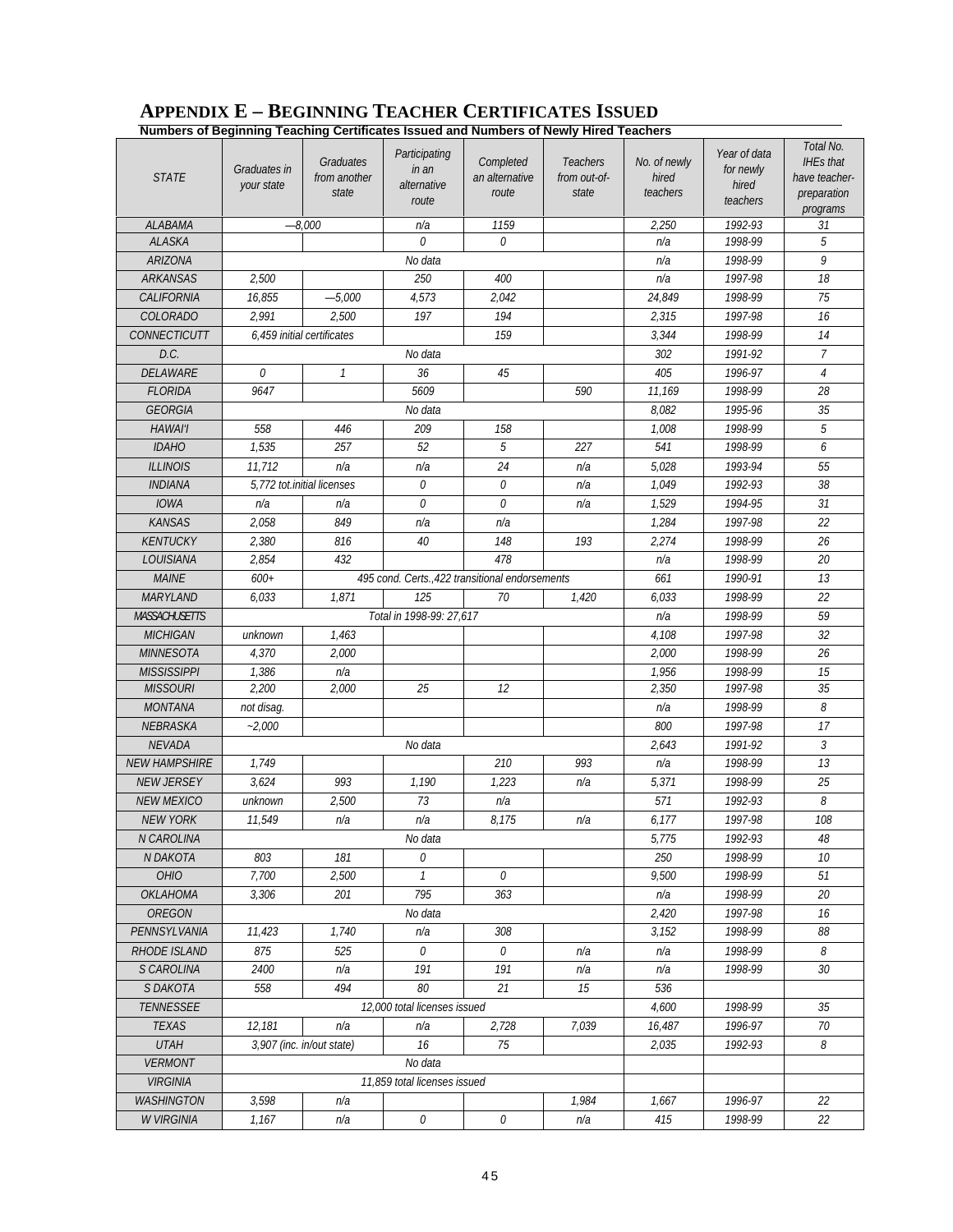| WISCONSIN                                                                                                                                                              | ,352 |     |  |  |     | 2.747      | 1998-99 | $\sim$<br>ັບພ |
|------------------------------------------------------------------------------------------------------------------------------------------------------------------------|------|-----|--|--|-----|------------|---------|---------------|
| WYOMING                                                                                                                                                                | 230  | 470 |  |  | 400 | <i>200</i> | 1997-98 |               |
| Eclatetines C. Emily 8 David T. Checker (2000). Alternative Teacher Carification. A Clate by Clate Anglycia Machineten, DC, National Captar for Edwardian Information. |      |     |  |  |     |            |         |               |

*Feistritzer, C. Emily & David T. Chester (2000). Alternative Teacher Certification. A State-by-State Analysis. Washington, DC: National Center for Education Information.*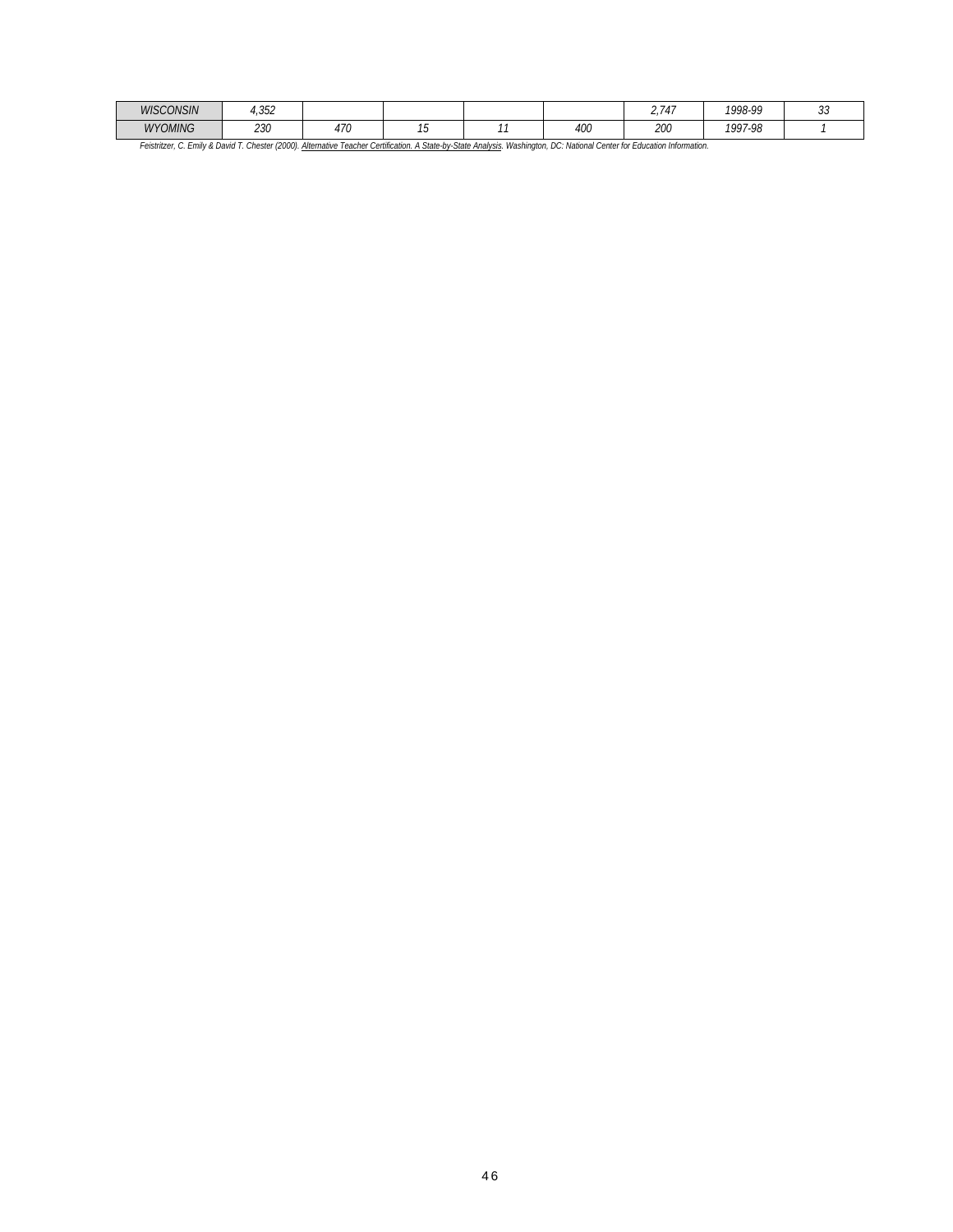### **APPENDIX F – SPECIAL PROGRAMS FOR TEACHER CERTIFICATION**

|                    |                    |                     | Re-entering        |                |                        |              |
|--------------------|--------------------|---------------------|--------------------|----------------|------------------------|--------------|
|                    | Transitioning      | Recent liberal arts | teachers who need  | Mid-career     | <b>Returning Peace</b> | <b>Other</b> |
|                    | military personnel | graduates           | to upgrade         | changers       | Corps members          |              |
|                    |                    |                     | credentials        |                |                        |              |
| Alabama            | yes                | yes                 | yes                | yes            | yes                    |              |
| Alaska             | n <sub>o</sub>     | n <sub>o</sub>      | no                 | n <sub>o</sub> | n <sub>o</sub>         |              |
| Arizona            |                    |                     |                    |                |                        |              |
| Arkansas           | yes                | yes                 |                    | yes            | yes                    |              |
| California         | yes                | yes                 |                    | yes            | yes                    | yes          |
| Colorado           | yes                | yes                 |                    | yes            | yes                    |              |
| Connecticut        | n <sub>o</sub>     | yes                 | no                 | yes            | n <sub>o</sub>         |              |
| Delaware           | yes                | yes                 |                    | yes            |                        |              |
| D.C.               |                    | yes                 |                    | yes            | yes                    |              |
| Florida            | n <sub>o</sub>     | n <sub>o</sub>      | no                 | n <sub>o</sub> | n <sub>o</sub>         | no           |
| Georgia            | yes                | yes                 | yes                | yes            | yes                    |              |
| Hawai'i            | n <sub>o</sub>     | n <sub>o</sub>      | no                 | n <sub>o</sub> | n <sub>o</sub>         | no           |
| Idaho              | yes                | n <sub>o</sub>      | yes                | yes            | yes                    |              |
| <b>Illinois</b>    | n <sub>o</sub>     | yes                 | yes                | yes            | yes                    |              |
| Indiana            | n <sub>o</sub>     | n <sub>o</sub>      | no                 | n <sub>o</sub> | n <sub>o</sub>         |              |
| lowa               | n <sub>o</sub>     | no                  | no                 | n <sub>o</sub> | n <sub>o</sub>         |              |
| Kansas             | n <sub>o</sub>     | n <sub>o</sub>      | no                 | n <sub>o</sub> | n <sub>o</sub>         |              |
| Kentucky           | yes                |                     | yes                | yes            | yes                    | yes          |
|                    |                    | no                  |                    |                |                        |              |
| Louisiana<br>Maine | n <sub>o</sub>     | no                  | no                 | no             | n <sub>o</sub>         | no           |
|                    | n <sub>o</sub>     | n <sub>o</sub>      | no                 | n <sub>o</sub> | n <sub>o</sub>         | no           |
| Maryland           | yes (TTT)          | yes                 | no                 | yes            | n <sub>o</sub>         | no           |
| Massachusetts      |                    | yes                 |                    | yes            |                        |              |
| Michigan           | yes                | yes                 |                    | yes            | yes                    |              |
| Minnesota          | n <sub>o</sub>     | yes                 | yes                | yes            | n <sub>o</sub>         |              |
| Mississippi        | yes                | yes                 |                    |                | yes                    |              |
| Missouri           | n <sub>o</sub>     | n <sub>o</sub>      | no                 | n <sub>o</sub> | n <sub>o</sub>         |              |
| Montana            | n <sub>o</sub>     | n <sub>o</sub>      | n <sub>O</sub>     | n <sub>o</sub> | n <sub>o</sub>         |              |
| Nebraska           | yes                | yes                 | yes                | yes            | yes                    |              |
| Nevada             | n <sub>o</sub>     | n <sub>o</sub>      | n <sub>o</sub>     | n <sub>o</sub> | n <sub>o</sub>         | yes          |
| New Hampshire      | yes                | yes                 | yes                | yes            | yes                    |              |
| New Jersey         | yes                | yes                 |                    | yes            |                        |              |
| <b>New Mexico</b>  | n <sub>o</sub>     | n <sub>o</sub>      | no                 | n <sub>o</sub> | n <sub>o</sub>         |              |
| <b>New York</b>    | yes                | yes                 | yes                | yes            | yes                    | yes          |
| North Carolina     |                    |                     |                    |                |                        |              |
| North Dakota       |                    |                     |                    |                |                        |              |
| <b>Ohio</b>        | yes                | yes                 |                    |                |                        |              |
| Oklahoma           | yes                | yes                 | yes                | yes            |                        | yes          |
| Oregon             | yes                |                     |                    |                | yes                    |              |
|                    |                    |                     | all, except re-    |                |                        |              |
|                    |                    |                     | entering teachers, |                |                        |              |
|                    |                    |                     | go through Intern  |                |                        |              |
| Pennsylvania       |                    |                     | or Alternative     |                |                        |              |
|                    |                    |                     | Certification      |                |                        |              |
|                    |                    |                     | Program            |                |                        |              |
| Rhode Island       | n <sub>o</sub>     | n <sub>o</sub>      | yes                | n <sub>o</sub> | n <sub>o</sub>         |              |
| South Carolina     | yes                | yes                 |                    | yes            |                        |              |
| South Dakota       | yes                | yes                 | no                 | yes            | yes                    |              |
| Tennessee          | yes                | yes                 | yes                | yes            |                        |              |
| Texas              | yes                | n <sub>o</sub>      | no                 | yes            | yes                    |              |
| Utah               | yes                |                     |                    |                |                        |              |
| Vermont            | n <sub>o</sub>     | n <sub>o</sub>      | n <sub>o</sub>     | n <sub>o</sub> | n <sub>o</sub>         |              |
| Virginia           | yes                | yes                 |                    | yes            |                        |              |
| Washington         | yes                | МIТ                 | yes                | no             | n <sub>o</sub>         | no           |
| West Virginia      | no                 | MAT at Marshall     |                    |                |                        |              |
| Wisconsin          | yes                | yes                 |                    |                |                        |              |
|                    |                    |                     |                    |                |                        |              |
| Wyoming            | n <sub>o</sub>     | yes                 | yes                | n <sub>o</sub> | n <sub>o</sub>         |              |

*Feistritzer, C. Emily & David T. Chester (2000). Alternative Teacher Certification. A State-by-State Analysis. Washington, DC: National Center for Education Information.*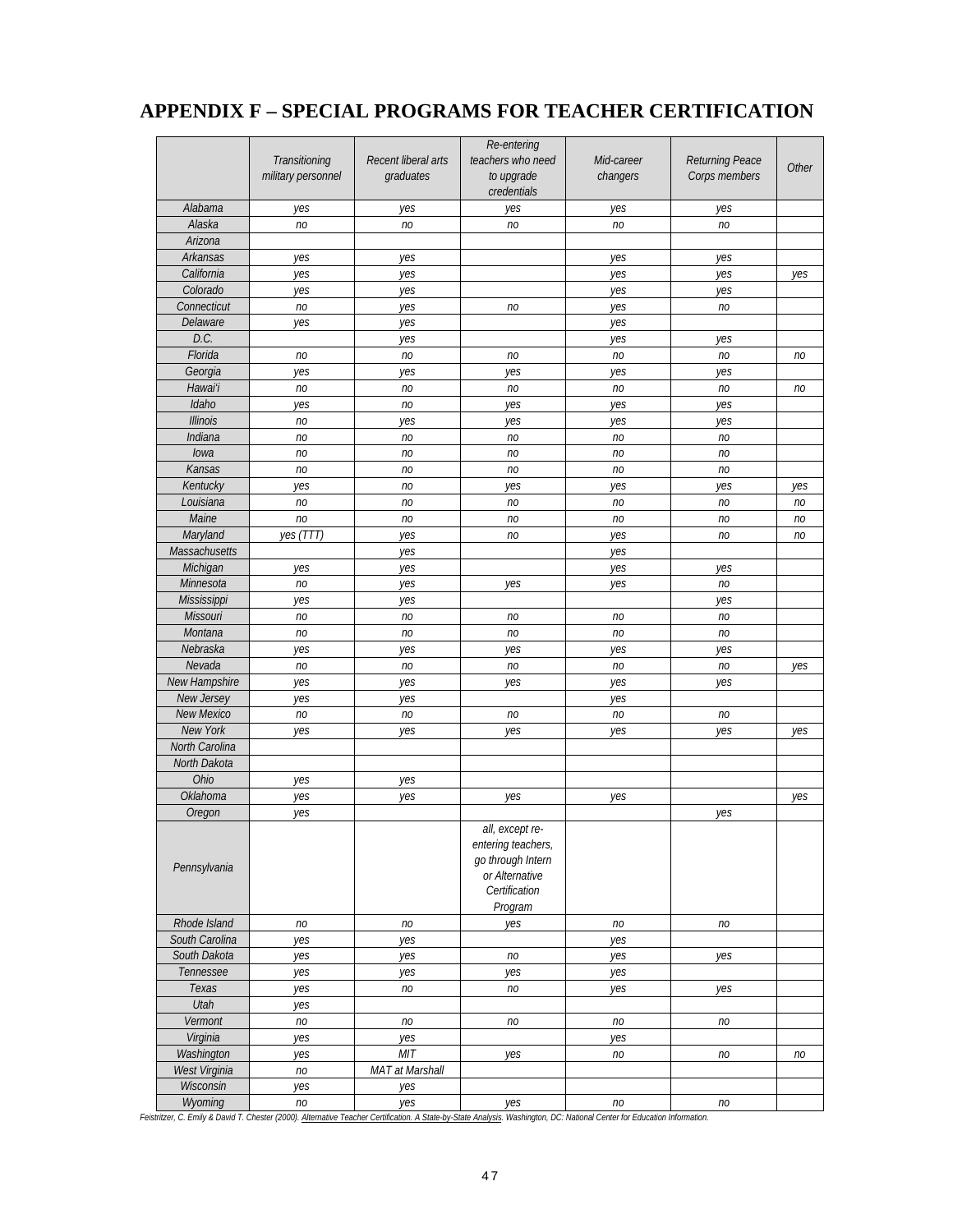| <b>STATE</b>    | Teacher Standards/Date Approved             | Standards apply<br>to ALL fields | Standards specific to fields                                                               | <b>Based on INTASC</b><br>standards |
|-----------------|---------------------------------------------|----------------------------------|--------------------------------------------------------------------------------------------|-------------------------------------|
| Alabama         | January 1997                                | Χ                                | E/LA, M, SSt, S. AR FL, El Ed                                                              | yes                                 |
| Alaska          | 1994                                        | Χ                                |                                                                                            | yes                                 |
| Arizona         | $\sim$                                      |                                  |                                                                                            |                                     |
| Arkansas        | Developing                                  |                                  |                                                                                            |                                     |
| California      | Various dates by field                      | Χ                                | E/LA, M, SSt, S. AR FL, El Ed, M Ed, O                                                     | no                                  |
| Colorado        | 1994                                        | Χ                                |                                                                                            | n <sub>o</sub>                      |
| Connecticut     | Effective July 1, 2003                      |                                  | E/LA, M, SSt, S, AR, FL, El Ed, M Ed, O                                                    | yes                                 |
| Delaware        | January 1998                                | Χ                                |                                                                                            |                                     |
| <b>DoDEA</b>    | December 2. 1985<br>Amended 1986, 1988      | Χ                                | E/LA, M, SSt, S, AR, FL, El Ed. M Ed, O                                                    | no                                  |
| D.C.            |                                             |                                  |                                                                                            |                                     |
| Florida         | Revised 1981, 1988, 1997                    | Χ                                |                                                                                            |                                     |
| Georgia         |                                             |                                  |                                                                                            |                                     |
| Guam            |                                             | Χ                                | MEd, O                                                                                     | $\overline{\phantom{a}}$            |
| Hawai'i         | Developing                                  | $\overline{X}$                   |                                                                                            | yes                                 |
| Idaho           | Pending 1998                                | Χ                                |                                                                                            | n <sub>o</sub>                      |
| <b>Illinois</b> | Developing                                  | Χ                                | Core standards and teaching fields                                                         | yes                                 |
| Indiana         | $\sim$                                      |                                  |                                                                                            |                                     |
| lowa            | Fall 1998, effective 2001                   |                                  | Early Childhood                                                                            | yes                                 |
| Kansas          | Developing                                  | Χ                                |                                                                                            | yes                                 |
| Kentucky        | January 1, 1998                             | Χ                                |                                                                                            | Interrelated                        |
| Louisiana       | Χ                                           | Χ                                | Apply to all fields                                                                        | Comparable                          |
| Maine           | $\overline{X}$                              |                                  |                                                                                            | n <sub>o</sub>                      |
| Maryland        | November 1995                               | Χ                                |                                                                                            |                                     |
| Massachusetts   |                                             |                                  |                                                                                            |                                     |
| Michigan        | October 1994<br>August 1993; Rev. July 1998 |                                  | E/LA, M, SSt, S, AR, FL, El Ed. M Ed, O<br>Entry-level approved; many<br>endorsement areas | no                                  |
| Minnesota       | Pending 1998                                |                                  | E/LA, M, SSt, S, AR, FL, El Ed. M Ed, O                                                    | yes                                 |
| Mississippi     | <b>July 1997</b>                            | Χ                                |                                                                                            |                                     |
| Missouri        | February 1997                               | X                                |                                                                                            | no                                  |
| <b>Montana</b>  | None                                        |                                  |                                                                                            | yes                                 |
|                 |                                             |                                  |                                                                                            |                                     |
| Nebraska        |                                             |                                  | Rule 24: specific fields                                                                   | no                                  |
| Nevada          | None                                        |                                  |                                                                                            |                                     |
| New Hampshire   | Every 8 years                               |                                  | E/LA, M, SSt, S, AR, FL, El Ed. M Ed, O                                                    | n <sub>o</sub>                      |
| New Jersey      |                                             |                                  |                                                                                            |                                     |
| New Mexico      | 1986-1989; revising                         | Χ                                | E/LA, M, SSt, S, AR, FL, El Ed. M Ed, O                                                    |                                     |
| New York        | $\sim$                                      |                                  |                                                                                            |                                     |
| North Carolina  | May 1998                                    |                                  | All teaching fields                                                                        |                                     |
| North Dakota    | Tch. Ed.                                    |                                  | Apply to teacher education                                                                 | yes                                 |
| Ohio            | November 1996                               | Χ                                |                                                                                            | yes                                 |
| Oklahoma        | 1997                                        | $\chi$                           | E/LA, M, SSt, S, AR, FL, El Ed. MO                                                         | yes                                 |
| Oregon          | 1996                                        | Χ                                | El Ed. M Ed, O                                                                             | no                                  |
| Pennsylvania    | 1984                                        | $\chi$                           | E/LA, M, SSt, S, AR, FL, El Ed., O                                                         | n <sub>o</sub>                      |
| Rhode Island    | June 1998                                   | Χ                                |                                                                                            | yes                                 |
| South Carolina  | ÷.                                          |                                  |                                                                                            |                                     |
| South Dakota    | Summer 1998; effective 2000                 |                                  | E/LA, M, SSt, S, AR, FL, El Ed. M Ed                                                       | yes                                 |
| Tennessee       | None                                        |                                  |                                                                                            |                                     |
| Texas           | Spring 1994                                 | Χ                                |                                                                                            | yes                                 |
| Utah            | January 1998-continually updated            | $\chi$                           |                                                                                            | no                                  |
| Vermont         |                                             |                                  |                                                                                            |                                     |
| Virgin Islands  | Developing                                  | $\chi$                           |                                                                                            | n <sub>o</sub>                      |
|                 | Program standards-1994; New                 |                                  |                                                                                            |                                     |
| Virginia        | Competencies for Licensure, 1998            | Χ                                |                                                                                            | n <sub>o</sub>                      |
| Washington      | 1997-98 (revision)                          | Χ                                |                                                                                            | yes                                 |
| West Virginia   | June 1997                                   | Χ                                | E/LA, M, SSt, S, AR, FL, El Ed. M Ed, O                                                    | no                                  |
| Wisconsin       | Developing                                  |                                  |                                                                                            | yes                                 |
| Wyoming         | 1998                                        | $\overline{X}$                   |                                                                                            | no                                  |

#### **APPENDIX G – STATE STANDARDS FOR TEACHER LICENSURE State Standards for Teacher Licensure, 1998**

SOURCE: Council of Chief State School Officers (1998). <u>Key State Education Policies on K–12 Key State Education Policies on K–12 Education Policies on K–12 Education A 50-State Report. Washington, DC: Author.<br>Nortes – Ye</u>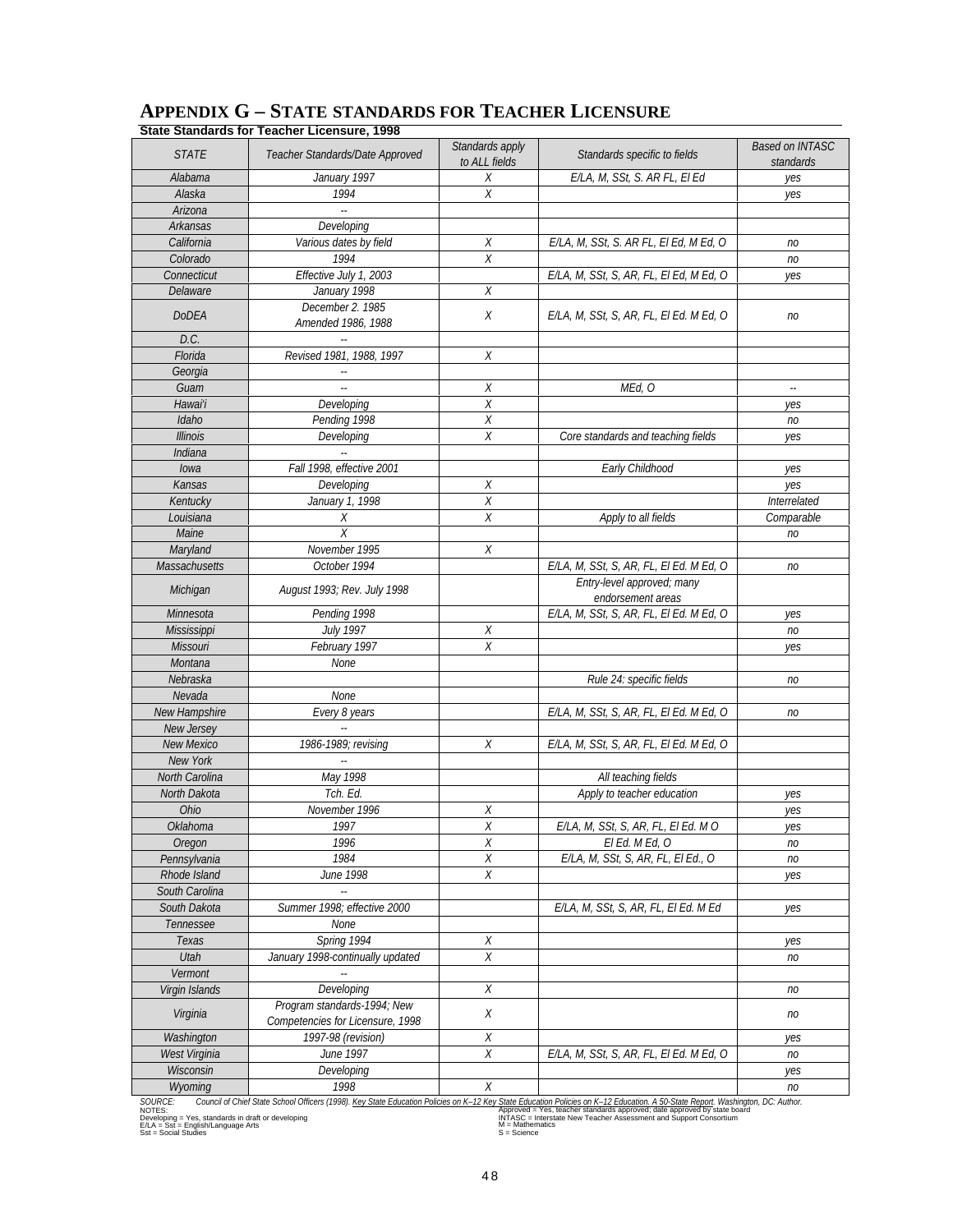### AR= Arts FL= Foreign Language El Ed = Elementary Education MEd = Middle Grades Education O = Other — = State did not respond **APPENDIX H – STATES REQUIRING TEACHER ASSESSMENT FOR NEW LICENSE**

|                      |                                                              | WRITTEN TEST-AREAS INCLUDED-NAME OF TEST |                                                |           | PERFORMANCE ASSESSMENT |             |                                             |
|----------------------|--------------------------------------------------------------|------------------------------------------|------------------------------------------------|-----------|------------------------|-------------|---------------------------------------------|
|                      |                                                              | Professional                             | <b>Subject Matter</b>                          |           | At what point in       | Classroom   | At what point in                            |
| STATE                | <b>Basic Skills</b>                                          | Knowledge of                             | Knowledge                                      | Portfolio | licensure              | Observation | licensure                                   |
| Alabama              | Χ                                                            | teaching<br>Χ                            | (by institution)                               |           | process?               |             | process?                                    |
| Alaska               | Praxis I                                                     | Proposed                                 | UК                                             |           |                        |             |                                             |
| Arizona (1994)       |                                                              |                                          |                                                |           |                        |             |                                             |
|                      |                                                              | Professional                             | <b>NTE</b>                                     |           |                        |             |                                             |
| Arkansas             | <b>PPST</b>                                                  | Knowledge/NTE                            | Subj. Area                                     |           | Developing             |             |                                             |
| California           | <b>CBEST</b>                                                 | <b>RICA</b>                              | <b>MSAT, SSAT,</b><br><b>PRAXIS</b>            |           |                        |             |                                             |
| Colorado             | <b>PLACE</b>                                                 | PLACE                                    | <b>PLACE</b>                                   | $\chi$    | Exit preservice        |             |                                             |
| Connecticut          | Praxis I-CBT                                                 | Praxis II                                | Praxis II                                      |           | Initial 2 years        | Χ           | Initial 2 years                             |
| Delaware             | Praxis I                                                     |                                          |                                                |           | Initial 2 years        |             |                                             |
| <b>DODEA</b>         | <b>CSIPPST</b>                                               | Χ                                        |                                                |           |                        |             |                                             |
| DC (1996)            |                                                              |                                          |                                                |           |                        |             |                                             |
| Florida              | College-Level<br><b>Academic Skills</b><br>Test              | Yes                                      | Yes                                            | Χ         |                        | Χ           |                                             |
| Georgia (1996)       |                                                              |                                          |                                                |           |                        |             |                                             |
| Guam                 | Guam<br><b>Educator's Test</b><br>for English<br>Proficiency |                                          |                                                |           |                        | Χ           | Required in the<br>Teacher Eval.<br>Program |
| Hawai'i              | Praxis I                                                     | Praxis II                                | <b>PRAXIS</b><br>Subject<br><b>Assessments</b> |           |                        |             |                                             |
| Idaho                | No                                                           |                                          |                                                |           |                        |             |                                             |
| Illinois             | Χ                                                            |                                          |                                                |           |                        |             |                                             |
| Indiana              |                                                              |                                          |                                                |           |                        |             |                                             |
| lowa                 | No                                                           |                                          |                                                |           |                        |             |                                             |
| Kansas               | <b>PPST</b>                                                  | Professional<br>Knowledge/NTE            |                                                |           |                        |             |                                             |
| Kentucky<br>(1996)   | Core battery                                                 | Core battery                             | Praxis II                                      | $\chi$    | In-prep program        | X           | In-prep program                             |
| Louisiana            | <b>NTE</b> General                                           | NTE-<br>Professional<br>Knowledge        | NTE - Subject<br>Tests                         |           |                        |             |                                             |
| Maine                | <b>National</b><br><b>Teacher Exam</b>                       |                                          |                                                |           |                        |             |                                             |
| Maryland             | Praxis I                                                     | Praxis II                                | Praxis II Subject<br>Assess.                   |           |                        |             |                                             |
| Massachusetts        | Mass. Teacher<br>Test                                        | Mass. Teacher<br>Test                    |                                                |           |                        | Χ           | <b>Teacher Prep</b>                         |
| Michigan             | <b>MTTC</b>                                                  |                                          | <b>MTTC</b>                                    |           | -none-                 |             |                                             |
| Minnesota            | Praxis I                                                     |                                          |                                                |           |                        |             |                                             |
| Mississippi          |                                                              | Praxis II PLT                            | Praxis II Subject<br>Area                      | Χ         | During 1st year        |             |                                             |
| Missouri             | College Basic<br>Academic Subj.<br>Exam                      | Praxis II<br>Content<br>Knowledge        |                                                |           |                        |             |                                             |
| Montana              | PPST/CBT                                                     |                                          |                                                |           |                        |             |                                             |
| Nebraska             | PPST or CBT or<br><b>CMEE</b>                                |                                          |                                                |           | -none-                 |             |                                             |
| Nevada               | Praxis I                                                     | Praxis II                                | 35 subject<br>matter tests                     |           |                        |             |                                             |
| New Hampshire        | Praxis I (9/1/98)                                            | Praxis II<br>(7/1/99)                    |                                                |           |                        |             |                                             |
| New Jersey<br>(1996) |                                                              |                                          |                                                |           |                        |             |                                             |
| New Mexico           | Core Battery of                                              | Core Battery of                          |                                                |           |                        | X           | Renewal                                     |